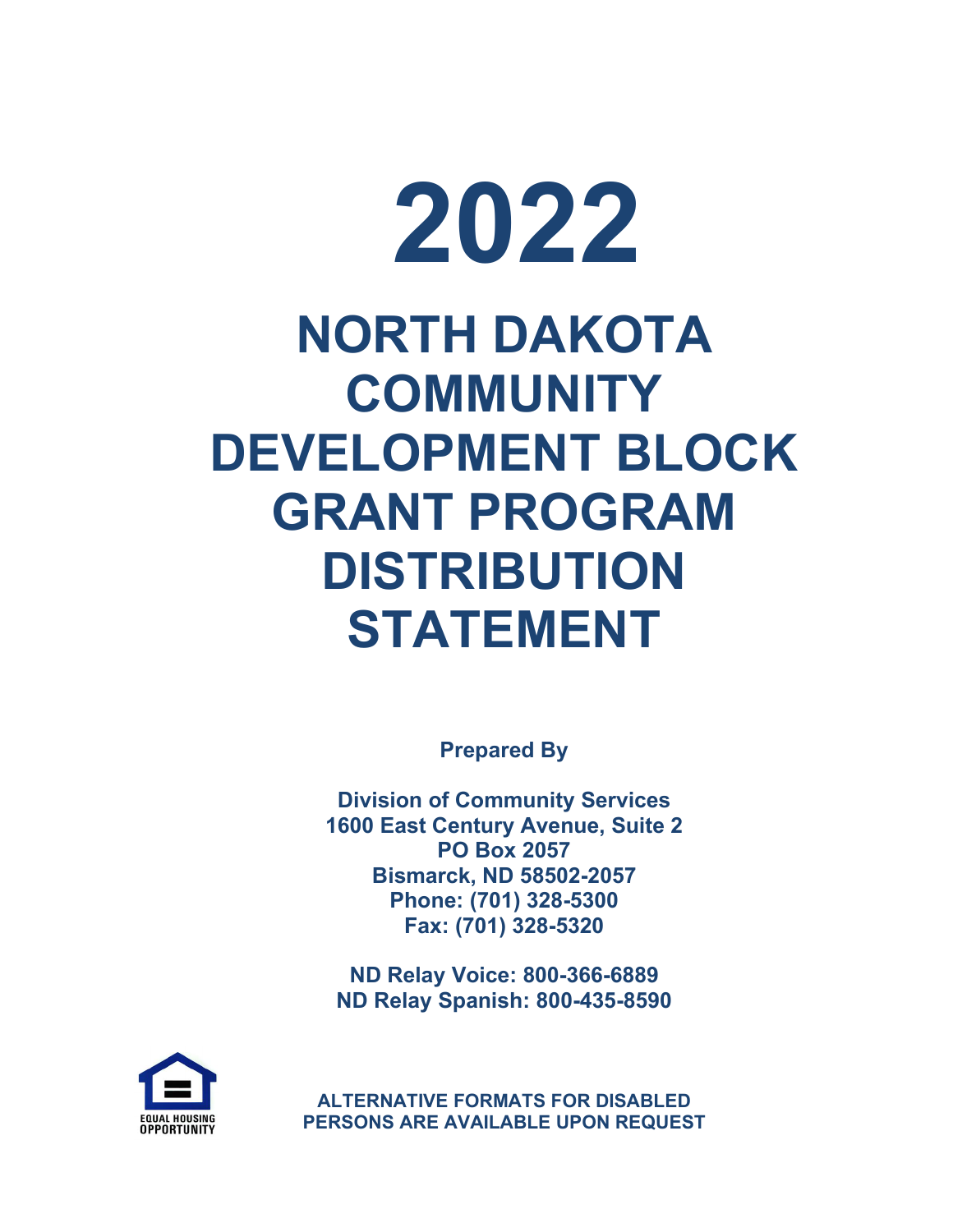# TABLE OF CONTENTS

| Section V – CDBG & CDLF General Policies and Procedures, Statement of Assurances 24 |  |
|-------------------------------------------------------------------------------------|--|
| Section VI – Pre-Application Submission Requirements, Scoring and Ranking 39        |  |
|                                                                                     |  |
|                                                                                     |  |
|                                                                                     |  |
|                                                                                     |  |
|                                                                                     |  |
|                                                                                     |  |

# APPENDICES

|--|--|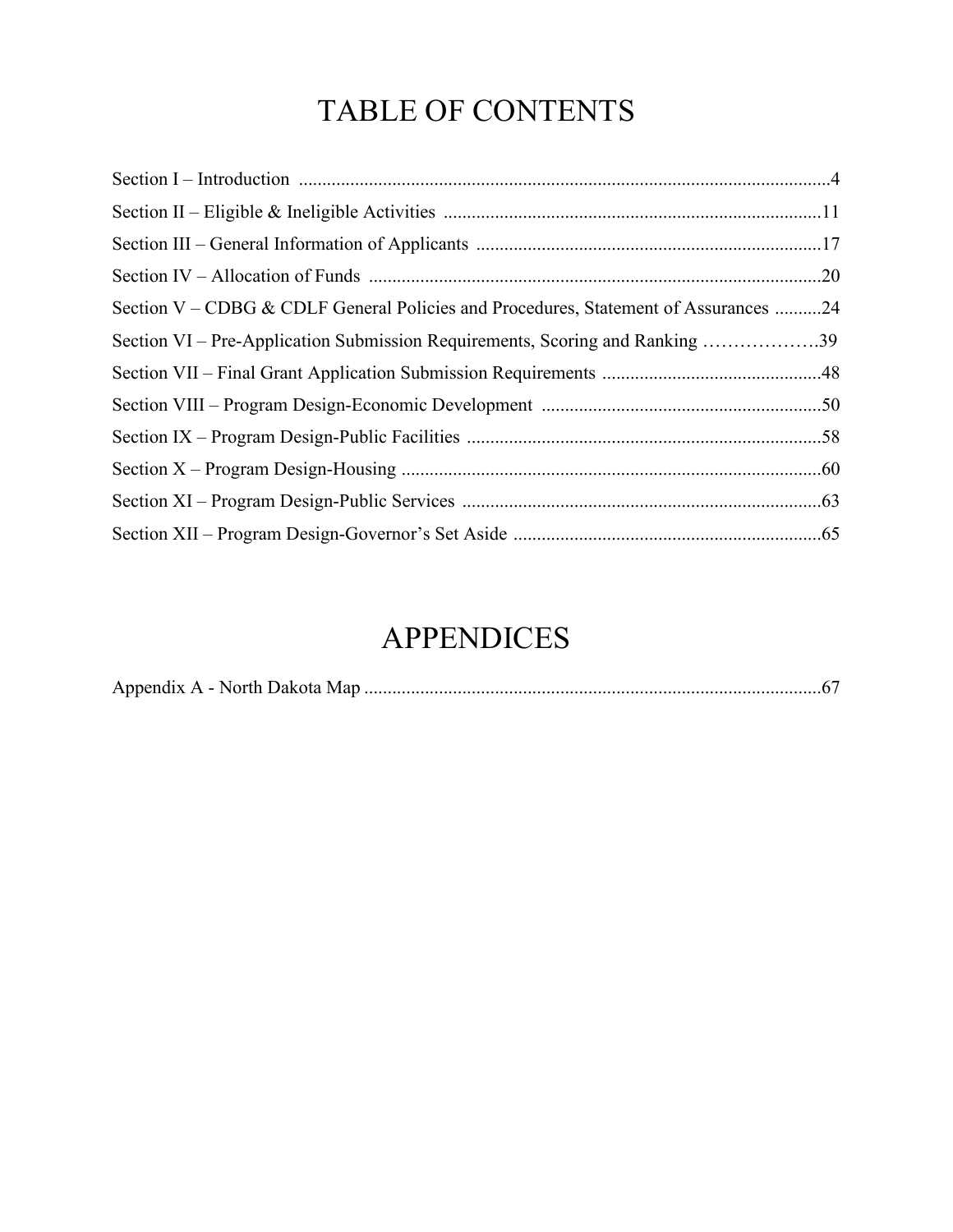This Program Distribution Statement contains information about the State's Community Development Block Grant (CDBG) Program. CDBG funds must be used to achieve one of the following national objectives:

- 1. Activities benefiting low (L) and moderate (M) income (I) persons.
- 2. Activities which aid in the prevention or elimination of slums or blight.
- 3. Activities designed to meet community development needs having a particular urgency.

To better address local community development needs, the Governor has directed that the State's allocation be divided among the eight regions of North Dakota. The eight regions can be found in the appendices.

The following priorities and objectives have been established for the distribution of Community Development Block Grant funds in North Dakota:

- 1. Objectives for economic development will focus on:
	- a. 51% Creation of permanent jobs must be available for low and moderate income persons;
	- b. Economic diversification;
	- c. Leveraging of private and local investment; and
	- d. Benefit to the state's economy.
- 2. Funding for Public Facilities activities will primarily focus on:
	- a. Water and sewer activities which currently present a threat to health and safety;
	- b. Removal of architectural barriers which will permit access for the handicapped;
	- c. Direct benefit to a locality's low and moderate income persons; and
	- d. Leveraging local and other available financial resources to finance the cost of the activity.
- 3. Funding for Housing Activities will primarily focus on:
	- a. Meeting the health and safety needs of very low income persons by bringing the rehabilitated housing up to a minimum of the Section 8 Housing Quality Standards; and
	- b. Making more affordable housing available for low income persons. Emphasis will be given to encouraging applicants to use other public and private funds to complement Community Development Block Grant funds.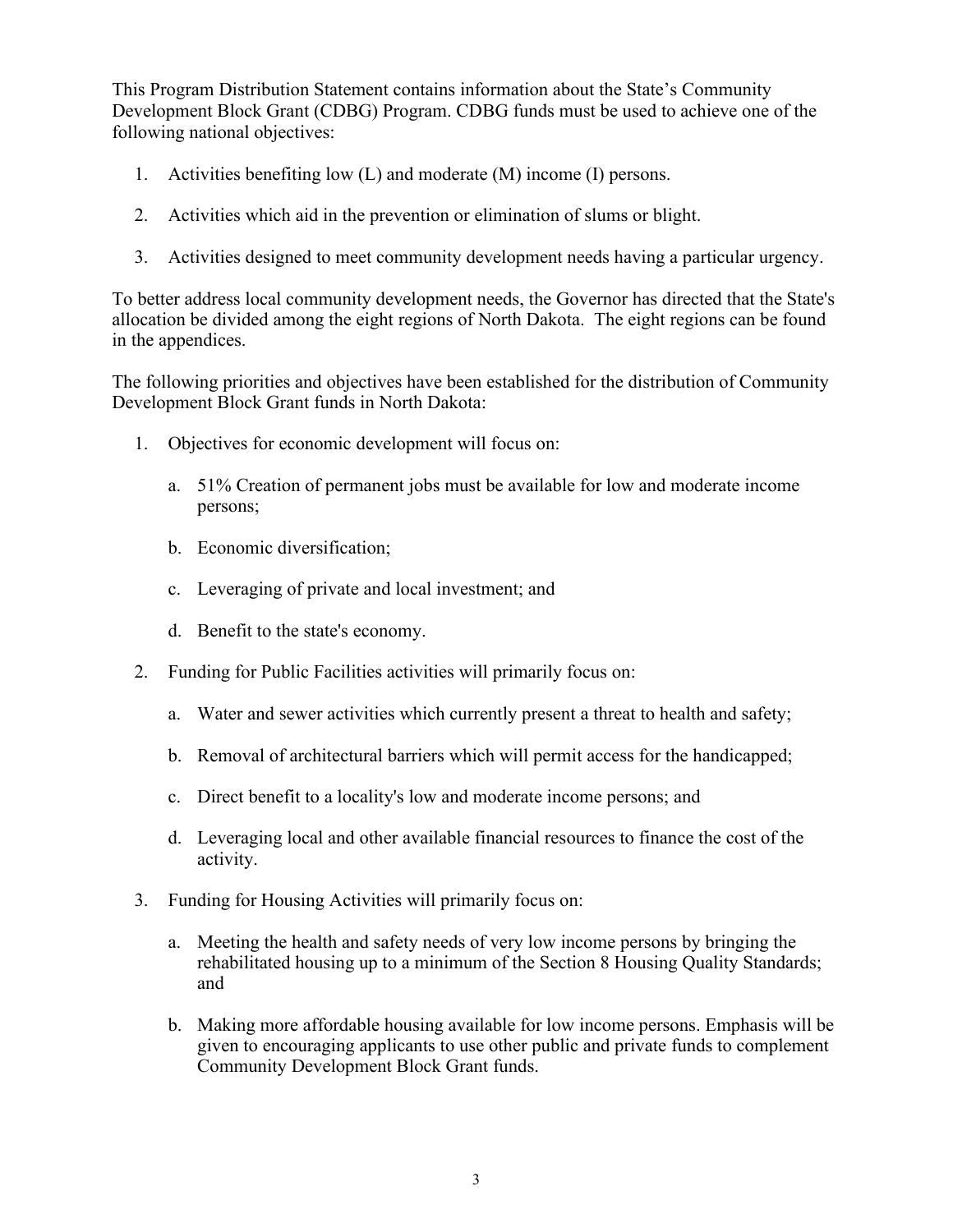#### **SECTION I**

#### **Introduction**

#### **A. Purpose of Program Distribution Statement**

The purpose of the Community Development Block Grant (CDBG) and Community Development Loan Fund (CDLF) Program Distribution Statement is to describe how the state of North Dakota intends to distribute its CDBG Public Facilities, Housing, and Economic Development funds. Specifically, the Statement describes the three National Objectives of the CDBG program, eligible applicants, eligible activities, special eligibility requirements, distribution of funds, policies and procedures, and the grant submission and selection process.

For fiscal year 2022 the North Dakota CDLF program for Economic Development is designed to more effectively meet the goals set by the Governor. The program is targeted to business proposals which will operate within the primary sector of the North Dakota economy and also used for retail sector projects. CDLF assistance is intended to be used in situations where a funding gap exists and alternative sources and/or terms and conditions of public and private financing are not adequate. To access the CDLF program, applicants should contact the Division of Community Services.

#### **B. Purpose of the Community Development Block Grant Program**

The Community Development Block Grant was established by Congress in the Housing and Community Development Acts of 1974. In 1981, Congress amended the act to authorize state governments to administer the State Community Development Block Grant Program.

Nationally, the CDBG Program is divided into two categories:

- 1. The Department of Housing and Urban Development (HUD) continues to administer the "entitlement" program which is for cities over 50,000 and counties over 200,000 population. These entities receive CDBG Program funds on an annual formula basis directly from the Department of HUD. In North Dakota, the entitlement cities are Fargo, Bismarck, and Grand Forks.
- 2. The State administers the "nonentitlement" CDBG Program for cities under 50,000 and counties under 200,000 population. Allocation for the nonentitlement program is based on a formula and each state must submit a "Notice of Election" each year to administer the program. In North Dakota, there are approximately 449 eligible cities and counties capable of competing for state CDBG funds. No State CDBG funds will be spent in entitlement jurisdictions.

#### **C. National Objectives**

The primary purpose of the CDBG Program, as declared by Congress in Title I of the Housing and Community Development Act of 1974, as amended (HCD ACT), is "the development of viable communities, by providing decent housing and suitable living environment and expanding economic opportunities, principally for persons of low and moderate income."

Therefore, in providing assistance, the fundability of any eligible community activity is dependent upon its meeting at least one of the following national objectives as established by Congress:

1. Activities benefiting low and moderate income persons: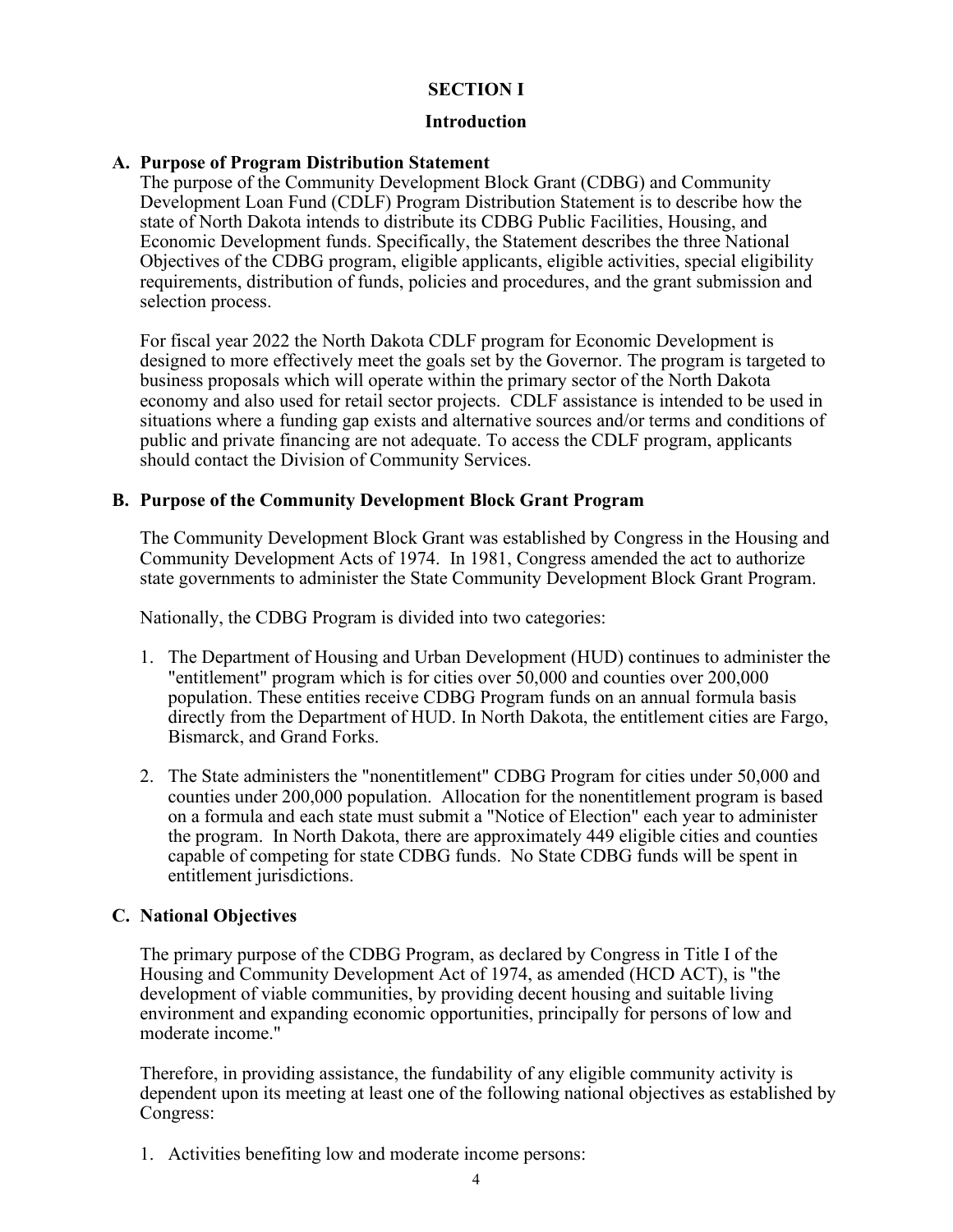An activity will be considered to address the objective of benefiting low and moderate income persons if it meets one of the criteria in this paragraph, unless there is substantial evidence to the contrary. In assessing any such evidence, the full range of direct effects of the assisted activity will be considered. The activities, when taken as a whole, must not benefit moderate income persons to the exclusion of low income persons:

- A. Area Benefit Activities:
	- 1) An activity, the benefits of which are available to all the residents in a particular area, where at least 51 percent of the residents are low and moderate income persons. Such an area need not be coterminous with census tracts or other officially recognized boundaries but must be the entire area served by the activity. An activity that serves an area that is not primarily residential in character shall not qualify under this criterion. The local share for this type of activity cannot be special assessed.
	- 2) An activity, where the assistance is to a public improvement that provides benefits to all the residents of an area, that is limited to paying special assessments levied against residential properties owned and occupied by persons of low and moderate income. Special assessments may be imposed as follows:
		- a) Special assessments to recover the CDBG funds may be made only against properties owned and occupied by persons not of low and moderate income. These assessments constitute program income.
			- (i) Special assessments to recover the non-CDBG portion may be made, provided that CDBG funds are used to pay the special assessment on behalf of all properties owned and occupied by low and moderate income persons; except that CDBG funds need not be used to pay the special assessments on behalf of properties owned and occupied by moderate income persons if, when permitted by the state, the unit of general local government certifies that it does not have sufficient CDBG funds to pay the assessments on behalf of all of the low and moderate income owneroccupant persons. Funds collected through such special assessments are not program income.
		- b) CDBG funds may be used to pay special assessments levied against property when this form of assessment is used to recover the capital cost of eligible public improvements initially financed solely from sources other than CDBG funds. The payment of special assessments with CDBG funds constitutes CDBG assistance to the public improvement. Therefore, CDBG funds may be used to pay special assessments, provided that:
			- (i) The installation of the public improvements was carried out in compliance with requirements applicable to activities assisted under this subpart, including labor, environmental and citizen participation requirements;
			- (ii) The installation of the public improvement meets a criterion for national objectives.
			- (iii) The requirements of  $\S$  570.482(a)(ii) are met.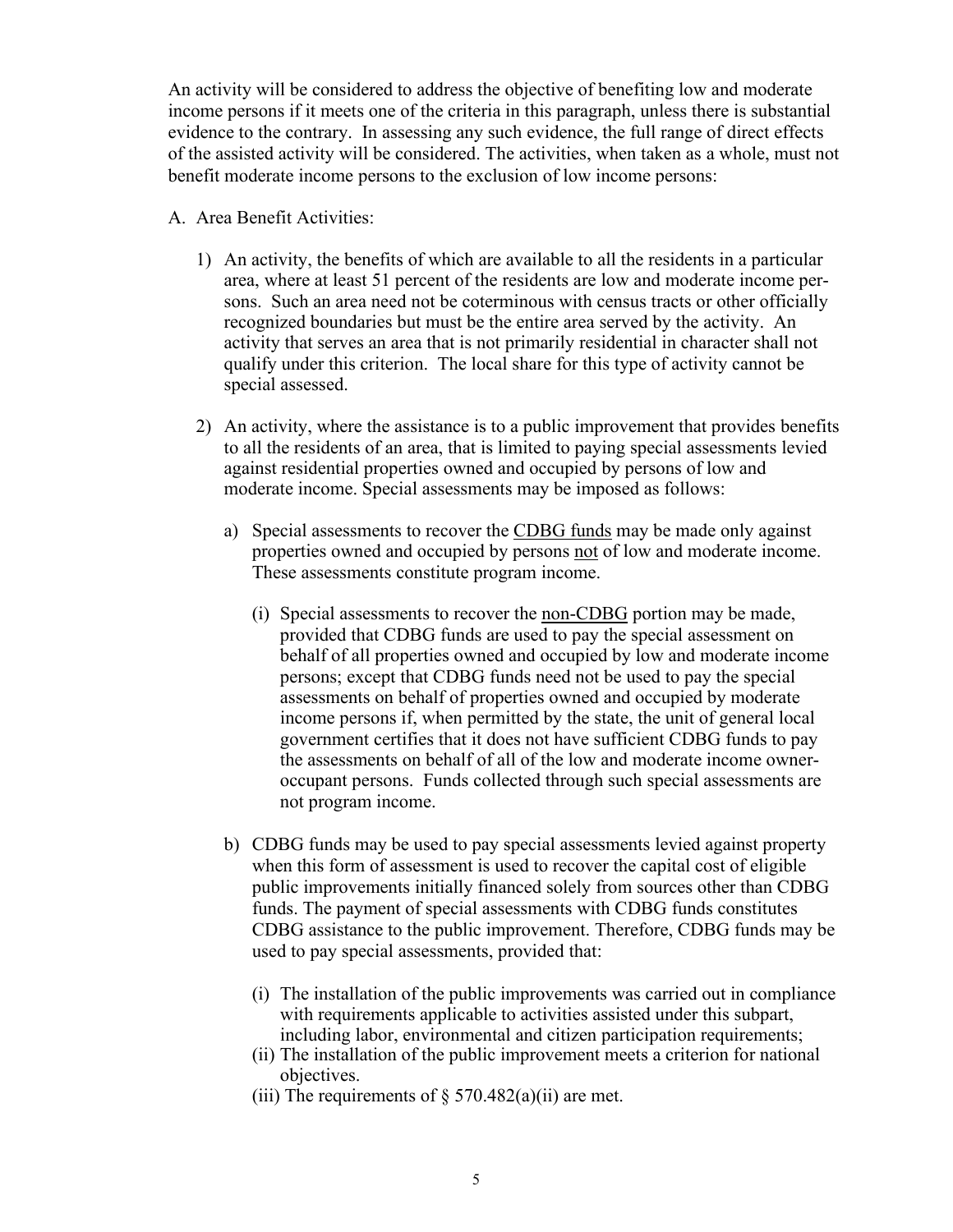- 3) An activity to develop, establish and operate (not to exceed two years after establishment), a uniform emergency telephone number system serving an area having less than 51 percent of low and moderate income residents, when the system has not been made operational before the receipt of CDBG funds, provided a prior written determination is obtained from HUD. HUD's determination will be based upon several certifications by the State [(See 24 CFR  $570.483(b)(iii)$ ].
- b. Limited Clientele Activities:
	- 1) An activity which benefits a limited clientele, at least 51 percent of whom are low and moderate income persons. (The following kinds of activities may not qualify under this paragraph: activities, the benefits of which are available to all the residents of an area; activities involving the acquisition, construction or rehabilitation of property for housing; or activities where the benefit to low and moderate income persons to be considered is the creation or retention of jobs.) To qualify under this paragraph, the activity must meet one of the following tests:
		- a) It must benefit a clientele who are generally presumed to be principally low and moderate income persons. The following groups are presumed by HUD to meet this criterion: abused children, battered spouses, elderly persons, severely disabled adults, homeless persons, illiterate persons, persons with AIDS, and migrant farm workers; or
		- b) It must require information on family size and income so that it is evident that at least 51 percent of the clientele are persons whose family income does not exceed the low and moderate income limit (i.e., water meters); or
		- c) It must have income eligibility requirements which limit the activity exclusively to low and moderate income persons (i.e., water meters); or
		- d) It must be of such a nature, and be in such a location, that it may be concluded that the activity's clientele will primarily be low and moderate income persons.
	- 2) A special project directed to removal of material and architectural barriers which restrict the mobility and accessibility of elderly or disabled persons to publicly owned and privately owned non-residential buildings, facilities and improvements, and the common areas of residential structures containing more than one dwelling unit.
- c. Housing Activities:

An eligible activity carried out for the purpose of providing or improving permanent residential structures which, upon completion, will be occupied by low and moderate income households. This would include, but not necessarily be limited to, the acquisition or rehabilitation of property, conversion of non-residential structures, and new housing construction as described in Section IX. If the structure contains two dwelling units, at least one must be so occupied, and if the structure contains more than two dwelling units, at least 51 percent of the units must be so occupied. Where two or more rental buildings being assisted are or will be located on the same or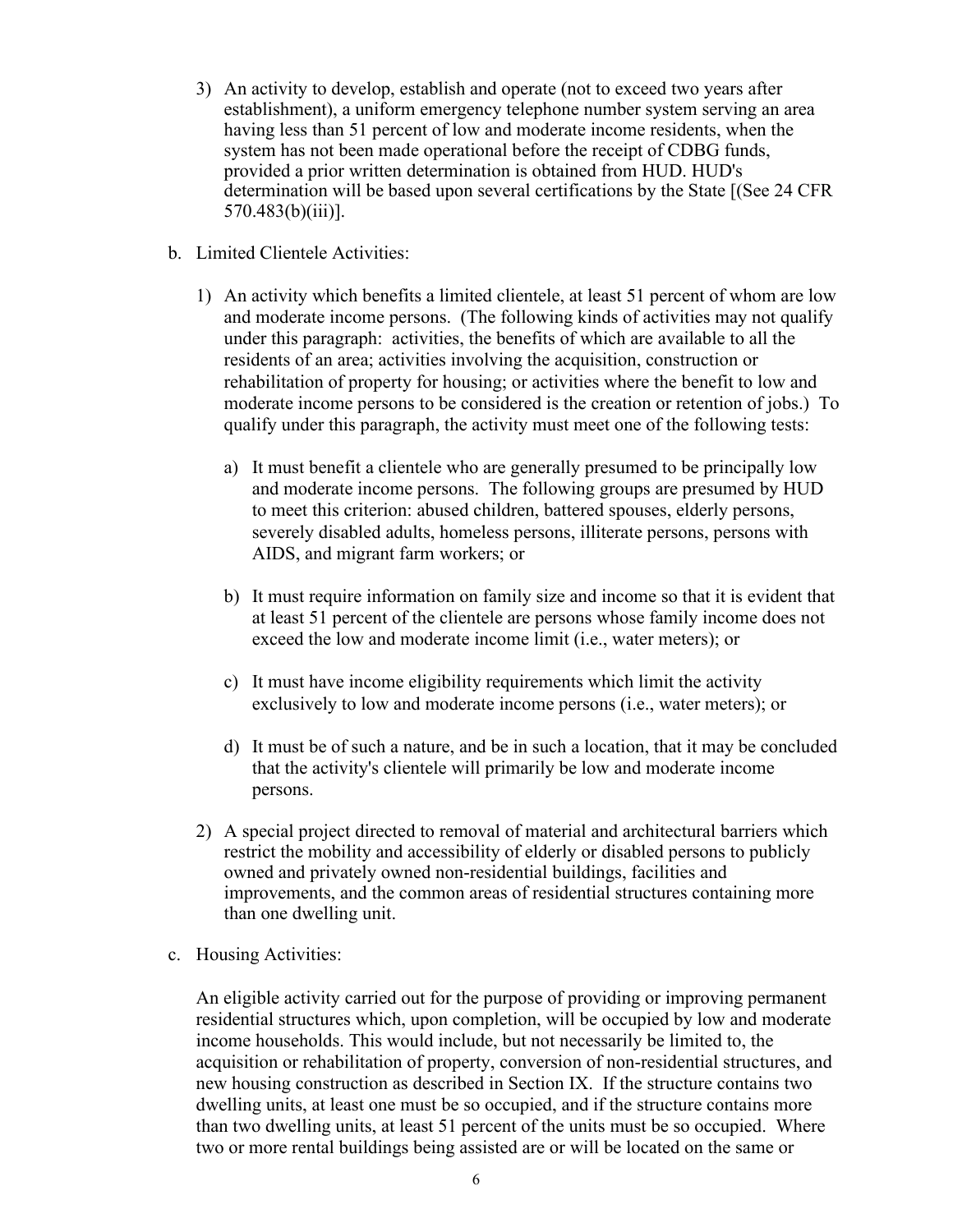contiguous properties, and the buildings will be under common ownership and management, the grouped buildings may be considered for this purpose as a single structure. For rental housing, occupancy by low and moderate income households must be at affordable rents to qualify under this criterion. The unit of general local government shall adopt and make public its standards for determining "affordable rents" for this purpose. The following shall also qualify under this criterion:

- 1) When less than 51 percent of the units in a structure will be occupied by low and moderate income households, CDBG assistance may be provided in the following limited circumstances:
	- a) The assistance is for an eligible activity to reduce the development cost of the new construction of a multifamily, non-elderly rental housing project; and
	- b) Not less than 20 percent of the units will be occupied by low and moderate income households at affordable rents; and
	- c) The proportion of the total cost of developing the project to be borne by CDBG funds is no greater than the proportion of units in the project that will be occupied by low and moderate income households.
- 2) Where CDBG funds are used to assist rehabilitation delivery services or in direct support of the unit of general local government's Rental Rehabilitation Program authorized under 24 CFR part 511, the funds shall be considered to benefit low and moderate income persons were not less than 51 percent of the units assisted, or to be assisted, by the Rental Rehabilitation Program overall are for low and moderate income persons.
- d. Job Creation or Retention Activities:
	- 1) An activity designed to create permanent jobs where at least 51 percent of the jobs, computed on a full time equivalent basis, involved the employment of low and moderate income persons. For an activity that creates jobs, the unit of general local government must document that at least 51 percent of the jobs will be held by, or will be made available to low and moderate income persons.
	- 2) For an activity that retains jobs, the unit of general local government must make public and document that the jobs would actually be lost without the CDBG assistance and that either or both of the following conditions apply with respect to at least 51 percent of the jobs at the time the CDBG assistance is provided: The job is known to be held by a low or moderate income person; or the job can reasonably be expected to turn over within the following two years and that it will be filled by, or that steps will be taken to ensure that it is made available to, a low or moderate income person upon turnover.
	- 3) Jobs will be considered to be available to low and moderate income persons for these purposes only if:
		- a) Special skills that can only be acquired with substantial training or work experience or education beyond high school are not a prerequisite to fill such jobs, or the business agrees to hire unqualified persons and provide training; and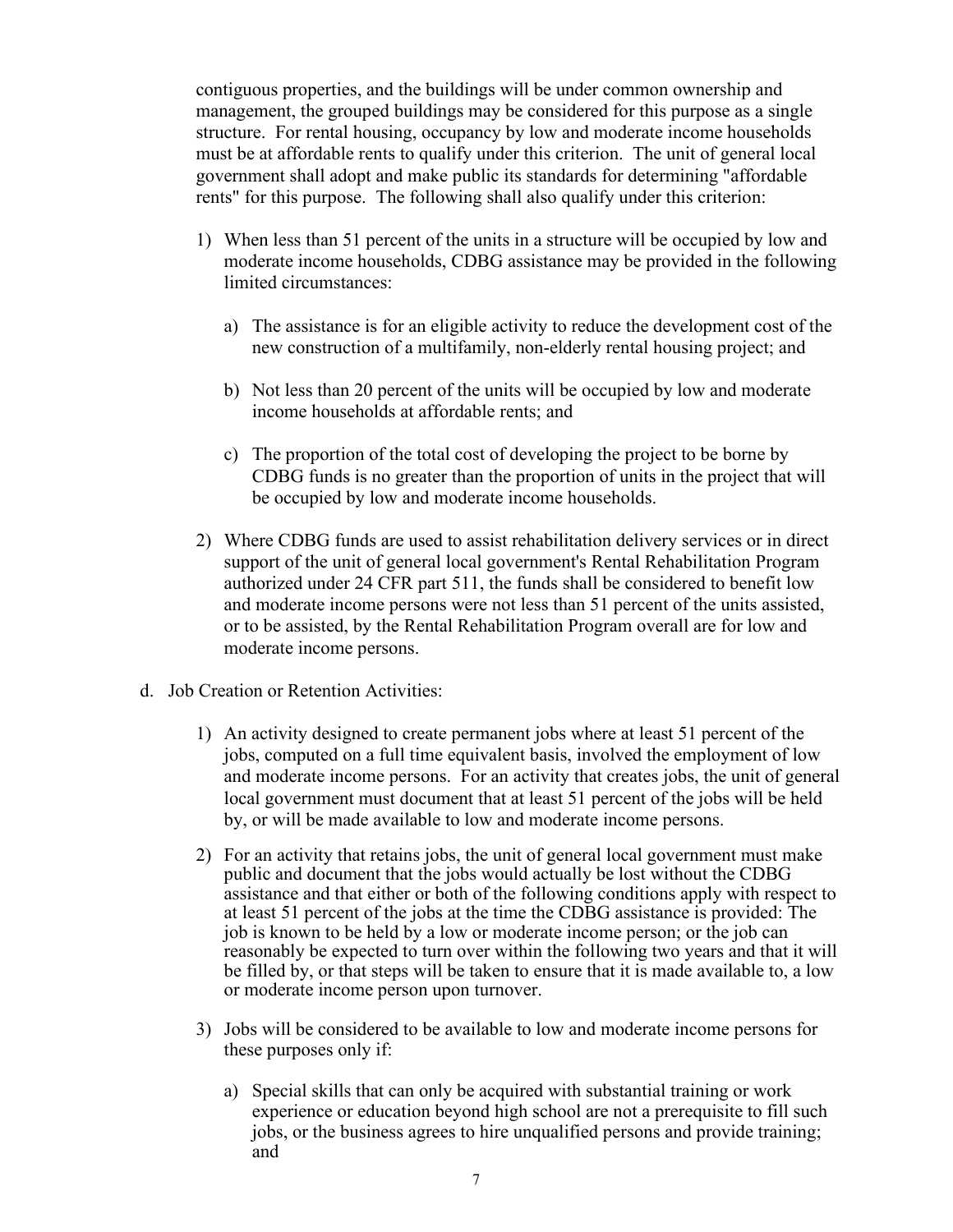- b) The unit of general local government and the assisted business take actions to ensure that low and moderate income persons receive first consideration for filling such jobs.
- 4) As a general rule, each assisted business shall be considered to be a separate activity for purposes of determining whether the activity qualifies under this paragraph, except:
	- a) In certain cases, such as where CDBG funds are used to acquire, develop or improve a real property (e.g. a business incubator or an industrial park), the requirement may be met by measuring jobs in the aggregate for all the businesses that locate on the property, provided the businesses are not otherwise assisted by CDBG funds.
	- b) Where CDBG funds are used to pay for the staff and overhead costs of a subrecipient specified in section 105(a)(15) of the Housing and Community Development Act of 1974 making loans to businesses from non-CDBG funds, this requirement may be met by aggregating the jobs created by all of the businesses receiving loans during any one-year period.
	- c) In any case where CDBG funds are used for public improvements (e.g., water, sewer and road) and the national objective is to be met by job creation or retention as a result of the public improvement, the requirement shall be met as follows:
		- (i) The assistance must be reasonable in relation to the number of jobs expected to be created or retained by the affected business(es) within three years from the completion of the public improvement. Before CDBG assistance is provided for such an activity, the unit of general local government shall develop an assessment which identifies the businesses located or expected to locate in the area to be served by the public improvement. The assessment shall include for each identified business a projection of the number of jobs to be created or retained as a result of the public improvement; and
		- (ii) The jobs to be considered for purposes of meeting the requirement shall be all jobs created or retained as a result of the public improvement by the business(es) identified in the assessment as well as any other business that locates in the area within a period of three years following the completion of the activity; except that, in any case where the amount of CDBG assistance provided for the public improvement in relation to the number of jobs projected to be created or retained by the business(es) identified in the assessment is such that the amount per job does not exceed \$10,000, jobs created by businesses not identified in the assessment need not be considered. (See Section VII for Economic Development Infrastructure Guidelines)
- 2. Activities which aid in the prevention or elimination of slums or blight. A slum and blight area is defined as having a significant amount of structures that demonstrate major deterioration. The boundary is exhibited by a survey of the area.
	- a. "**Slum area**" means an area in which there is a predominance of buildings or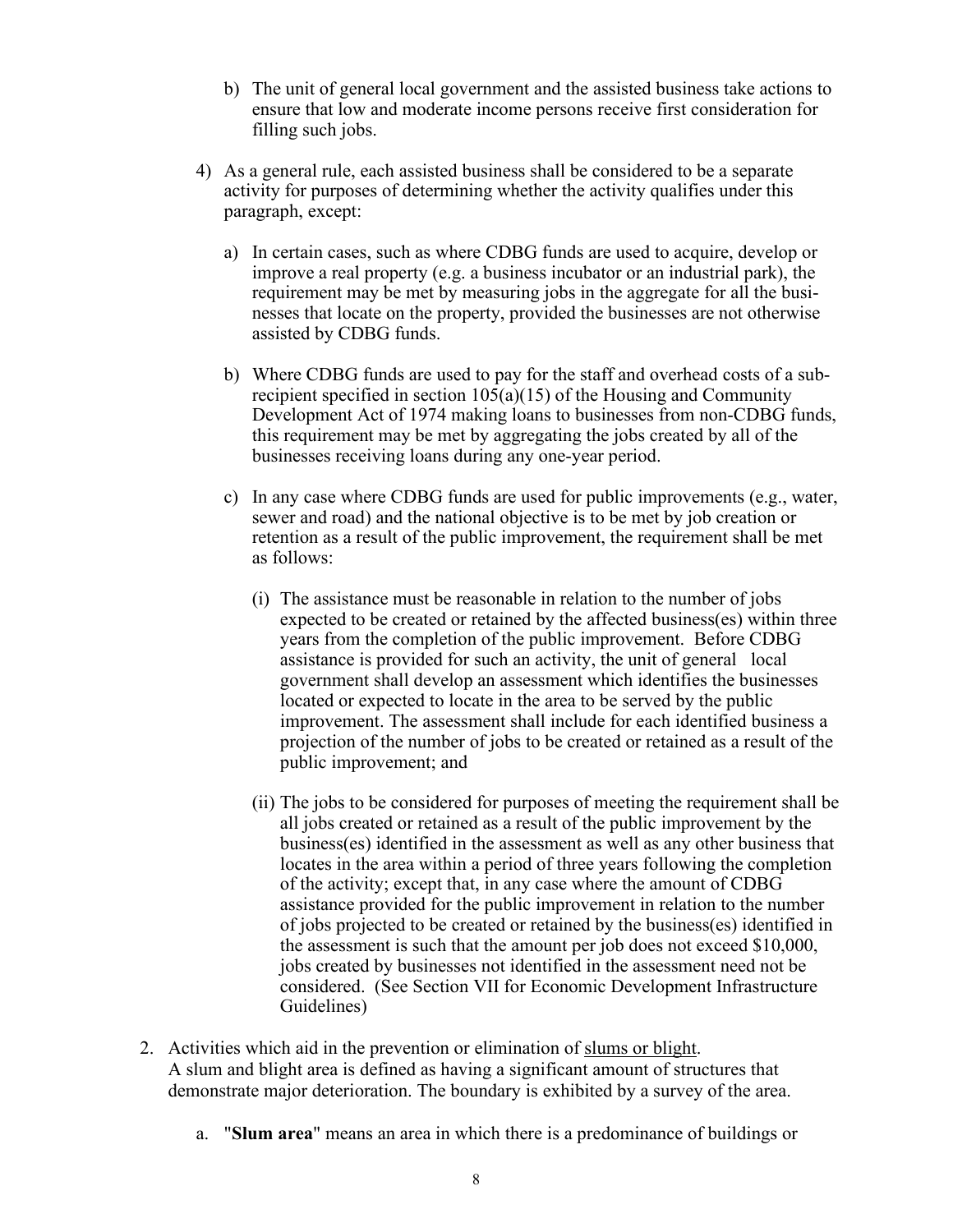improvements, whether residential or nonresidential, which by reason of dilapidation, deterioration, age or obsolescence, inadequate provision for ventilation, light, air, sanitation, or open spaces, high density of population and overcrowding, or the existence of conditions which endanger life or property by fire and other causes, or any combination of these factors is conducive to ill health, transmission of disease, infant mortality, juvenile delinquency, or crime, and is detrimental to the public health, safety, morals, or welfare. (N.D.C.C. 40- 58-01.1(23))

- b. "**Blighted area**" means an area other than a slum area which by reason of the presence of a substantial number of slums, deteriorated or deteriorating structures, predominance of defective or inadequate street layout, faulty lot layout in relation to size, adequacy, accessibility, or usefulness, unsanitary or unsafe conditions, deterioration of site or other improvements, diversity of ownership, tax or special assessment delinquency exceeding the fair value of the land, defective or unusual conditions of title, improper subdivision or obsolete platting, or the existence of conditions which endanger life or property by fire and other causes, or any combination of these factors, substantially impairs or arrests the sound growth of a municipality, retards the provision of housing accommodations or constitutes an economic or social liability and is a menace to the public health, safety, morals, or welfare in its present condition and use. "Blighted area" does not include any land that has been assessed as agricultural property within the last ten years unless it was located within the interior boundaries of a city for at least ten years The applicant must provide architectural renderings of the proposed design. Renovations to a historic property must maintain its historic character and must also conform to guidelines established in the "Secretary of the Interior's Standards for Rehabilitation and Guidelines for Rehabilitating Historic Buildings". (N.D.C.C. 40-58-01.1(2))
- 3. Activities meeting one or more of the following criteria, in the absence of substantial evidence to the contrary, will be considered to aid in the prevention or elimination of slums or blight:
	- a. Activities to address slums or blight on an area basis. An activity will be considered to address prevention or elimination of slums or blight in an area if the state can determine that:
		- (1) The area, delineated by the unit of general local government, meets a definition of a slum, blighted, deteriorated or deteriorating area under state or local law;
		- (2) Throughout the area there is a substantial number of deteriorated or deteriorating buildings or the public improvements are in a general state of deterioration;
		- (3) The assisted activity addresses one or more of the conditions which contributed to the deterioration of the area.

Rehabilitation of residential buildings carried out in an area meeting the above requirements will be considered to address the area's deterioration only where each such building rehabilitated is considered substandard before rehabilitation, and all deficiencies making a building substandard have been eliminated if less critical work on the building is also undertaken. The State shall ensure that the unit of general local government has developed minimum standards for building quality which may take into account local conditions.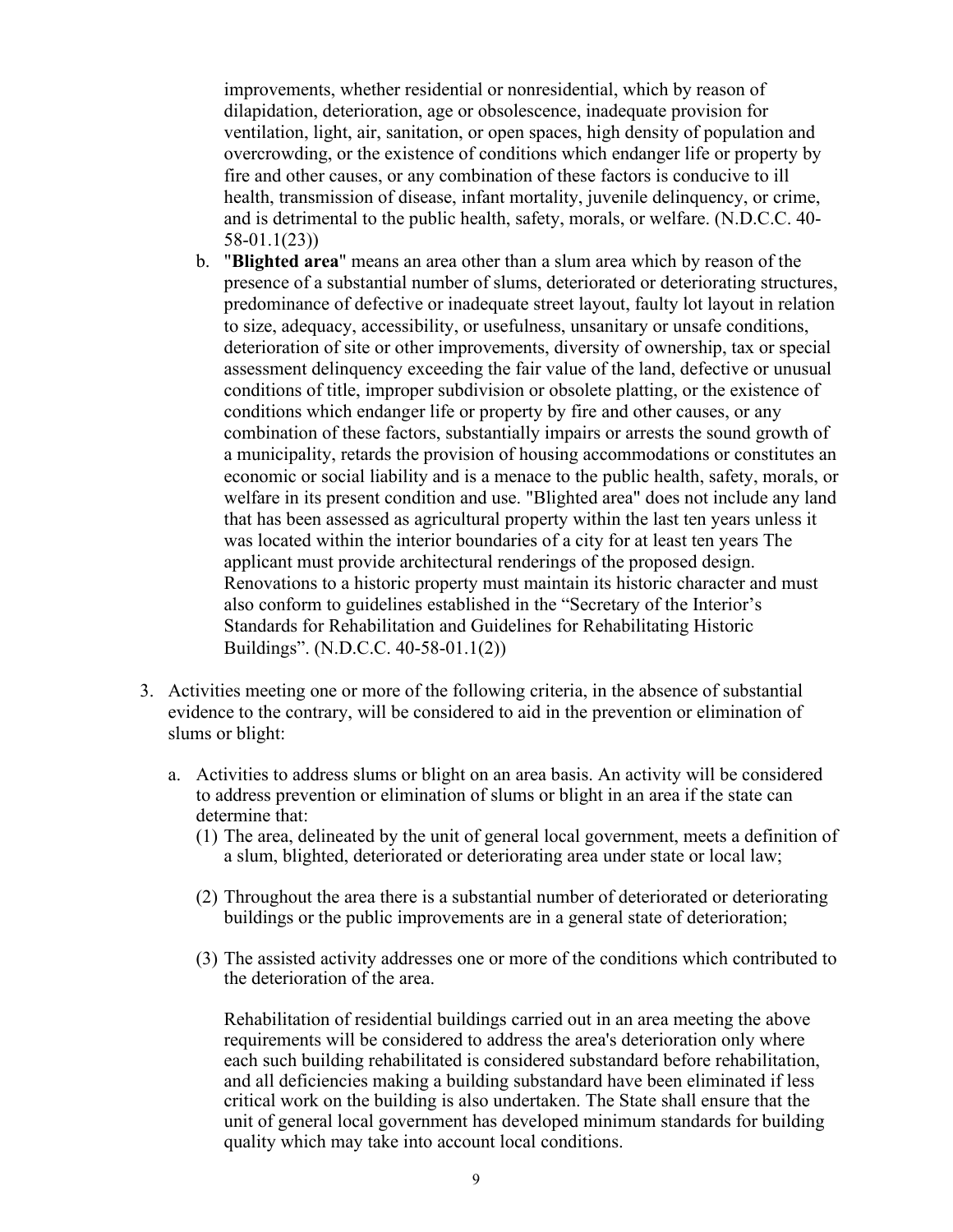- (4) The state keeps records sufficient to document its findings that a project meets the national objective of prevention or elimination of slums and blight.
- b. Activities to address slums or blight on a spot basis. Acquisition, clearance, relocation, historic preservation and building rehabilitation activities which eliminate specific conditions of blight or physical decay on a spot basis not located in a slum or blighted area will meet this objective. Under this criterion, rehabilitation is limited to the extent necessary to eliminate specific conditions detrimental to public health and safety.
- 3. Activities designed to meet community development needs having a particular urgency.

In the absence of substantial evidence to the contrary, an activity will be considered to address this objective if the unit of general local government certifies, and the state determines, that the activity is designed to alleviate existing conditions which pose a serious and immediate threat to the health or welfare of the community which are of recent origin or which recently became urgent, that the unit of general local government is unable to finance the activity on its own, and that other sources of funding are not available. A condition will generally be considered to be of recent origin if it developed or became urgent within 18 months preceding the certification by the unit of general local government.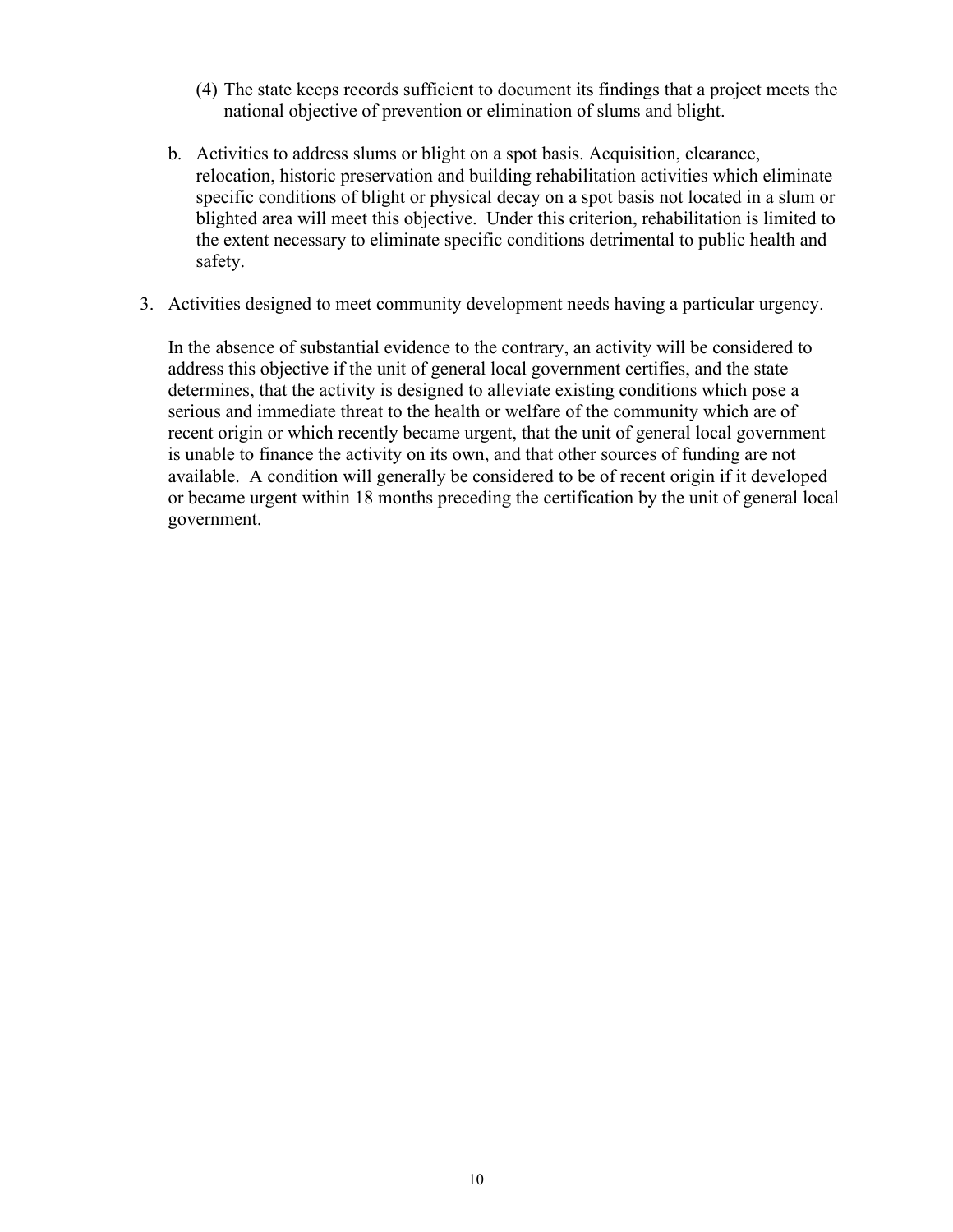# **SECTION II**

# **Eligible & Ineligible Activities**

# **ELIGIBLE ACTIVITIES**

Eligible activities must address at least one National Objective in order to be considered for funding. In addition, some activities have qualifying requirements (i.e. economic development activities) which are specified in Section 105 and in the Entitlement Regulations. If assistance is needed for interpretation, please contact the DCS for guidance.

# **A. Title I Eligible Activities**

Section 105(a) Activities assisted under this title may include only:

- 1. The acquisition of real property (including air rights, water rights, and other interests therein) which is (A) blighted, deteriorated, deteriorating, undeveloped, or inappropriately developed from the standpoint of sound community development and growth; (B) appropriate for rehabilitation or conservation activities; (C) appropriate for the preservation or restoration of historic sites, the beautification of urban land, the conservation of open spaces, natural resources, and scenic areas, the provision of recreational opportunities, or the guidance of urban development; (D) to be used for the provision of public works, facilities, and improvements eligible for assistance under this title; or (E) to be used for other public purposes;
- 2. The acquisition, construction, reconstruction, or installation (including design features and improvements with respect to such construction, reconstruction, or installation that promote energy efficiency) of public works, facilities (except buildings for the general conduct of government), and site or other improvements (due to a recent interpretation water meter replacement projects are direct benefit activities, the national objective is LMI);
- 3. Code enforcement in deteriorated or deteriorating areas in which such enforcement, together with public or private improvements or services to be provided, may be expected to arrest the decline of the area;
- 4. Clearance, demolition, removal, reconstruction, and rehabilitation (including rehabilitation which promotes energy efficiency) of buildings and improvements (including interim assistance, and financing public or private acquisition for rehabilitation, and reconstruction or rehabilitation, of privately owned properties and including the renovation or reconstruction of closed school buildings);
- 5. Special projects directed to the removal of material and architectural barriers which restrict the mobility and accessibility of elderly and handicapped persons;
- 6. Payments to housing owners for losses of rental income incurred in holding for temporary periods housing units to be utilized for the relocation of individuals and families displaced by activities under this title;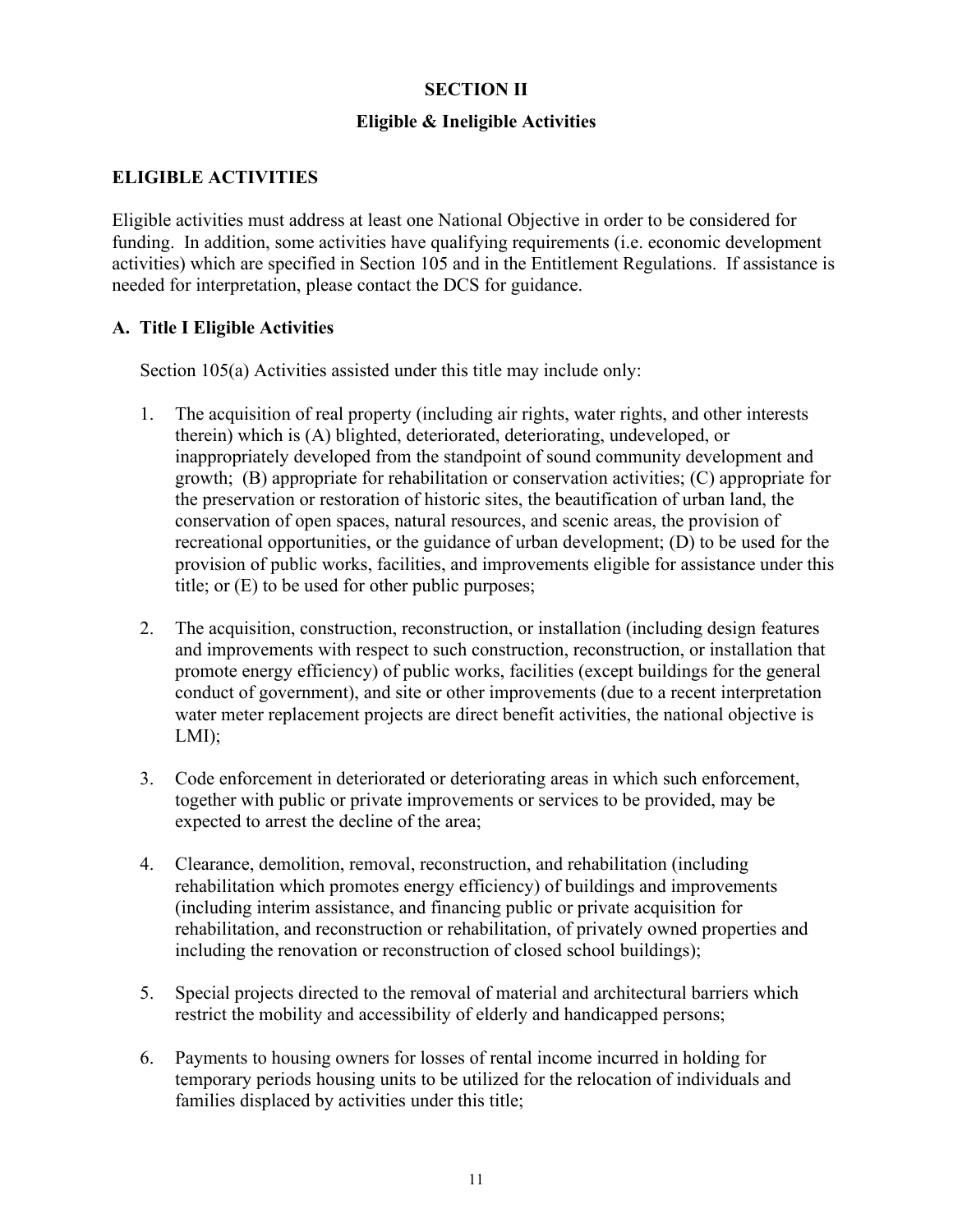- 7. Disposition (through sale, lease, donation, or otherwise) of any real property acquired pursuant to this title or its retention for public purposes;
- 8. Provisions of public services, including but not limited to those concerned with employment, crime prevention, child care, health, drug abuse, education, energy conservation, welfare or recreation needs, if such services have not been provided by the unit of general local government (through funds raised by such unit, or received by such unit from the State in which it is located) during any part of the twelve-month period immediately preceding the date of submission of the statement with respect to which funds are to be made available under this title, and which are to be used for such services, unless the Secretary finds that the discontinuation of such services was the result of events not within the control of the unit of general local government, except that not more than 15 percent of the amount of any assistance to a unit of general local government under this title may be used for activities under this paragraph unless such unit of general local government (or in the case of nonentitled communities not more than 15 percent statewide) under this title including program income may be used for activities under this paragraph unless such unit of general local government used more than 15 percent of the assistance received under this title for fiscal year 1982 or fiscal year 1983 for such activities (excluding any assistance received pursuant to Public Law 98-8), in which case such unit of general local government may use not more than the percentage or amount of such assistance used for such activities for such fiscal year, whichever method of calculation yields the higher amount;
- 9. Payment of the non-Federal share required in connection with a Federal grant-in-aid program undertaken as part of activities assisted under this title;
- 10. Payment of the cost of completing a project funded under Title I of the Housing Act of 1949;
- 11. Relocation payments and assistance for displaced individuals, families, businesses, organizations, and farm operations; 49 CFR Part 24 or Section 104(d) of the Housing and Community Development (HCD) Act of 1974;
- 12. Provision of assistance including loan (both interim and long term) and grants for activities which are carried out by public or private nonprofit entities, including (a) acquisition of real property; (b) acquisition, construction, reconstruction, rehabilitation, or installation of (i) public facilities (except for buildings for the general conduct of government), site improvements, and utilities, and (ii) commercial or industrial buildings or structures and other commercial or industrial real property improvements; and (c) planning;
- 13. Assistance to neighborhood-based nonprofit organizations, local development corporations, nonprofit organizations serving the development needs of communities of nonentitlement areas, or entities organized under section 681(d) of Title 15 to carry out a neighborhood revitalization or community economic development or energy conservation project in furtherance of the objectives of section 5301(c) of this title, and assistance to neighborhood-based nonprofit organizations, or other private or public nonprofit organizations, for the purpose of assisting, as part of neighborhood revitalization or other community development; the development of shared housing opportunities (other than by construction of new facilities) in which elderly families (as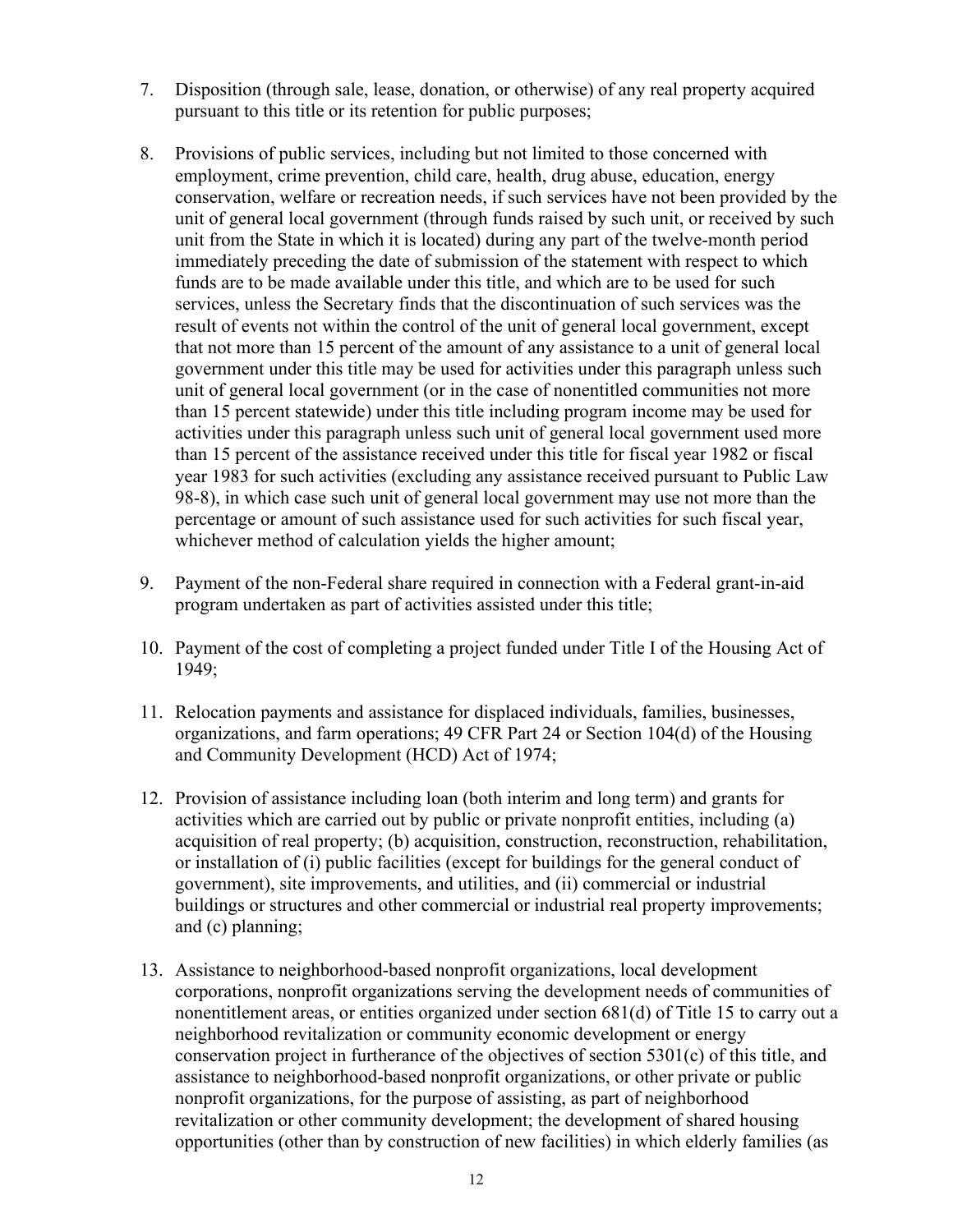defined in section  $1437a(b)(3)$  of this title) benefit as a result of living in a dwelling in which the facilities are shared with others in a manner that effectively and efficiently meets the housing needs of the residents and thereby reduces their cost of housing;

- 14. Activities necessary to the development of energy use strategies related to recipient's development goals, to assure that those goals are achieved with maximum energy efficiency, including items such as:
	- a. An analysis of the manner in, and the extent to which energy conservation objectives will be integrated into local government operations, purchasing and service delivery, capital improvements budgeting, waste management, district heating and cooling, land use planning and zoning, and traffic control, parking, and public transportation functions;
	- b. A statement of the actions the recipient will take to foster energy conservation and the use of renewable energy resources in the private sector, including the enactment and enforcement of local codes and ordinances to encourage or mandate energy conservation or use of renewable energy resources, financial and other assistance to be provided (principally for the benefit of low and moderate income persons) to make energy conserving improvements to residential structures, and any other proposed energy conservation activities;
- 15. Provision of assistance to private, for-profit entities, when the assistance is appropriate to carry out an economic development project (that shall minimize, to the extent practicable, displacement of existing businesses and jobs in neighborhoods) that:
	- a. Creates or retains jobs for low and moderate income persons;
	- b. Prevents or eliminates slums and blight;
	- c. Meets urgent needs;
	- d. Creates or retains businesses owned by community residents;
	- e. Assists businesses that provide goods or services needed by, and affordable to, low and moderate income residents; or
	- f. Provides technical assistance to promote any of the activities under subparagraphs a. through e.
- 16. The rehabilitation or development of housing assisted under Section 1437 of this title;
- 17. Provision of technical assistance to public or nonprofit entities to increase the capacity of such entities to carry out eligible neighborhood revitalization or economic development activities, which assistance shall not be considered a planning cost as defined in paragraph (12) or administrative cost as defined in paragraph (13);
- 18. Housing services, such as housing counseling in connection with tenant-based rental assistance and affordable housing projects assisted under Title II of Cranston-Gonzalez National Affordable Housing Act, energy auditing, preparation of work specifications, loan processing, inspections, tenant selection, management of tenant-based rental assistance, and other services related to assisting owners, tenants, contractors, and other entities, participating or seeking to participate in housing activities assisted under Title II of the Cranston-Gonzales National Affordable Housing Act;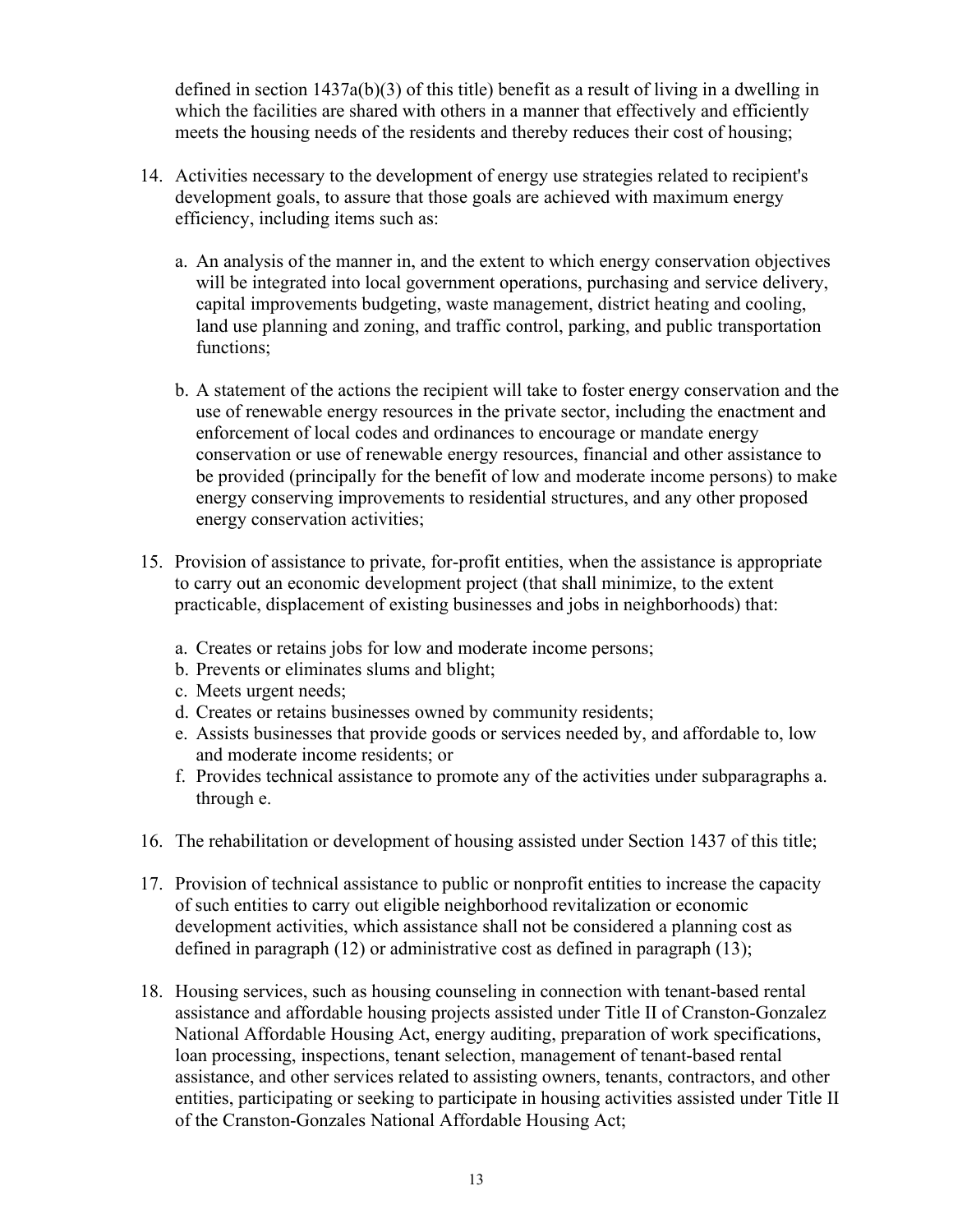- 19. Provision of assistance by recipients under this title to institutions of higher education having a demonstrated capacity to carry out eligible activities under this subsection for carrying out such activities;
- 20. Provision of assistance to public and private organizations, agencies, and other entities (including nonprofit and for-profit entities) to enable such entities to facilitate economic development by:
	- a. Providing credit (including providing direct loans and loan guarantees, establishing revolving loan funds, and facilitating peer lending programs) for the establishment, stabilization, and expansion of microenterprises;
	- b. Providing technical assistance, advice, and business support services (including assistance, advice, and support relating to developing business plans, securing funding, conducting marketing, and otherwise engaging in microenterprise activities) to owners of microenterprises and persons developing microenterprises; and
	- c. Providing general support (such as peer support programs and counseling) to owners of microenterprises and persons developing microenterprises;
- 21. Activities necessary to make essential repairs and to pay operating expenses necessary to maintain the habitability of housing units acquired through tax foreclosure proceedings in order to prevent abandonment and deterioration of such housing in primarily low and moderate income neighborhoods; and
- 22. Provision of direct assistance to facilitate and expand homeownership among persons of low and moderate income (except that such assistance shall not be considered a public service of purposes of paragraph (8) by using such assistance to:
	- a. Subsidize interest rates and mortgage principal amounts for low and moderate income homebuyers;
	- b. Finance the acquisition by low and moderate income homebuyers of housing that is occupied by the homebuyers;
	- c. Acquire guarantees for mortgage financing obtained by low and moderate income homebuyers from private lenders (except that amounts received under this title may not be used under this subparagraph to directly guarantee such mortgage financing and grantees under this title may not directly provide such guarantees);
	- d. Provide up to 50 percent of any down payment required from low or moderate income homebuyer; or
	- e. Pay reasonable closing costs (normally associated with the purchase of a home) incurred by a low or moderate income homebuyer.
- 23. Lead-based paint hazard evaluation and reduction, as defined in Section 4851b of this title.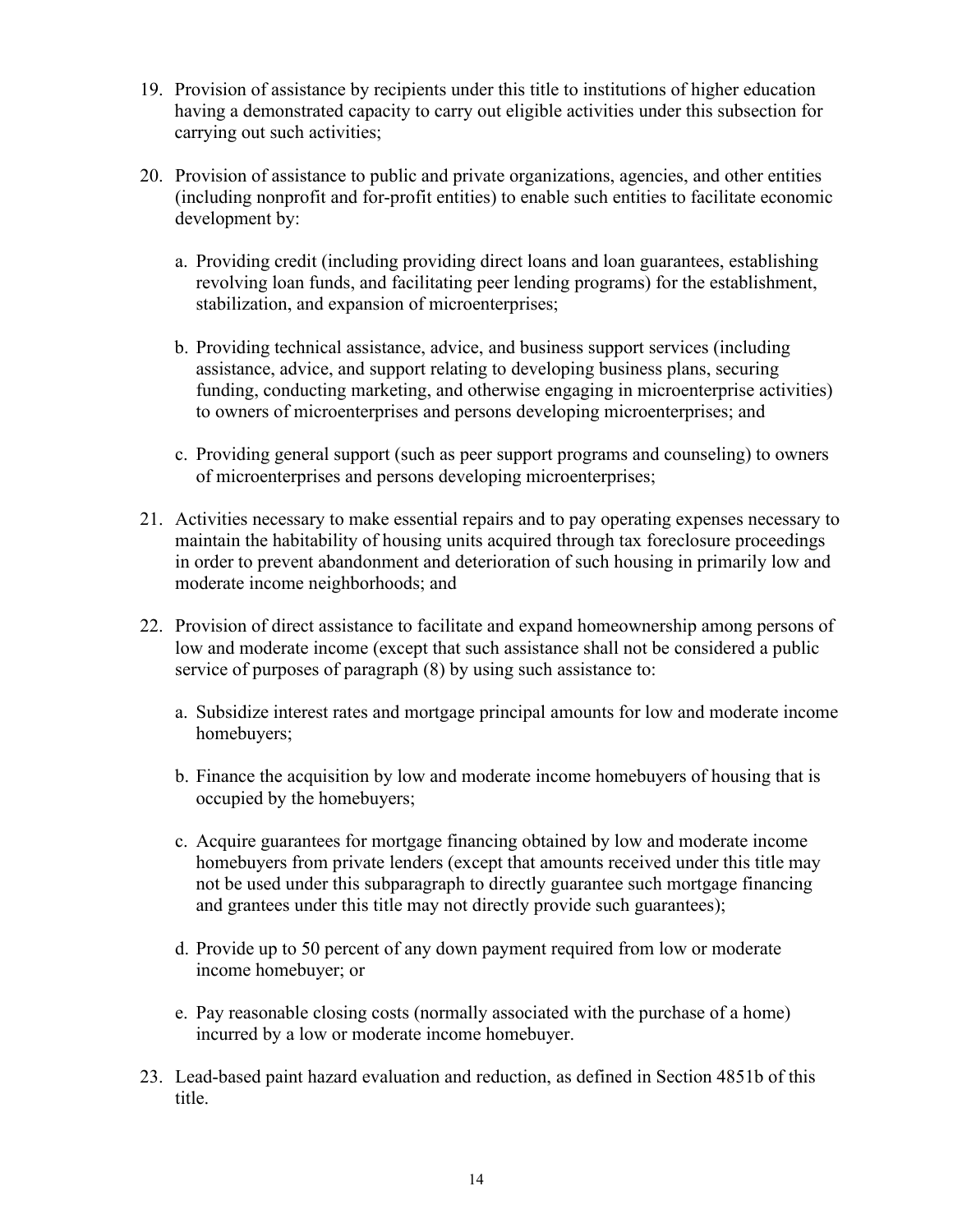# **B. Ineligible Activities**

The activities listed below are ineligible for CDBG and CDLF assistance.

- 1. Public Works, Facilities, and Site or Other Improvements (this list is not inclusive) (Except for removal of architectural barriers for handicapped accessibility) for buildings and facilities for the general conduct of government, and/or which are predominantly used for municipal purposes.
	- City/Town Halls
	- Courthouses
	- Other headquarters of government where the governing body meets regularly
- 2. Purchase of Equipment

The purchase of furnishings and personal property, except when necessary for use by a recipient or its subgrantees in the administration of its community development program, is generally ineligible (except for certain economic development projects). Examples are:

- The purchase of office equipment and fixtures
- Motor vehicles
- Furnishings
- Personal property not an integral structural fixture
- 3. Operating and Maintenance Expenses

The general rule is that any expense associated with operating, maintaining, or repairing Public Facilities and works, or any expense associated with providing public services not assisted with block grant funds is ineligible for assistance. However, operating and maintenance expenses associated with providing public services or interim assistance otherwise eligible for assistance under this part may be assisted. Examples of activities which are not eligible for block grant assistance are:

- a. Routine maintenance and repair of streets, parks, playgrounds, water and sewer facilities, neighborhood facilities, senior centers, centers for the handicapped, parking and similar Public Facilities, filling of holes in streets, repairing of cracks in side-walks, mowing of recreational areas, and replacement of expended street light bulbs.
- b. Regular payments of salaries for staff, utility costs, and similar expenses necessary for the operation of public works and facilities.
- 4. General Government Expenses

Except for where specifically authorized in this subpart or under state law, expenses required to carry out the regular responsibilities of the unit of general local government are not eligible for assistance under this part.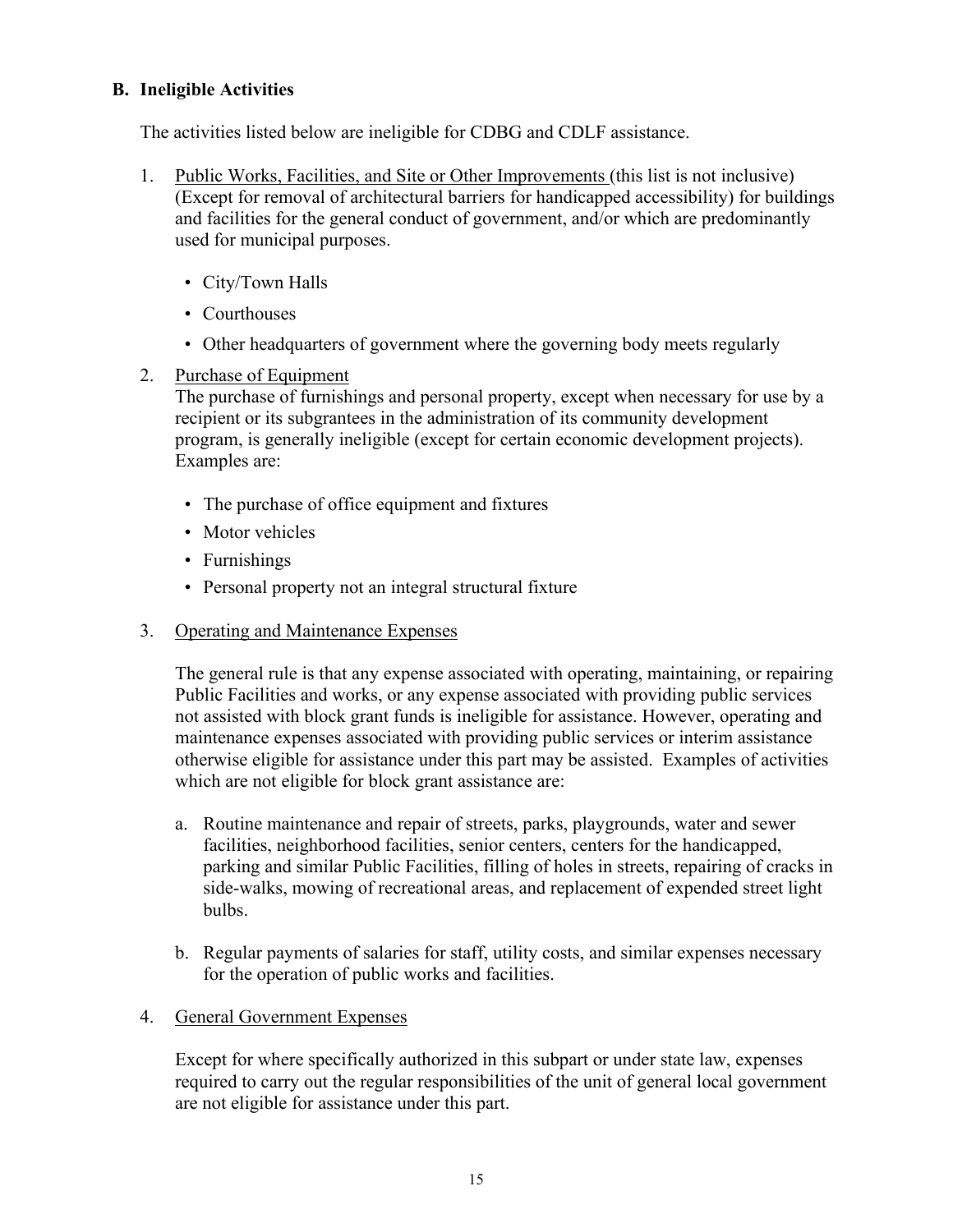#### 5. Political Activities

No expenditure may be made for the use of equipment or premises for political purposes, sponsoring or conducting candidate meetings, engaging in voter registration activity or voter transportation, or other partisan political activities.

#### 6. Religious Purposes

Renovation, rehabilitation or conversion of buildings owned by primarily religious organizations or entities are generally ineligible activities. (Contact the DCS for guidance pertaining to eligible uses of CDBG and CDLF funds involving primarily religious organizations or entities.)

#### 7. Nursing Homes

Except for removal of architectural barriers for handicapped accessibility CDBG funds will not be utilized in nursing homes for expansion, renovation or general operation.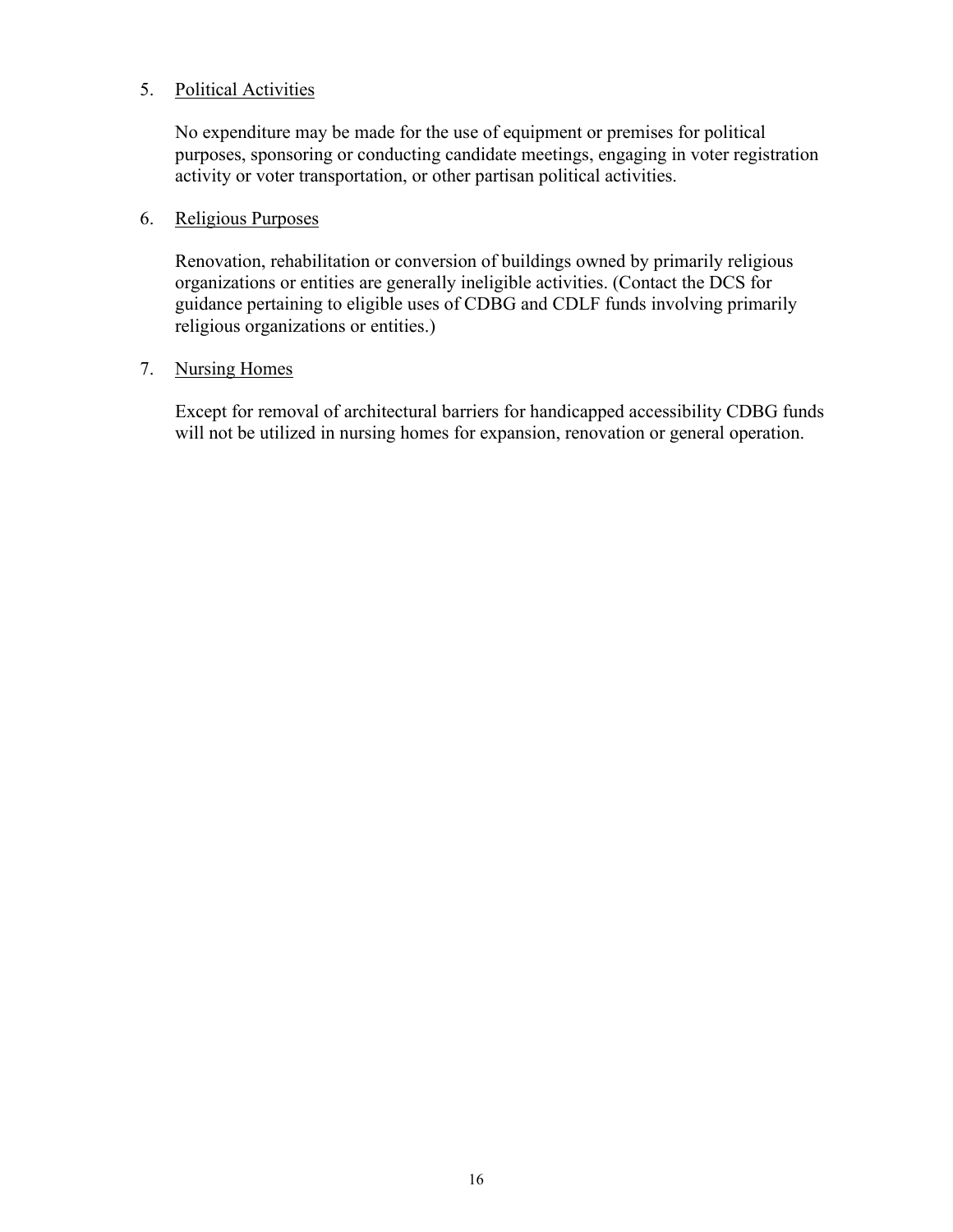#### **SECTION III**

#### **General Information for Applicants**

#### **A. Eligible Applicants**

Eligible applicants under the North Dakota Community Development Loan Fund and Community Development Block Grant Program are limited to counties and incorporated cities:

- 1. A city is the eligible applicant for activities designed to take place within city limits. A city may apply for a project which would include an activity to be located outside city limits if the proposed activity will principally benefit residents within the city's jurisdiction, such as a solid waste disposal site, a water or sewage treatment facility, an economic development project or if the activity involves property/facilities over which the city has direct control as the owner/operator, and for which a county could not apply.
- 2. A county is the eligible applicant for activities designed to take place outside the limits of an incorporated city and in unincorporated areas. A county, however, may apply for an activity within an incorporated city that involves property/facilities over which the county has direct control as the owner/operator, and for which a city could not apply, such as a county courthouse. A county will not be limited to the number of unincorporated areas for which it may submit an application.
- 3. A city or county may also submit an "on-behalf of" (multi-jurisdictional) application for an incorporated city which has determined that it lacks the administrative capacity to apply for and administer a grant. If an incorporated city permits a county or another city to submit an "on-behalf of" application, it may not submit an application on its own for any emphasis area. An "on-behalf of" application may consist of more than one city, but the activity must be the same in each city. In addition, each city must be discussed separately, each must include a written agreement with the on behalf of applicant, each must do a needs assessment and undertake actions to affirmatively further fair housing, each must sign the anti-displacement policy and all program assurances, and each must fulfill all citizen participation requirements. Such an arrangement must be identified in advance of an application in order to permit the Secretary of HUD to grant recognition to the combination of governments as a unit of local government.
- 4. Where two or more eligible local governments (cities or counties) face a common community development problem, a joint application may be submitted with one local government designated as the lead applicant. To submit this type of application, the following conditions must be met:
	- a. The problem to be addressed involves joint ownership and lies in an area of contiguous or overlapping jurisdiction;
	- b. The solution to the common problem clearly requires cooperative action and is the most efficient strategy;
	- c. The local governments involved must submit a signed cooperative agreement which defines who will be responsible for the administration and implementation of the grant if awarded.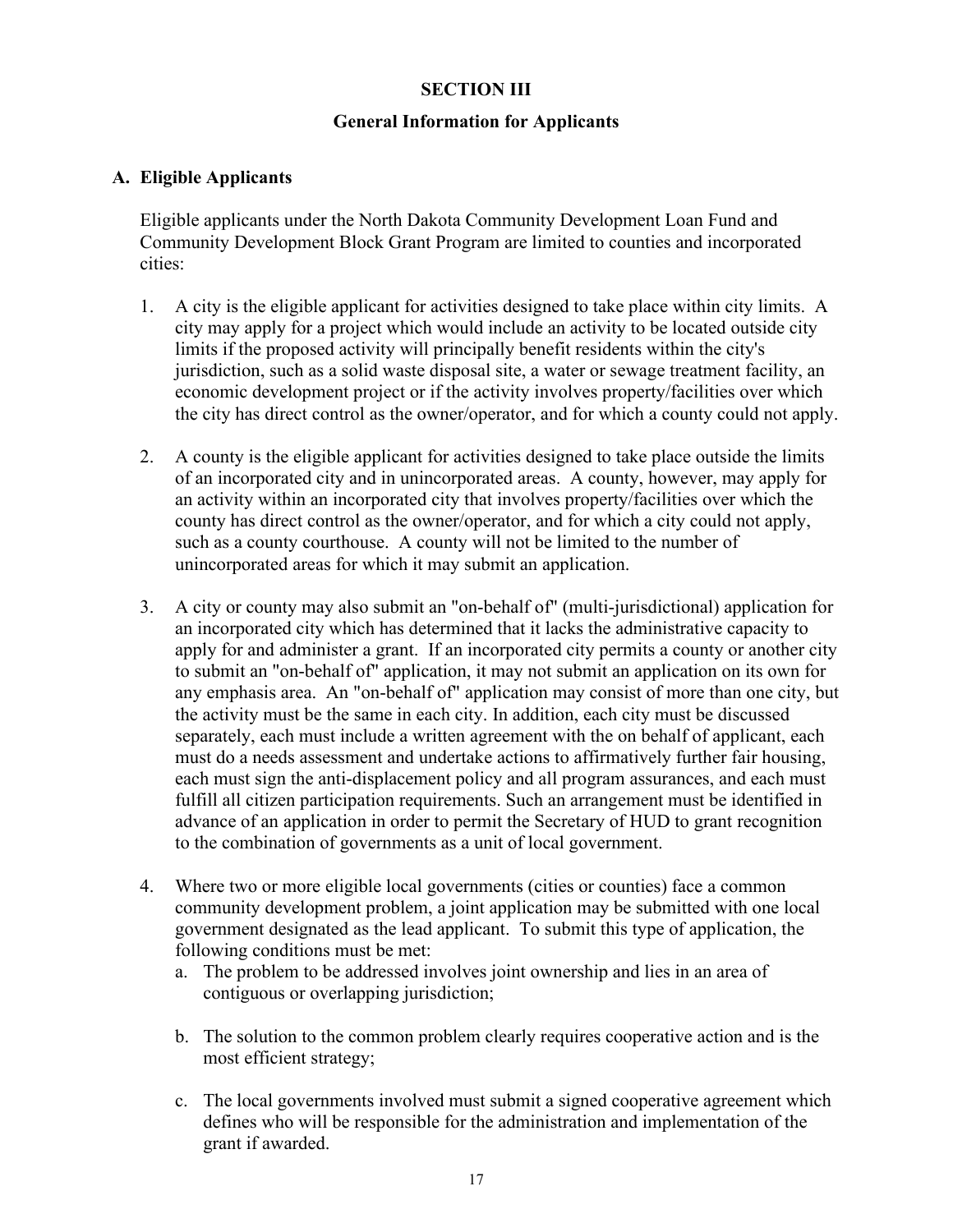- 5. When submitting an application for a fire department/fire district, the following guidance for determining the eligible, or lead applicant is applicable:
	- a. If a fire department/fire district primarily serves an eligible community, that community is the eligible applicant.
	- b. If a fire department/fire district serves an eligible community, as well as the immediate surrounding area, then the community is the eligible applicant.
	- c. If a fire department/fire district serves an area consisting of two or more counties, then the parent county (that county in which a majority of the area of the fire district is located) is the eligible applicant.
	- d. A county is the eligible applicant for rural fire departments/districts not primarily serving an incorporated area.

# **B. Eligible Applicants for Multi-Jurisdictional Housing**

- 1. County wide Projects
	- a. A county may submit a multi-jurisdictional application to address housing needs throughout its jurisdiction to include incorporated cities within the county.
	- b. The county must have a written multi-jurisdictional/joint agreement with all incorporated cities within the county. The application must contain a written statement from each city that chooses not to participate in the activity.
	- c. The county must complete a county wide needs assessment and undertake actions to affirmatively further fair housing.
	- d. To fulfill the citizen participation requirements, the County must hold one public hearing no earlier than 180 days prior to submitting the grant application and one public hearing prior to grant closeout. The County will be required to publish the notice of public hearing in the county's official newspaper and in all official newspapers of each participating jurisdiction.
- 2. Multi-County Projects
	- a. A county may submit a multi-county application to address housing needs to include incorporated cities within those counties.
	- b. The multi-county application will include a multi-jurisdictional/joint agreement executed by all participating jurisdictions to include all incorporated cities and participating counties and must include a designation of the lead county. The application must contain a written statement from each jurisdiction that chooses not to participate in the activity.
	- c. Each participating county must complete a county wide needs assessment and undertake actions to affirmatively further fair housing.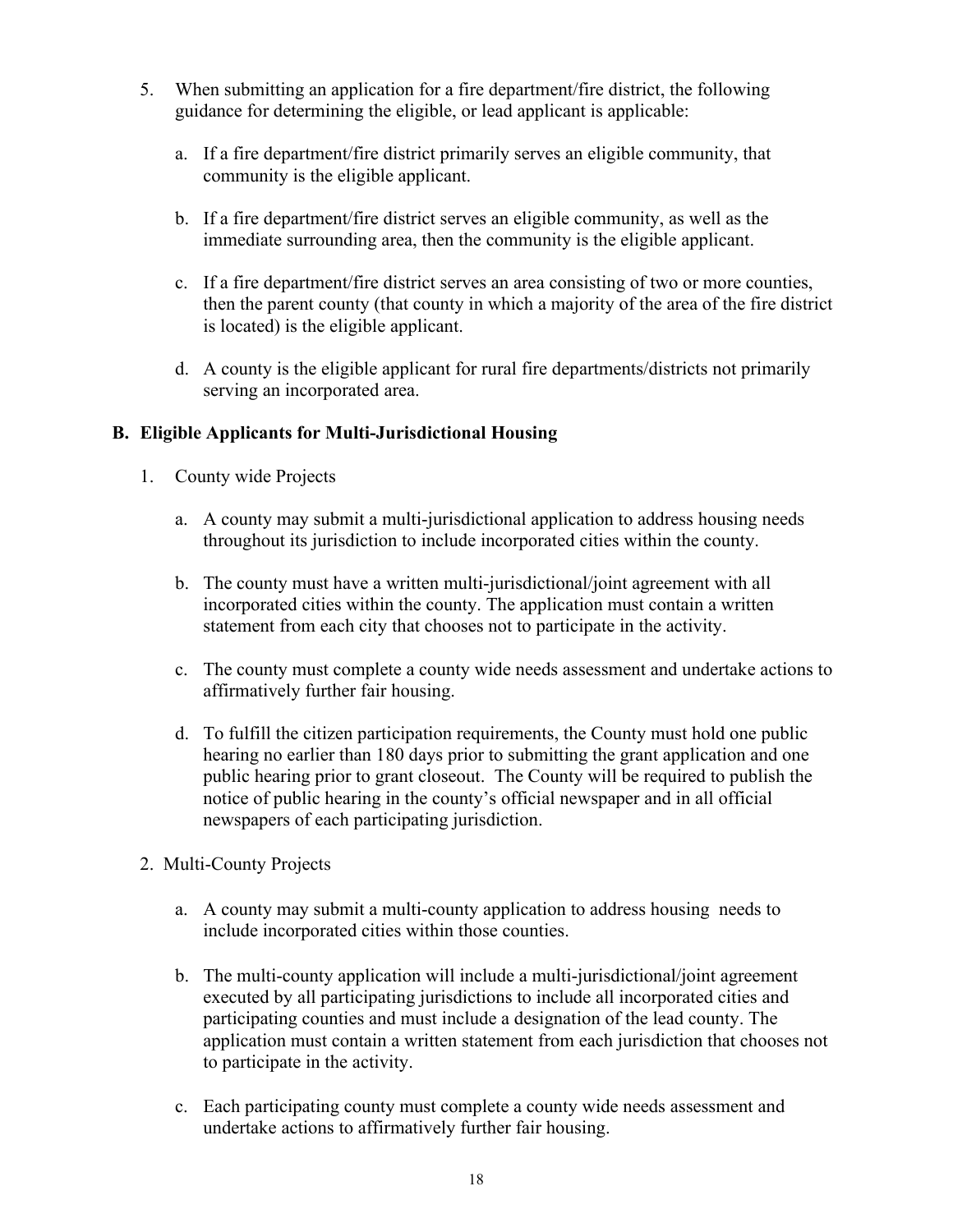d. To fulfill the citizen participation requirements, each County must hold one public hearing no earlier than 180 days prior to submitting the grant application and one public hearing prior to grant closeout. Each County will be required to publish the notice of public hearing in the county's official newspaper and in all official newspapers of each participating jurisdiction. (i.e., if three counties are included in the multi-county project, three public hearings will be held).

# **C. Types of Grants Available**

Applicants may only apply for a single activity per application.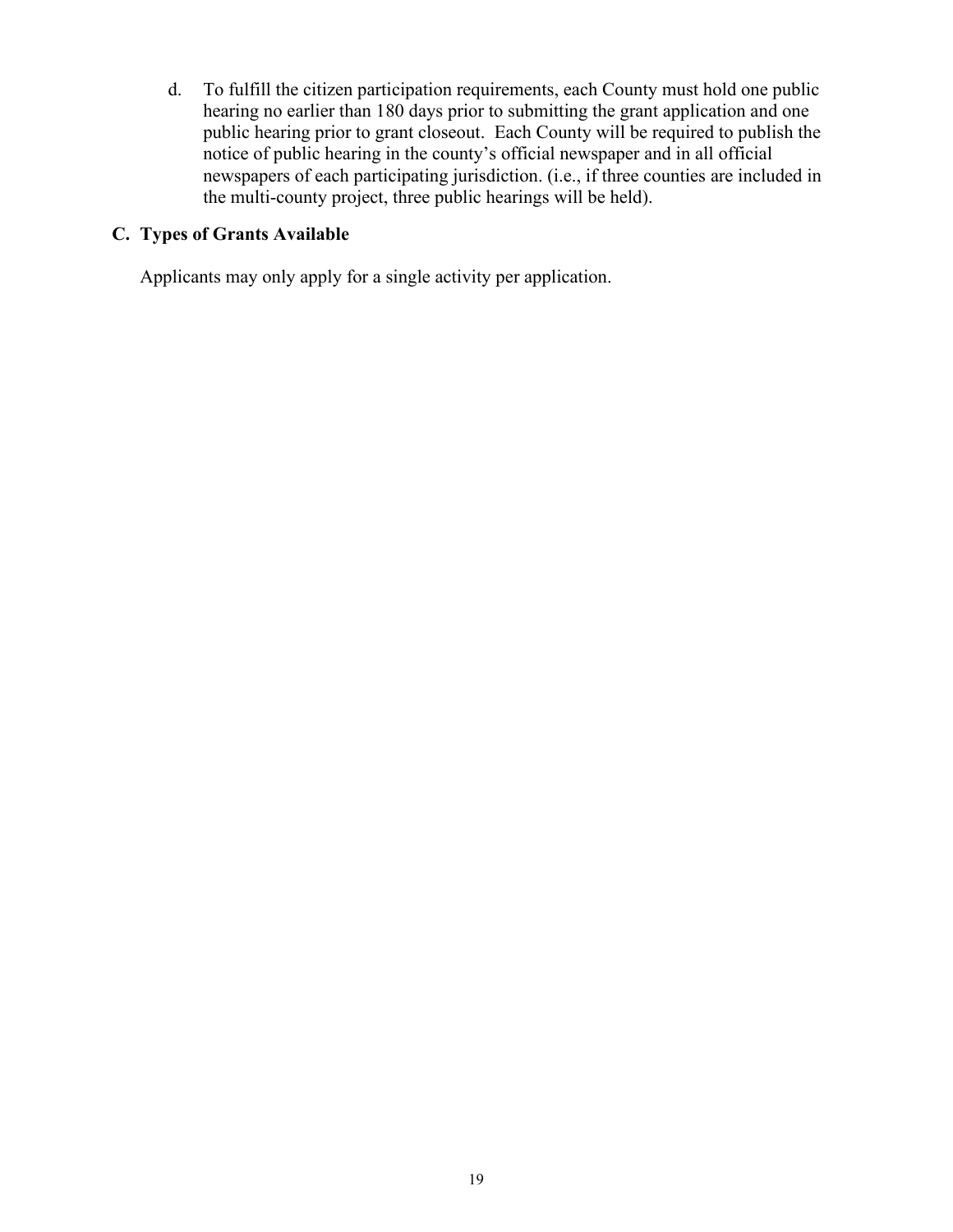#### **SECTION IV**

#### **Allocation of Funds**

This section of the Program Distribution Statement describes the estimated allocation of funds the state will receive in FY2021.

#### **A. Funds Available**

#### **2022 Estimated CDBG Funds Available**

| FY2022 Allocation                                                    | \$3,927,948 |
|----------------------------------------------------------------------|-------------|
| Less 2% State Administration                                         | 178,559     |
| Less 1% Technical Assistance                                         | 39,279      |
| <b>Total Allocation Available for Projects</b>                       | 3,710,110   |
| Less Governor's Set Aside for Community Development                  | 1,649,738   |
| Total Allocation Available for Regional Distribution from Allocation | 2,060,371   |
| Plus Revolving Loan Fund                                             | 1,000,000   |
| Funds Available for Regional Distribution                            | 3,060,371   |

\*Any funds left will revolve back into the Governor's Set-Aside fund. All CDLF projects will be funded with CDLF Program Income prior to CDBG allocation funds

Prior to actual funding decisions and from time to time as necessary, the Estimated Funds Available for Distribution will be adjusted to reflect any unobligated and returned funds that may be available.

For loans awarded prior to fiscal year 2022, program income generated by previously funded projects (from allocation funds or revolving loan funds) will be deposited to the statewide fund.

Should the state receive recaptured funds from the Department of Housing and Urban Development, those funds will be available for distribution during the year in which those funds are received. (Recaptured funds are funds that the Department of HUD deobligates from other States for infractions such as not meeting timely distribution of funds, disallowed cost, etc.).

#### **B. Regional Allocations**

Each region will receive a preset amount of funds. The dollar amount is derived by taking 50 percent of the total funds available for regional distribution and equally distributing that to all eight planning regions. The remaining 50 percent is divided among the regions using the latest percentage of very low and low income persons per region in comparison to the total VL & LI persons in the State of North Dakota (All Entitlement and Air Force Base LMI statistics are not included).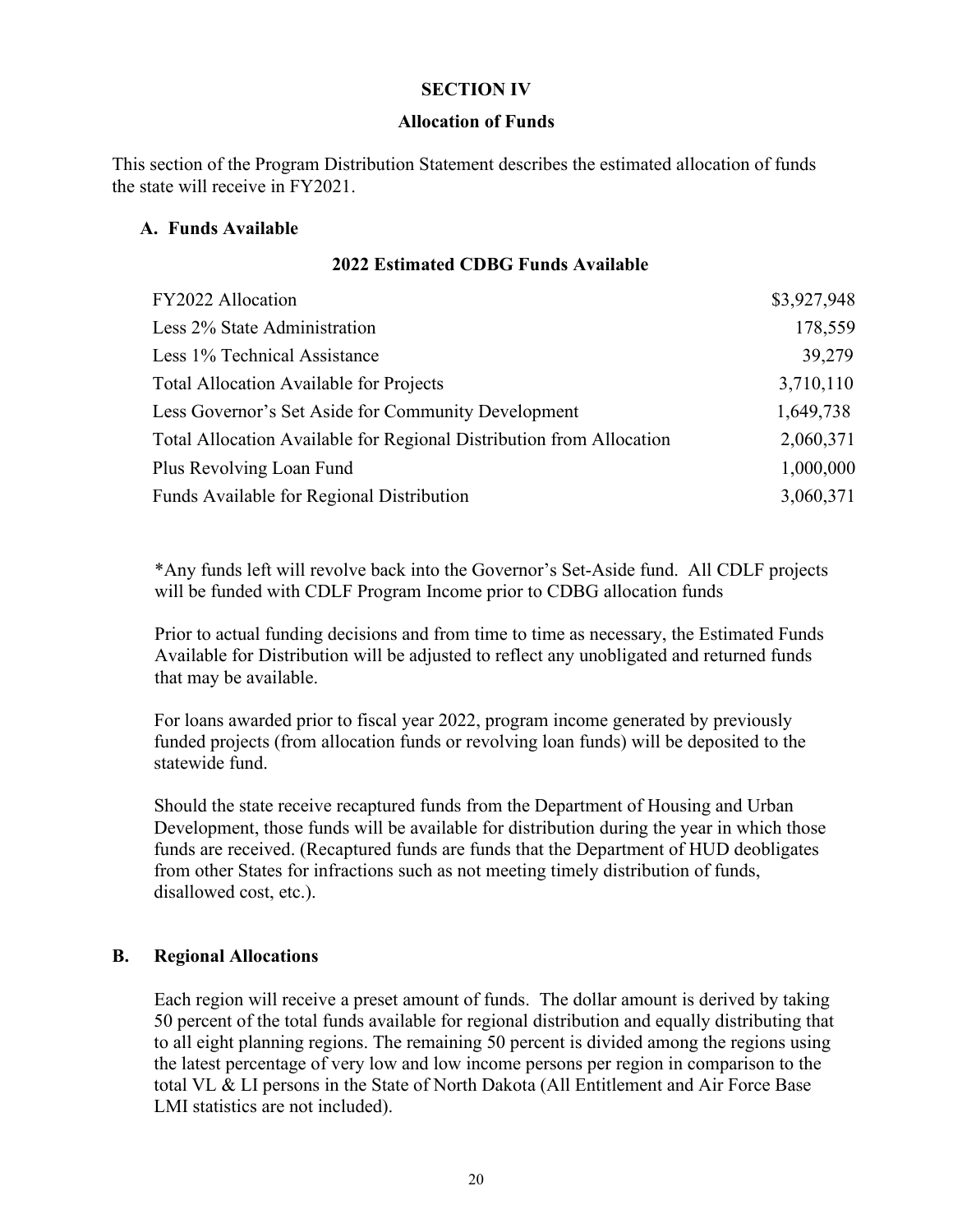| <b>2022 CDBG Allocation</b><br><b>American Community Survey 5-Year</b><br>2011-2015 Low and Moderate Income Summary Data |                          |                            |                               |                           |                     |
|--------------------------------------------------------------------------------------------------------------------------|--------------------------|----------------------------|-------------------------------|---------------------------|---------------------|
| Region                                                                                                                   | Total<br>VL & LI Persons | Percent<br>VL & LI Persons | VL & LI Persons<br>Allocation | $50\%$ Base<br>Allocation | Total<br>Allocation |
|                                                                                                                          | 13,577                   | 8%                         | 122,415                       | 191,273                   | 313,688             |
| $\overline{2}$                                                                                                           | 35,191                   | 19%                        | 290,735                       | 191,273                   | 482,008             |
| 3                                                                                                                        | 22,959                   | 13%                        | 198,924                       | 191,273                   | 390,197             |
| $\overline{4}$                                                                                                           | 13,276                   | 7%                         | 107,113                       | 191,273                   | 298,386             |
| 5                                                                                                                        | 27,286                   | 15%                        | 229,528                       | 191,273                   | 420,801             |
| 6                                                                                                                        | 23,558                   | 13%                        | 198,924                       | 191,273                   | 390,197             |
| $\overline{7}$                                                                                                           | 31,644                   | 17%                        | 260,132                       | 191,273                   | 451,405             |
| 8                                                                                                                        | 15,390                   | 8%                         | 122,415                       | 191,273                   | 313,688             |
| Total                                                                                                                    | 182,881                  | 100.00%                    | 1,530,186                     | 1,530,186                 | 3,060,371           |

\*The percentage for LMI persons were rounded to the nearest whole number.

\*\* Program income funds are not reflected in this total.

# **C. Estimate of Funds to Benefit Low and Moderate Income Persons**

Title I of the Housing and Community Development Act of 1974, as amended (HCD ACT), requires that the State must estimate the amount of funds to be used to benefit low and moderate income persons. Since the State must assure that for the three-year period 2022, 2023, and 2024, its funds benefit low and moderate income persons, the following depicts the minimum amount that must directly benefit such persons:

| 2024 Total Funds Available for Distribution |                  |                | \$4,965,349 |
|---------------------------------------------|------------------|----------------|-------------|
| Less Local Administration                   |                  |                | 496,535     |
|                                             |                  | Subtotal       | \$4,468,814 |
| Minimum Amount Estimated to Benefit         | $.70 \mathrm{x}$ | $$4,468,814 =$ | \$3,128,170 |
| 2023 Total Funds Available for Distribution |                  |                | \$4,991,758 |
| Less Local Administration                   |                  |                | 499,176     |
|                                             |                  | Subtotal       | 4,492,582   |
| Minimum Amount Estimated to Benefit         | $.70 \times$     | $$4,492,582 =$ | \$3,144,807 |
|                                             |                  |                |             |
| 2022 Total Funds Available for Distribution |                  |                | \$3,927,948 |
| Less Local Administration                   |                  |                | 392,795     |
|                                             |                  | Subtotal       | 3,535,153   |
|                                             |                  |                |             |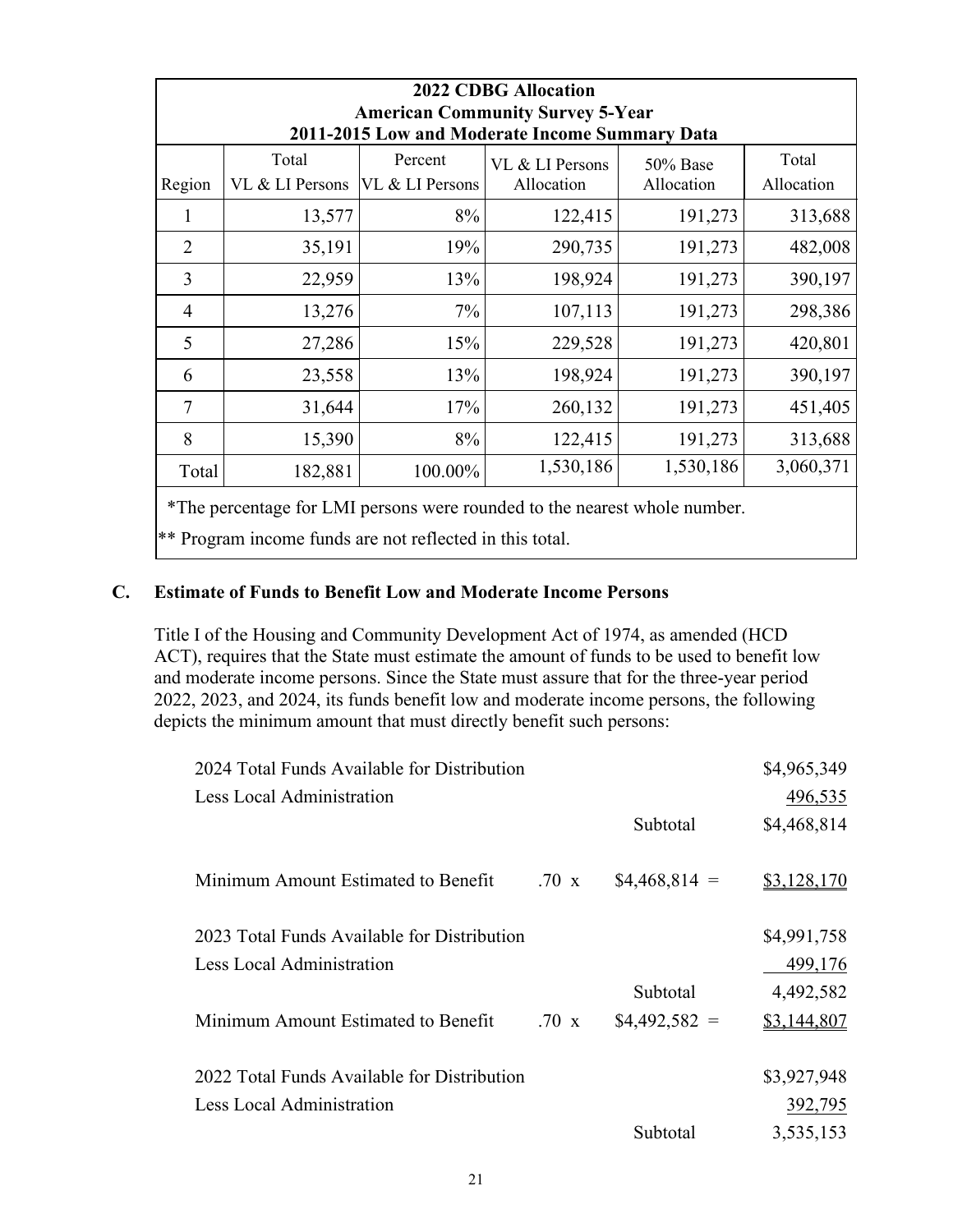Minimum Amount Estimated to Benefit

.70 x  $$3,535,153 = $2,474,607$ 

North Dakota will assure that 70 percent of the funds spent during the three-year period beginning with the 2022 program year, will be spent on projects benefiting low and moderate income persons. This will be achieved through the State's funding distribution system. Each Regional Council is required to individually meet this goal and will adjust their project review/priority ranking system and funding allocations so that each spends 70 percent of their yearly allocation on projects which meet the national objective of benefiting low and moderate income persons.

# **D. Grant Minimum and Maximum**

Waivers may be requested for situations where one applicant is being offered the remaining funds in the allocation. Minimum and maximum grant levels (excluding administration) are as follows:

| Public Facilities & Public Services |              |
|-------------------------------------|--------------|
| Minimum Amount                      | \$75,000.00  |
| Maximum Amount                      | No Maximum   |
| <u>Housing - Single Family</u>      |              |
| Minimum Amount                      | \$200,000.00 |
| Maximum Amount                      | No Maximum   |
| Housing - Multi-Family              |              |
| Minimum Amount                      | \$100,000.00 |
| Maximum Amount                      | No Maximum   |
| <b>Economic Development</b>         |              |
| <b>Primary Sector</b>               |              |
| Minimum Amount                      | \$100,000.00 |
| Maximum Amount                      | No Maximum   |

# **E. Limitation of Award of Funds for Economic Development Projects**

Applicants who have previously received an award for economic development and need additional funds for expansion, may apply for additional funds if:

- 1. The existing CDLF is current;
- 2. All other requirements of the program are met; and
- 3. The total outstanding at any time is not more than \$500,000.
- 4. Eligible under environmental review regulations. Reach out to DCS staff for this determination.

These applications will be considered using the same criteria used for all other economic development applications.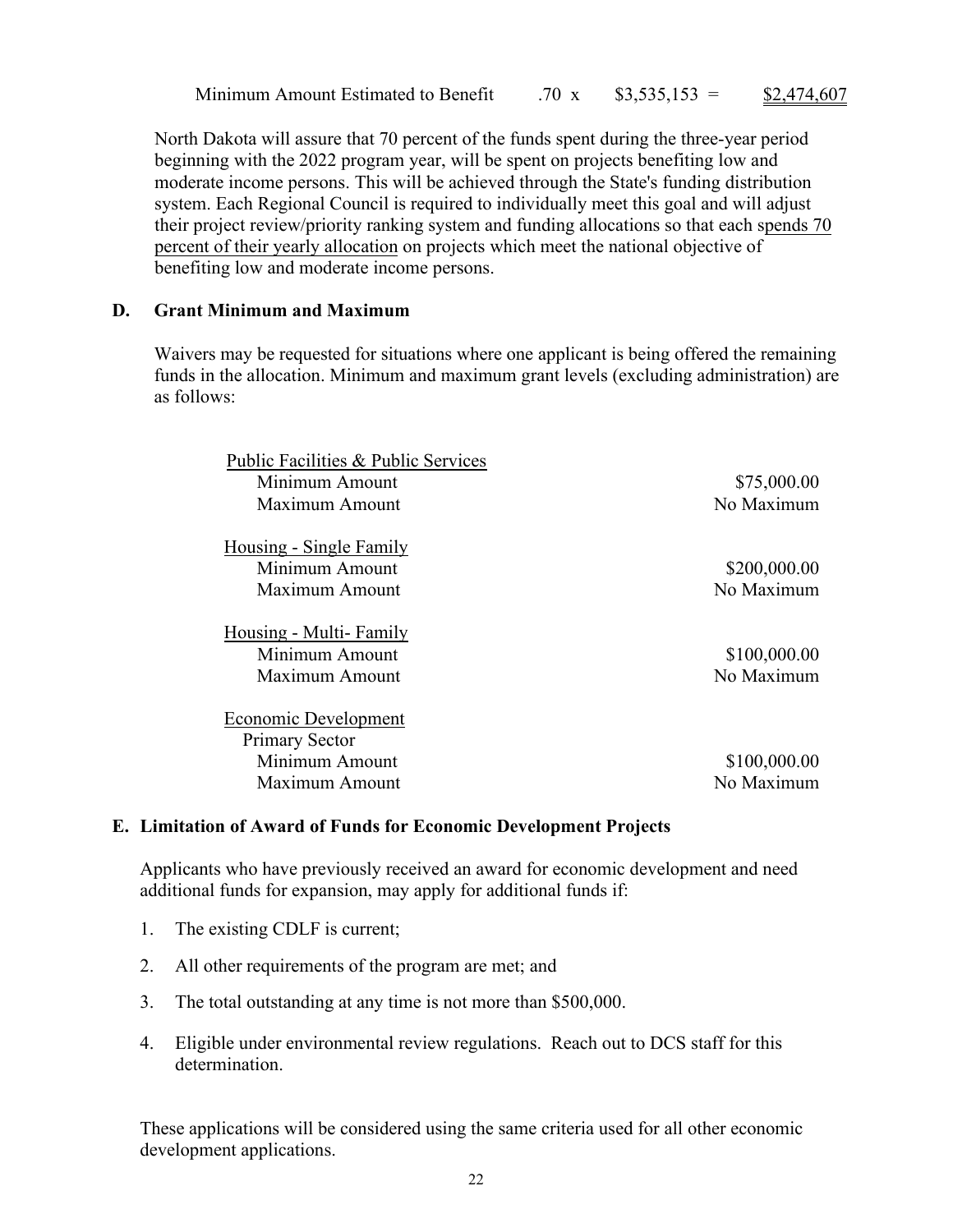No individual, corporation, or organization with an existing program loan or has defaulted on a loan that is not in good standing at the local and/or state levels may receive additional or new financing from the program.

# **F. Amendments to Program Statement Affecting the Action Plan of the Consolidated Plan as stated in the Citizen Participation Plan for the North Dakota Consolidated Plan and Annual Performance Report.**

1. The Division of Community Services will follow the Citizen Participation Plan to amend the Program Statement.

What constitutes an amendment to the Action Plan? (the following are examples, but the list is not inclusive)

- 1. Changes to initially established grant selection criteria.
- 2. Funding of activities not initially identified in the Annual Action Plan.
- 3. Funding of an activity not identified in the Plan as a high or medium priority.

#### **H. Timely Distribution of Funds**

One hundred percent (100%) of FY2022 CDBG funds must be obligated and announced to units of general local governments within 15 months of the State signing its grant agreement with HUD.

At the Governor's direction, any unobligated and deobligated regional allocation funds as of July 31, 2023, will be recaptured and placed in the Governor's Fund. These funds will be made available in Fall 2023 through a special funding round.

#### **All CDBG applications and amendments must contain original signatures and be received in the DCS office by June 15, 2023 for the 2022 program year.**

#### **I. Monitoring Findings**

Findings that are identified during annual systems and compliance reviews must be cleared within six months of the date of the monitoring visit.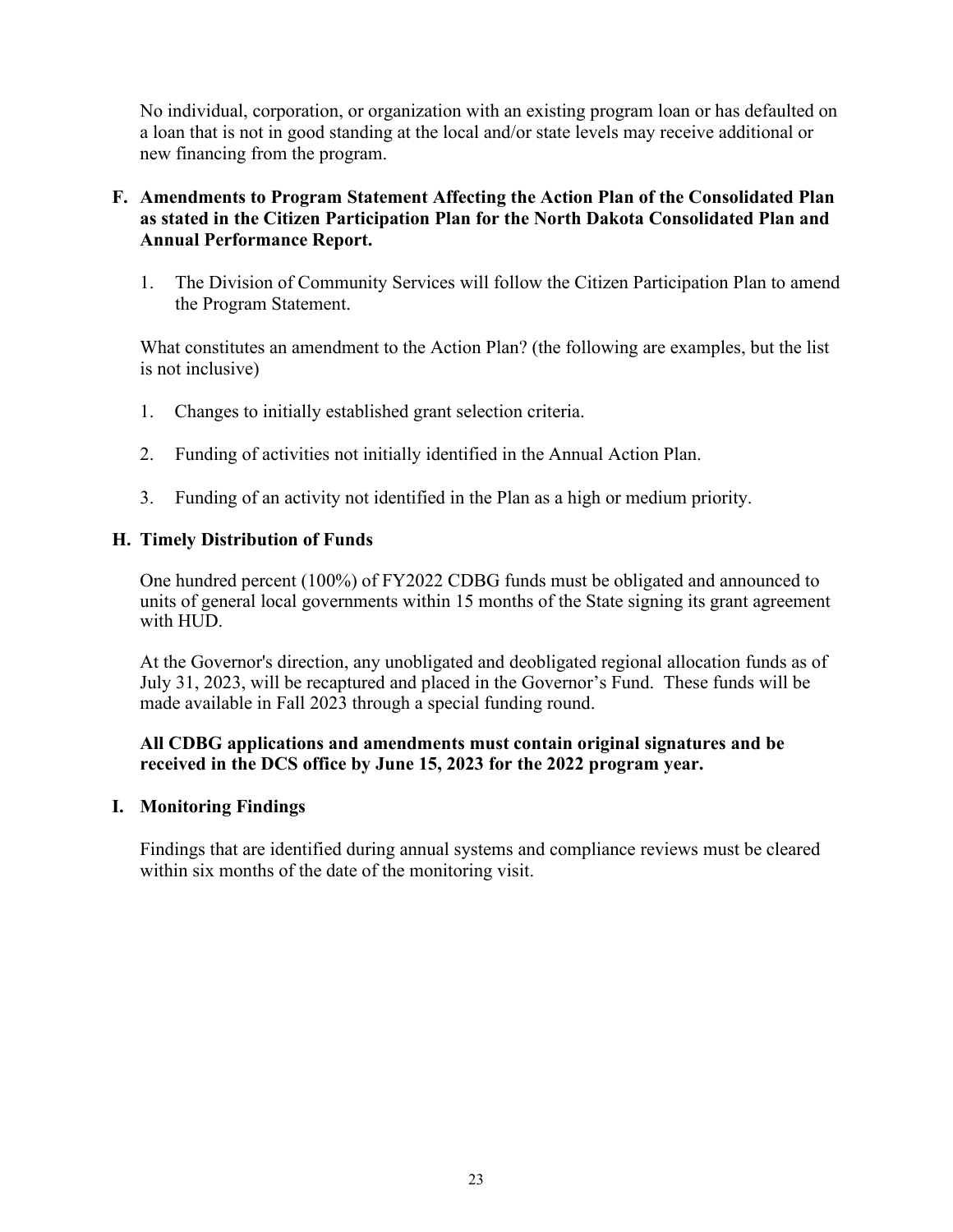# **SECTION V**

#### **Community Development Block Grant and Community Development Fund General Policies and Procedures and Statement of Assurances**

This section identifies general policies and procedures that are applicable to all applicants and activities.

#### **A. General CDBG and CDLF Policies and Procedures**

- 1. A grant recipient must sign and return its Financial Award within 60 days of the effective date of the award, or the award may be terminated.
- 2. **Federal funds may not be obligated prior to a Financial Award and the completion of the environmental requirements.** Once a financial award has been issued but prior to completion of the environmental review requirements the grantee may only incur eligible administrative, engineering, and architectural costs. If CDBG funds are being used for administration, an environmental review form for exemption must be filled out and approved by the Division of Community Services before procuring out for administration. For further guidance on this environmental exemption, please refer to Chapter 7 of the CDBG Administrative Manual. To ensure compliance with the federal environmental regulations, consultation with the DCS should commence prior to any commitment of funds.
- 3. A grantee may not change the activities of an approved project without first obtaining written approval from the DCS. An amendment form must be completed for this approval.
- 4. If a grantee has not incurred eligible project costs for other than administrative activities within **twelve** months of the effective date of the Financial Award, the award can be terminated at the option of the DCS. If project dollars are deobligated, administrative funds will be deobligated proportionately. Administrative dollars will be allowed on projects that do not come to fruition. Based on documented expenses, up to 10 percent of CDBG administrative funds budgeted will be allowed.
- 5. The State of North Dakota is required to use the U.S. Department of Housing and Urban Development's (HUD) Integrated Disbursement and Information System (IDIS) for drawing funds and reporting accomplishments. As a result of an Inspector General's audit, HUD has enhanced IDIS to improve oversight of CDBG activities. The enhanced system requires justification along with field office approval for the following conditions:
	- Activities that have had no draws two years from the initial funding date;
	- Activities that have had no draws for a year, subsequent to the first draw for an activity;
	- Activities that have not reported accomplishments for three years;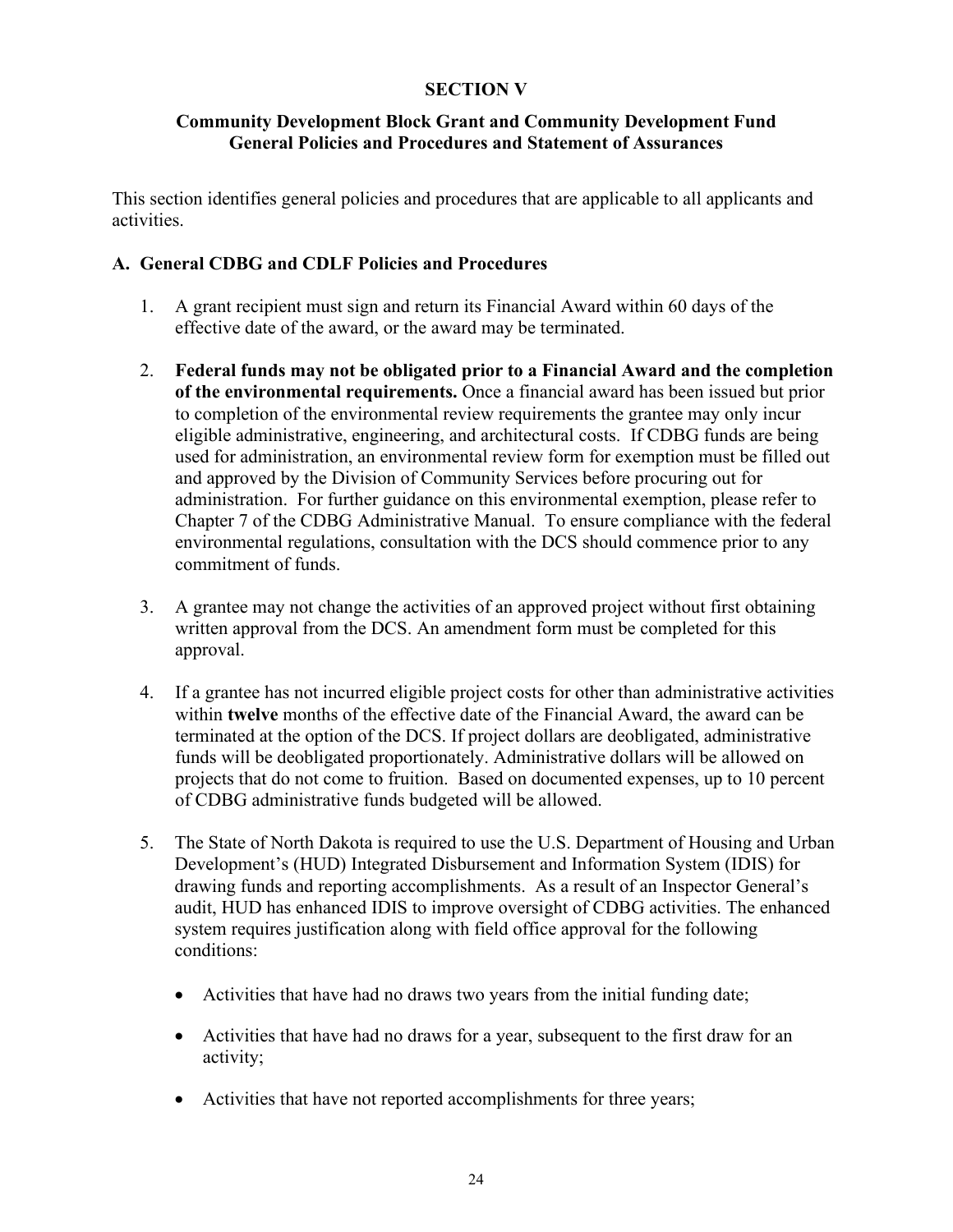- Activities that have 80 percent of their funded amount disbursed and no accomplishments reported;
- Activities that are cancelled after funds have been drawn; and
- Draws revised from one activity to another.

This change requires CDBG sub-recipients to proceed with projects in a timely manner.

- 6. Affirmatively Furthering Fair Housing: Each applicant must develop a positive program to affirmatively further fair housing. The application contains a section to be completed indicating what action(s) will be undertaken by the applicant if funded. The requirement to affirmatively further fair housing is a Congressional mandate which pertains to any use of CDBG/CDLF funds.
- 7. Reasonable fees may be charged for the use of facilities assisted with CDBG/CDLF funds, but charges such as membership fees which will have the effect of precluding lower income persons from using the facilities are not permitted.
- 8. If the final activity costs are less than originally funded, the amount of CDBG funds awarded and local funds will be adjusted proportionately.
- 9. In-kind contributions will not be considered as eligible match dollars except for land purchased within a twelve-month period prior to a grant application in association with a proposed Public Facilities activity. In-kind contributions are those that represent the value of noncash contributions provided by or to the grantee, regardless of the source.
- 10. The legislature adopted a moratorium on the expansion of basic care and nursing home beds and to be consistent with legislative intent [\(NDCC 23-09.3-01.1\)](https://www.legis.nd.gov/cencode/t23c09-3.pdf#nameddest=23-09p3-01p1). CDBG funds will not be used in this area. Definitions regarding these facilities are as follows:

# **Long Term Residential Facilities**

The cost associated with operating, maintaining or providing services through long term care (more than one year) residential facilities are not eligible.

# Assisted Living

• A building or structure containing a series of at least five living units operated as one entity to provide services for five or more individuals who are not related by blood, marriage, or guardianship to the owner or manager of the entity and which is kept, used, maintained, advertised, or held out to the public as a place that provides or coordinates individualized support services to accommodate an individual's needs and abilities to maintain as much independence as possible. An assisted living facility does not include a facility that is a congregate housing facility, licensed as a basic care facility, or licensed under chapter 23-16 or 25-16 or section 50-11-01.4.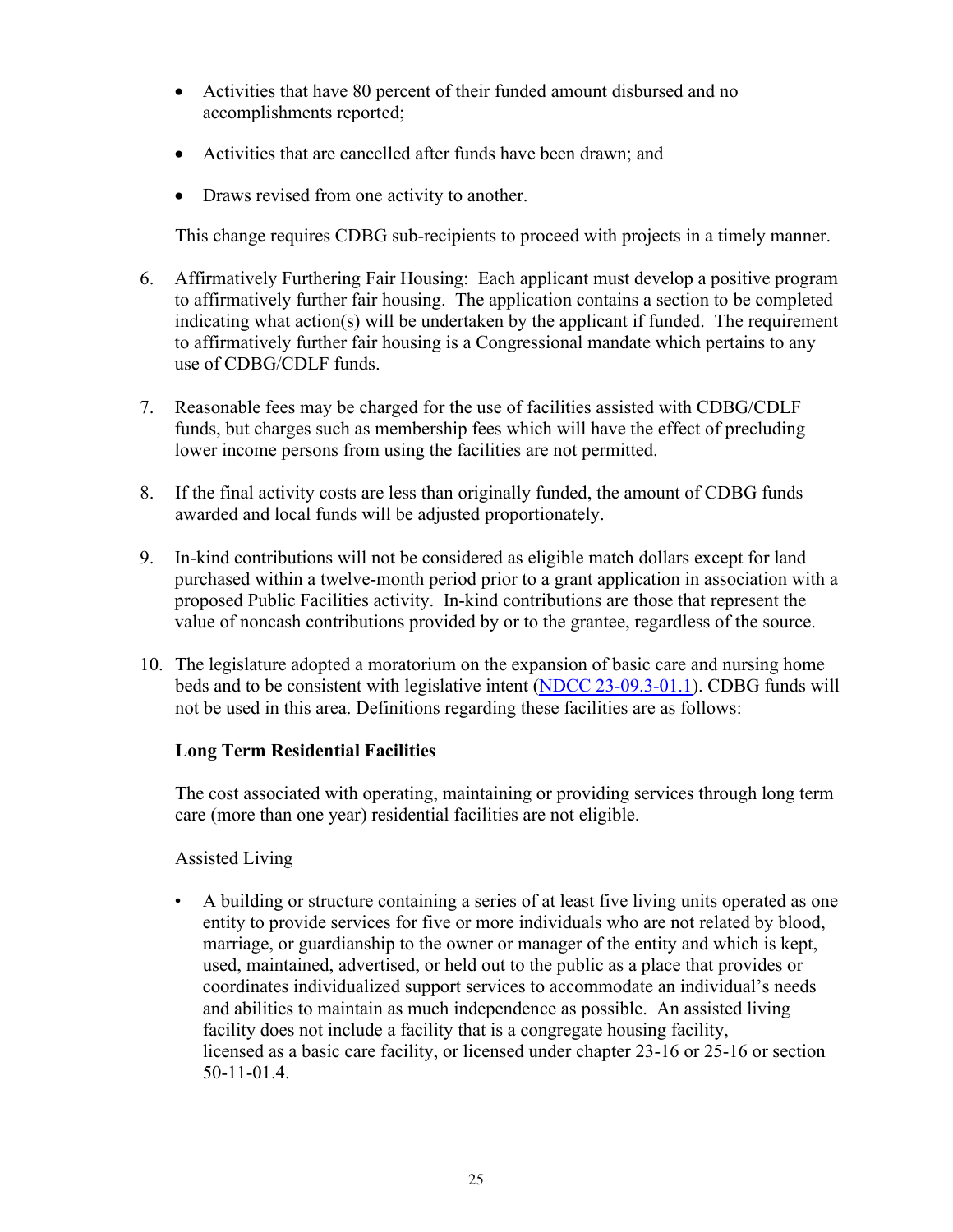# Basic Care

• A facility licensed by the department under North Dakota Century Code chapter 23- 09.3 whose focus is to provide room and board and health, social, and personal care to assist the residents to attain or maintain their highest level of functioning, consistent with the resident assessment and care plan, to five or more residents not related by blood or marriage to the owner or manager. These services shall be provided on a twenty-four-hour basis within the facility, either directly or through contract, and shall include assistance with activities of daily living and instrumental activities of daily living; provision of leisure, recreational, and therapeutic activities; and supervision of nutritional needs and medication administration.

#### Nursing Facility

- An institution or a distinct part of an institution established to provide health care under the supervision of a licensed health care practitioner and continuous nursing care for twenty-four or more consecutive hours to two or more residents who are not related to the licensee by marriage, blood, or adoption; and who do not require care in a hospital setting.
- 11. Administrative funds may be requested at the following levels:
	- Housing Rehabilitation and Conversion 15 percent of CDBG project funds requested, up to a maximum of \$15,000
	- Public Facilities Construction, Public Facilities in support of new Housing, Economic Development Purchase of Inventory, Economic Development Purchase of Equipment, Economic Development Acquisition of Buildings - 10 percent of CDBG project funds requested, up to a maximum of \$10,000 and a minimum of \$1,000.
	- Public Facilities Special Assessment 15 percent of CDBG project funds requested, up to a maximum of \$15,000
	- Public Facilities Non-Construction 5 percent of CDBG project funds requested, up to a maximum of \$5,000 and a minimum of \$1,000
	- Economic Development Construction 15 percent of CDBG project funds requested, up to a maximum of \$15,000 and a minimum of \$1,000.

DCS will evaluate each project individually and determine whether an adjustment in administration dollars is required.

Administrative dollars will be paid to the Recipient on a reimbursement basis. Supporting documentation for administrative expenses must be available in the Recipient file and may be a required submission with the Recipient's administrative Request for Funds (SFN 4630). Should the Recipient have more than one source of administrative funds, CDBG funds will reimburse the Recipient proportionally to the other funding.

The DCS will hold ten (10) percent of the authorized administrative funds until the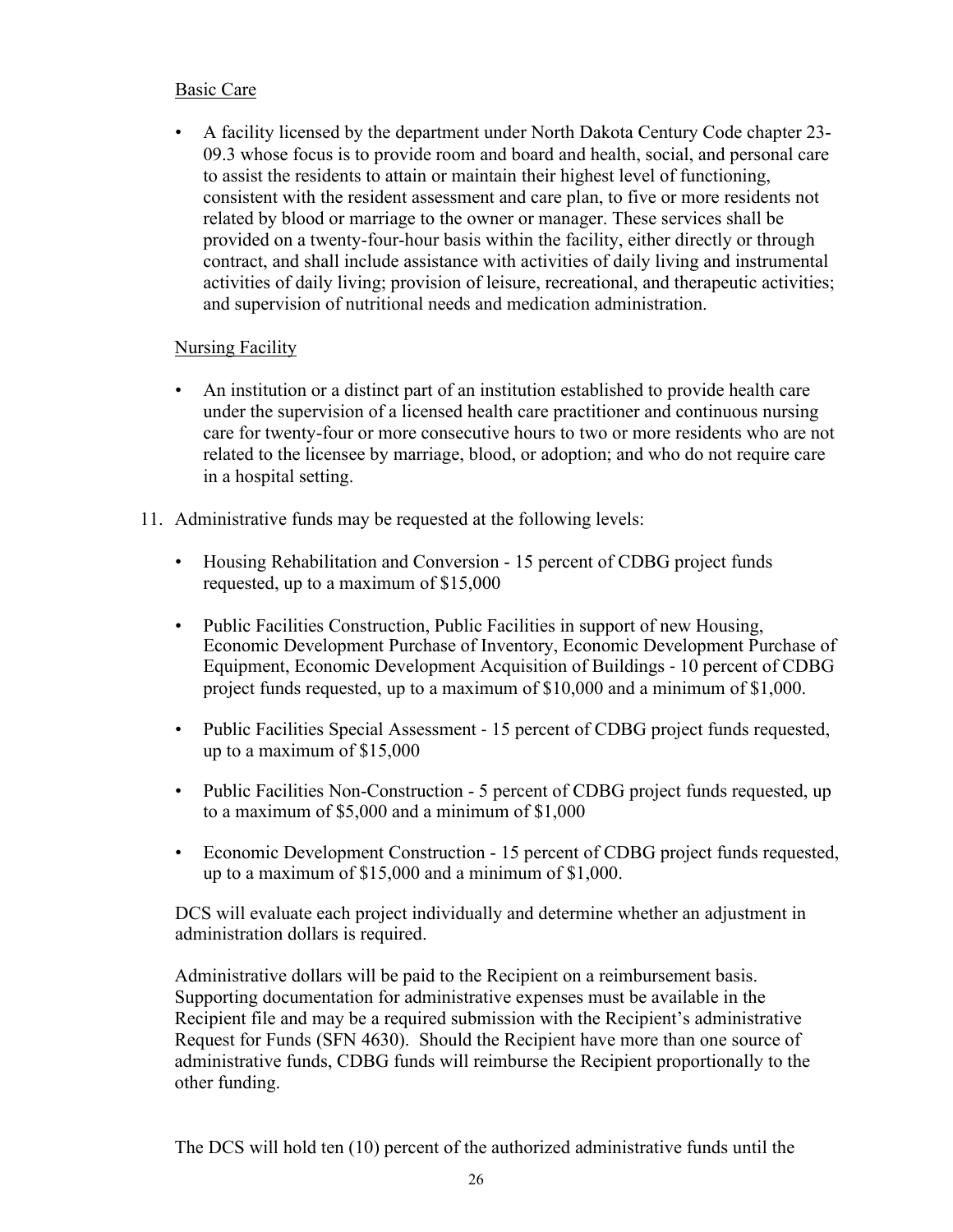project final report has been received and approved.

Administration dollars will be allowed on projects that do not come to fruition, based on documented expenses. The amount allowed will be determined on a case-by-case basis.

If the unit of general local government chooses not to administer the project itself, Procurement Methods in the CDBG Admin Manual must be followed. Please reference Section 6.

12. Income verification must be completed on 100 percent of the households receiving direct benefit from CDBG activities. Acceptable verification consists of: income tax forms for the last 12-month period or income tax forms closest to verification date; SSA 1099 forms; and State of North Dakota Department of Human Services/Social Service Income Statement. Other sources of documentation must be first approved by the DCS.

#### **B. Statement of Assurances**

The applicant hereby assures and certifies that:

1. Resolution of Authority

Its governing body has duly adopted or passed as an official act a resolution, motion or similar action authorizing the submission of the application, including all understandings and assurances contained herein, and directing and authorizing the signatory to additional information as may be required.

# 2. Access to Records

It will give the State of North Dakota, DCS, State Auditor's Office, and the Comptroller General of the United States, through any authorized representatives, access to and the right to examine all records, books, papers, or documents related to the grant.

3. Legal Authority

It possesses legal authority to apply for the grant and to execute the proposed project under North Dakota law and, if selected to receive a CDBG, will make all efforts necessary to assure timely and effective implementation of the project activities described in the attached application.

#### 4. Financial Management

It will comply with the applicable requirements of Office of Management and Budget (OMB) 2 CFR Part 200 Uniform Guidance or any equivalent procedures and requirements that the DCS may prescribe. The circular is the basis for a number of specific requirements on the financial management cost principles and recordkeeping of CDBG funds. The directive applies to cash depositories, bonding insurance, recordkeeping, program income, property management, procurement, allowability of costs closeout, audit, and other requirements.

# 5. HUD Disclosure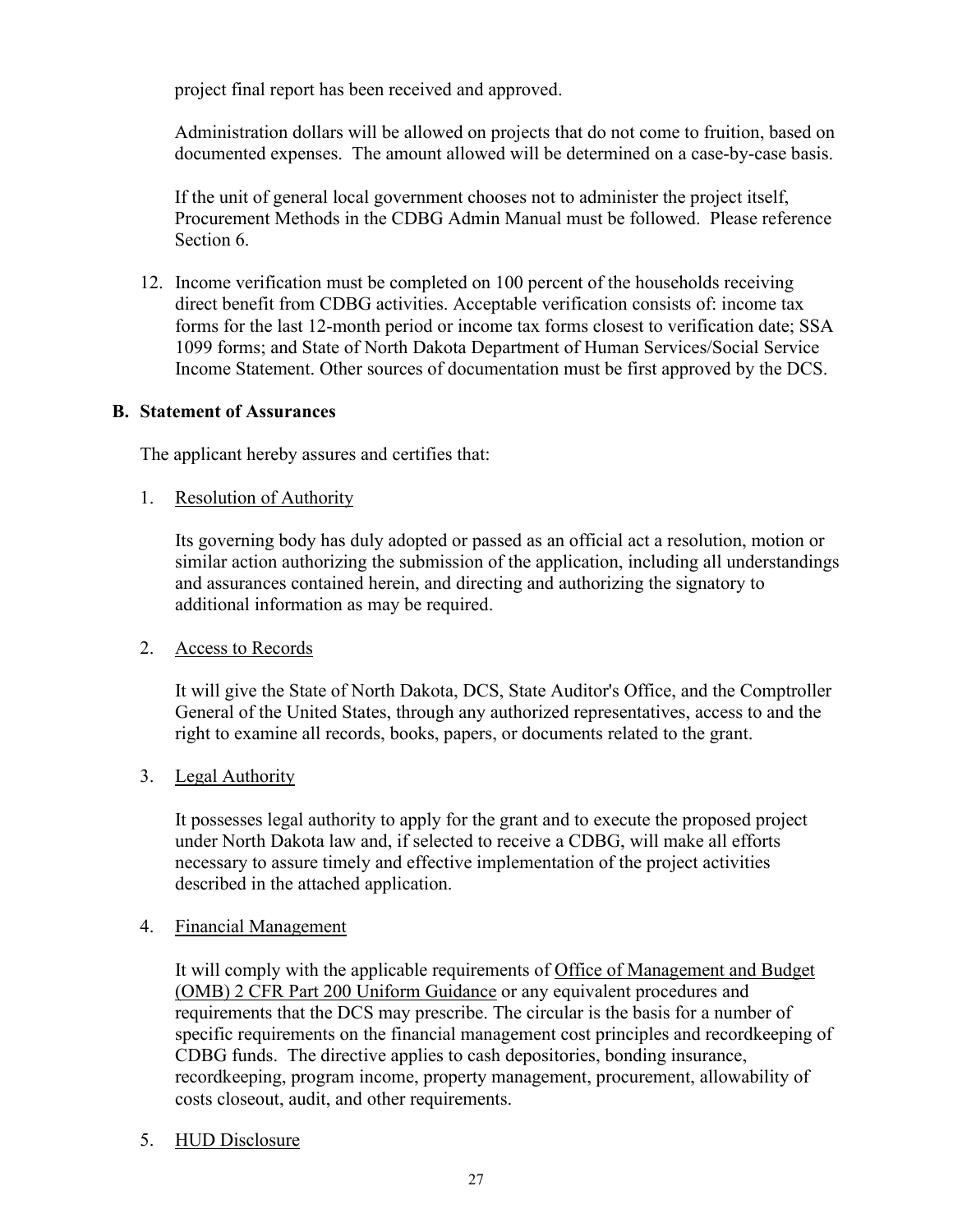It will comply with HUD Disclosure Requirements (Subpart C of 24 CFR Part 12) prior to receiving a financial award from the Division of Community Services.

#### 6. Assessments for Public Improvements

It will not attempt to recover any capital costs of public improvements assisted in whole or part with CDBG funds by assessing any amount against properties owned and occupied by persons of low and moderate income, including any fee charged or assessment made as a condition of obtaining access to such public improvements, unless:

- a. CDBG funds are used to pay the portion of such fee or assessment that relates to the capital costs of such public improvements that are financed from revenue sources other than CDBG funds; or
- b. For purposes of assessing any amount against properties owned and occupied by persons of low and moderate income who are not persons of very low income, the applicant certifies that it lacks sufficient CDBG funds to comply with the requirements of clause (a), above.
- 7. Citizen Participation The applicant will:
	- a. Provide for and encourage citizen participation, particularly by low and moderate income persons who reside in slum or blighted areas and areas in which CDBG/CDLF funds are proposed to be used;
	- b. Ensure that citizens will be given reasonable and timely access to local meetings, information, and records relating to the unit of local government's proposed and actual use of CDBG/CDLF funds;
	- c. Furnish citizens information, including but not limited to:
		- (1) The amount of CDBG/CDLF funds expected to be made available for the current fiscal year (including the grant and anticipated program income);
		- (2) The range of activities that may be undertaken with the CDBG funds;
		- (3) The estimated amount of the CDBG/CDLF funds proposed to be used for activities that will meet the national objective of benefit to LMI persons; and
		- (4) The proposed CDBG/CDLF activities likely to result in displacement and the unit of general local government's anti-displacement and relocation plans required under 24 CFR 570.606(c) and 24 CFR 42.325
	- d. Provide technical assistance to groups representative of persons of low and moderate income that request assistance in developing proposals in accordance with the procedures developed by the state. Such assistance need not include providing funds to such groups;
	- e. Provide for a minimum of two public hearings, each at a different stage of the pro-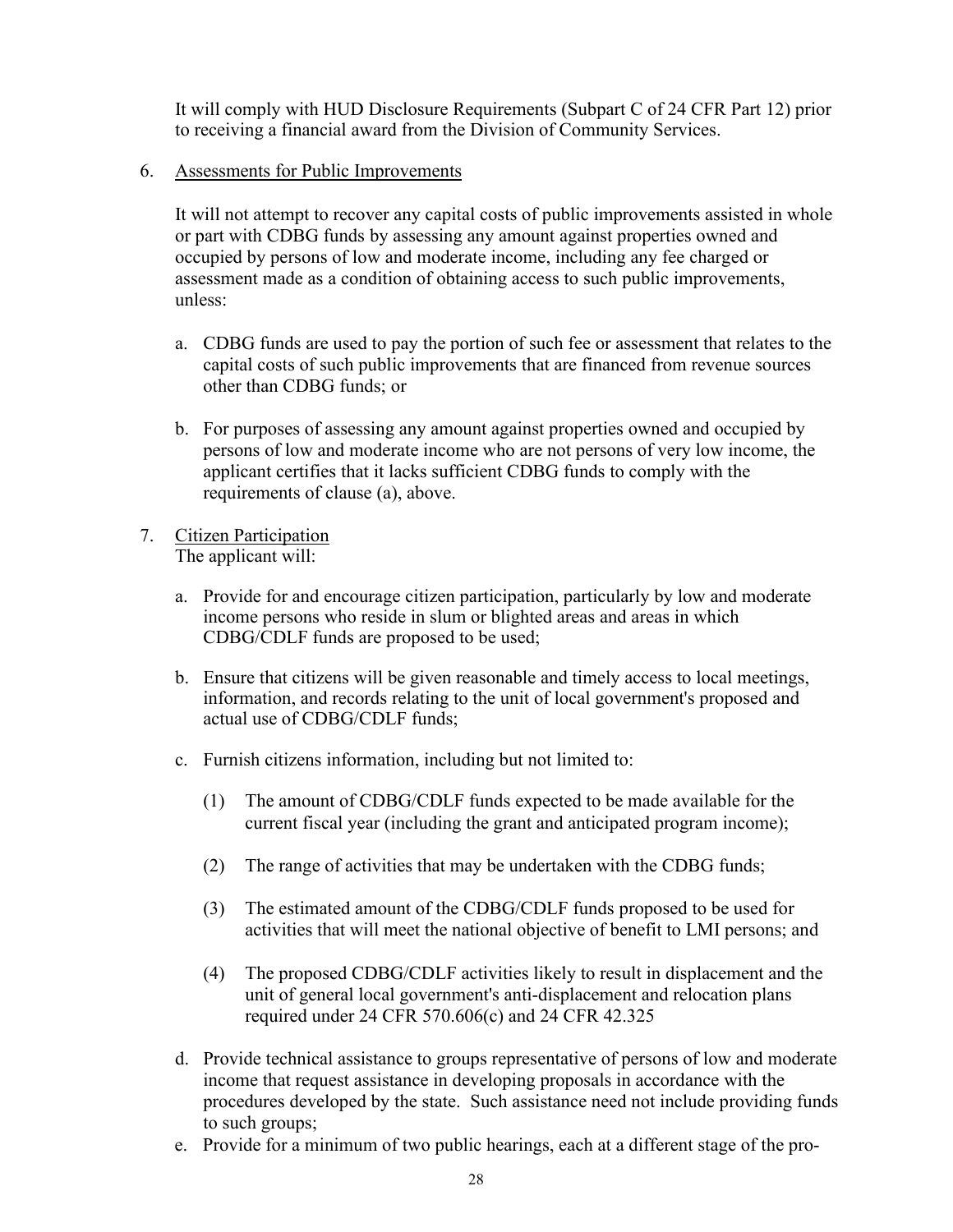gram, for the purpose of obtaining citizens' views and responding to proposals and questions. Together the hearings must cover community development and housing needs, development of proposed activities and a review of program performance. The first public hearing is to cover community development and housing needs and must be held prior to submitting a full application to the state. The second public hearing is to cover a review of program performance. There must be reasonable notice of hearings and they must be held at times and locations convenient to potential or actual beneficiaries, with accommodations for the handicapped. Public hearings shall be conducted in a manner to meet the needs of non-English speaking residents where a significant number of non-English speaking residents can reasonably be expected to participate. The Citizen Participation Plan and Public Notice and Notice of Public Hearing format found in the CDBG Supplement to the Action Plan is required to be adopted by each city and county;

- f. Provide citizens with reasonable advance notice of, and opportunity to comment on, proposed activities in an application to the state and, for grants already made, activities which are proposed to be added, deleted or substantially changed from the unit of general local government's application to the state. Substantially changed means changes made in terms of purpose, scope, location or beneficiaries as defined by criteria established by the state; and
- g. Provide citizens the address, phone number, and times for submitting complaints and grievances, and provide timely written answers to written complaints and grievances, within 15 working days where practicable.
- 8. Building Standards

The grantee must assure that activities involving new building construction, alterations, or rehabilitation comply with the State Building Code (NDCC Chapter 54-21.3). Uniform Building Code and Uniform Mechanical Code and Section 54-21.3-04.1 requires compliance with the Americans with Disabilities Act Guidelines (ADAAG). For new construction of multi-family dwellings containing four or more units, the grantee must assure compliance with the Fair Housing Accessibility Guidelines for implementation of the accessibility requirements of the Fair Housing Act.

- 9. Conflict of Interest
	- a. Conflicts prohibited. Except for eligible administrative or personnel costs, the general rule is that no persons described in paragraph (b) of this section who exercise or have exercised any functions or responsibilities with respect to CDBG activities assisted under this subpart or who are in a position to participate in a decisionmaking process or gain inside information with regard to such activities, may obtain a financial interest or benefit from the activity, or have an interest or benefit from the activity, or have an interest in any contract, subcontract or agreement with respect thereto, or the proceeds thereunder, either for themselves or those with whom they have family or business ties, during their tenure and for one year thereafter.
	- b. Persons covered. The conflict of interest provisions for paragraph (a) of this section apply to any person who is an employee, agent, consultant, officer, or elected official or appointed official of the state, or of a unit of general local government, or of any designated public agencies, or subrecipients which are receiving CDBG funds.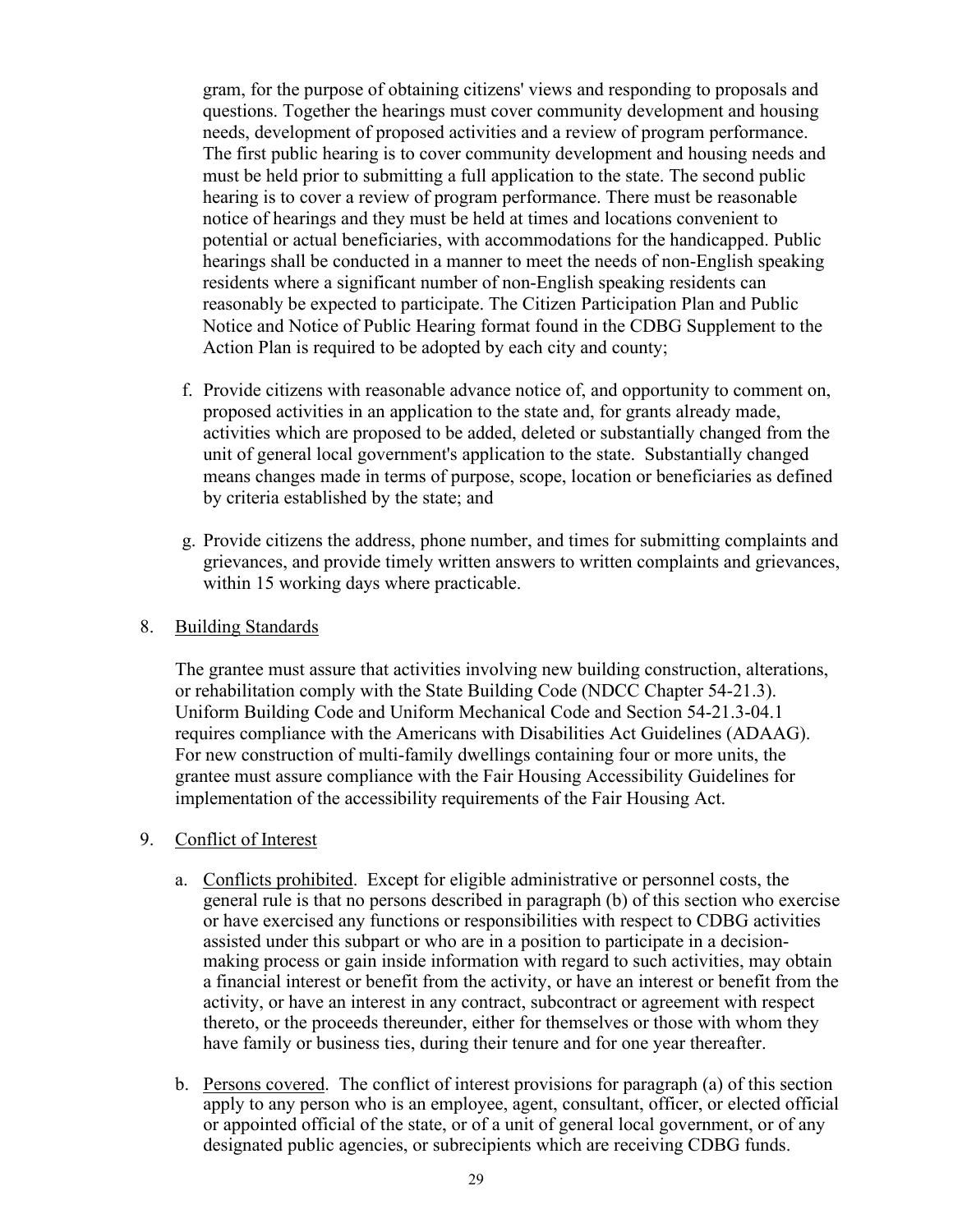- c. Exceptions: Thresholds requirements. Upon written request by the State, an exception to the provisions of paragraph (a) of this section involving an employee, agent, consultant, officer, or elected official or appointed official of the state may be granted by HUD on a case-by-case basis. In all other cases, the state may grant such an exception upon written request of the unit of general local government provided the state shall fully document its determination in compliance with all requirements of this paragraph including the state's position with respect to each factor to be considered for exceptions and such documentation shall be available for review by the public and by HUD. An exception may be granted after it is determined that such an exception will serve to further the purpose of the Act and the effective and efficient administration of the program or project of the state or unit of general local government as appropriate. An exception may be considered only after the unit of general local government has provided the following and the state has considered all factors for the exception found in  $570.489$  (h)(5):
	- (1) A disclosure of the nature of the conflict, accompanied by an assurance that there has been public disclosure of the conflict and a description of how the public disclosure was made; and
	- (2) An opinion of the attorney for the state or the unit of general local government, as appropriate, that the interest for which the exception is sought would not violate state or local law.
- d. Factors to be considered for exceptions. In determining whether to grant a requested exception after the requirements of paragraph (c) of this section have been satisfactorily met, the cumulative effect of the following factors, where applicable, shall be considered:
	- (1) Whether the exception would provide a significant cost benefit or an essential degree of expertise to the program or project which would otherwise not be available;
	- (2) Whether an opportunity was provided for open competitive bidding or negotiation;
	- (3) Whether the person affected is a member of a group or class of low or moderate income persons intended to be the beneficiaries of the assisted activity, and the exception will permit such person to receive generally the same interests or benefits as are being made available or provided to the group or class;
	- (4) Whether the affected person has withdrawn from his or her functions or responsibilities, or the decision-making process with respect to the specific assisted activity in question;
	- (5) Whether the interest or benefit was present before the affected person was in a position as described in paragraph (b) of this section;
	- (6) Whether undue hardship will result either to the State or the unit of general local government or the person affected when weighed against the public interest served by avoiding the prohibited conflict; and
	- (7) Any other relevant considerations.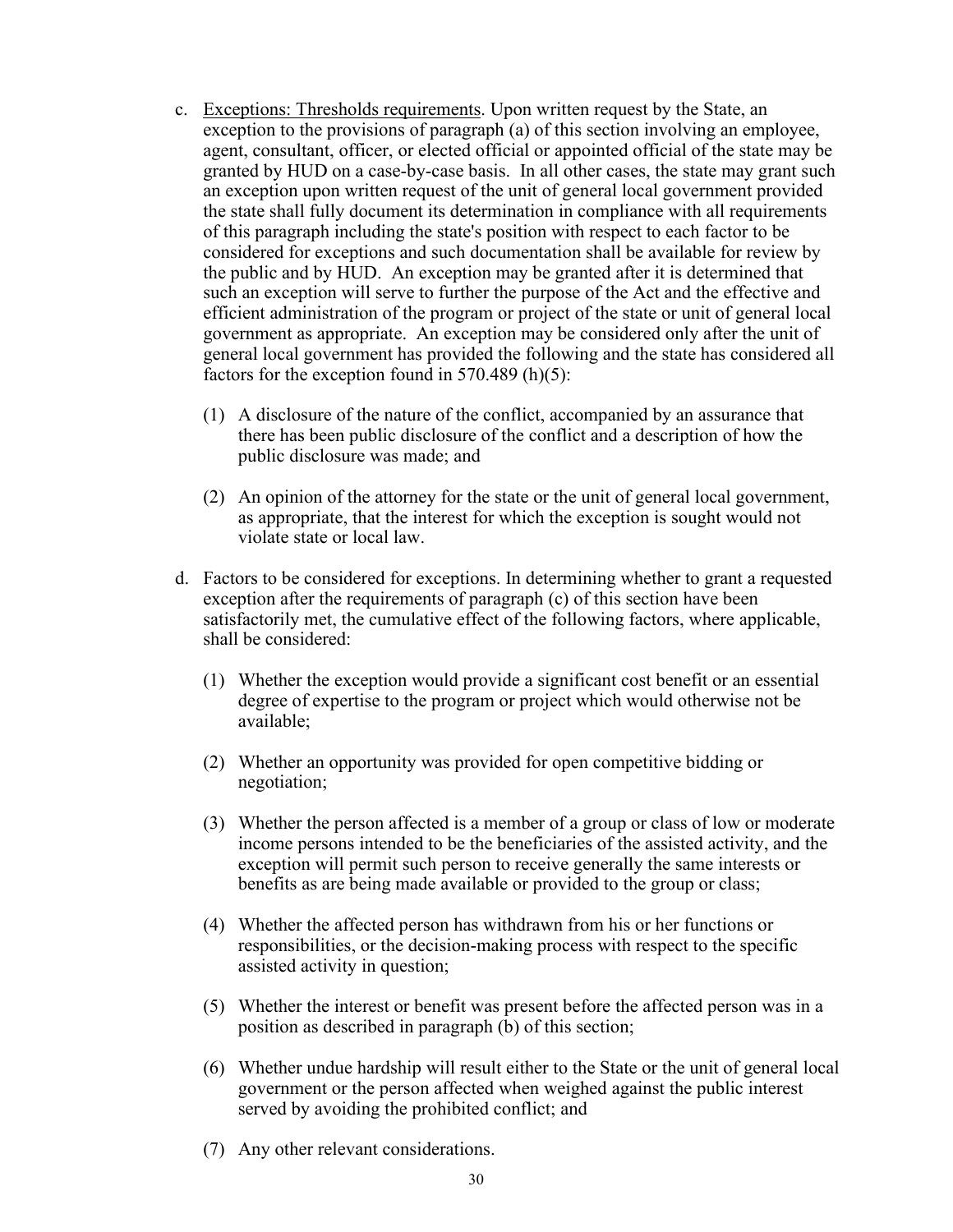#### 10. Anti-Displacement

In the event an applicant is awarded CDBG funds by the State, it will: a. Follow a residential anti-displacement and relocation assistance plan which shall:

- (1) In the event of such displacement, provide that:
	- (a) Governmental agencies or private developers shall provide within the same community comparable replacement dwellings for the same number of occupants as could have been housed in the occupied and vacant occupiable low and moderate income dwelling units demolished or converted to a use other than for housing for low and moderate income persons, and provide that such replacement housing may include existing housing assisted with project based assistance provided under section 8 of the United States Housing Act of 1937;
	- (b) Such comparable replacement dwellings shall be designed to remain affordable to persons of low and moderate income for 10 years from the time of initial occupancy;
	- (c) Relocation benefits shall be provided for all low or moderate income persons who occupied housing demolished or converted to a use other than for low or moderate income housing, including reimbursement for actual and reasonable moving expenses, security deposits, credit checks, and other moving-related expenses, including any interim living costs; and, in the case of displaced persons of low and moderate income, provide either:
		- (i) Compensation sufficient to ensure that, for a 5-year period, the displaced families shall not bear, after relocation, a ratio of shelter costs to income that exceeds 30 percent; or
		- (ii) If elected by a family, a lump-sum payment equal to the capitalized value of the benefits available under subclause (i) to permit the household to secure participation in a housing cooperative or mutual housing association.
	- (d) Persons displaced shall be relocated into comparable replacement housing that is:
		- (i) Decent, safe, and sanitary;
		- (ii) Adequate in size to accommodate the occupants;
		- (iii) Functionally equivalent; and
		- (iv) In an area not subject to unreasonably adverse environmental conditions.
- (2) Persons displaced shall have the right to elect, as an alternative to the benefits under this subsection to receive benefits under the Uniform Relocation Assistance and Real Property Acquisition Policies Act of 1970 if such persons determine that it is in their best interest to do so; and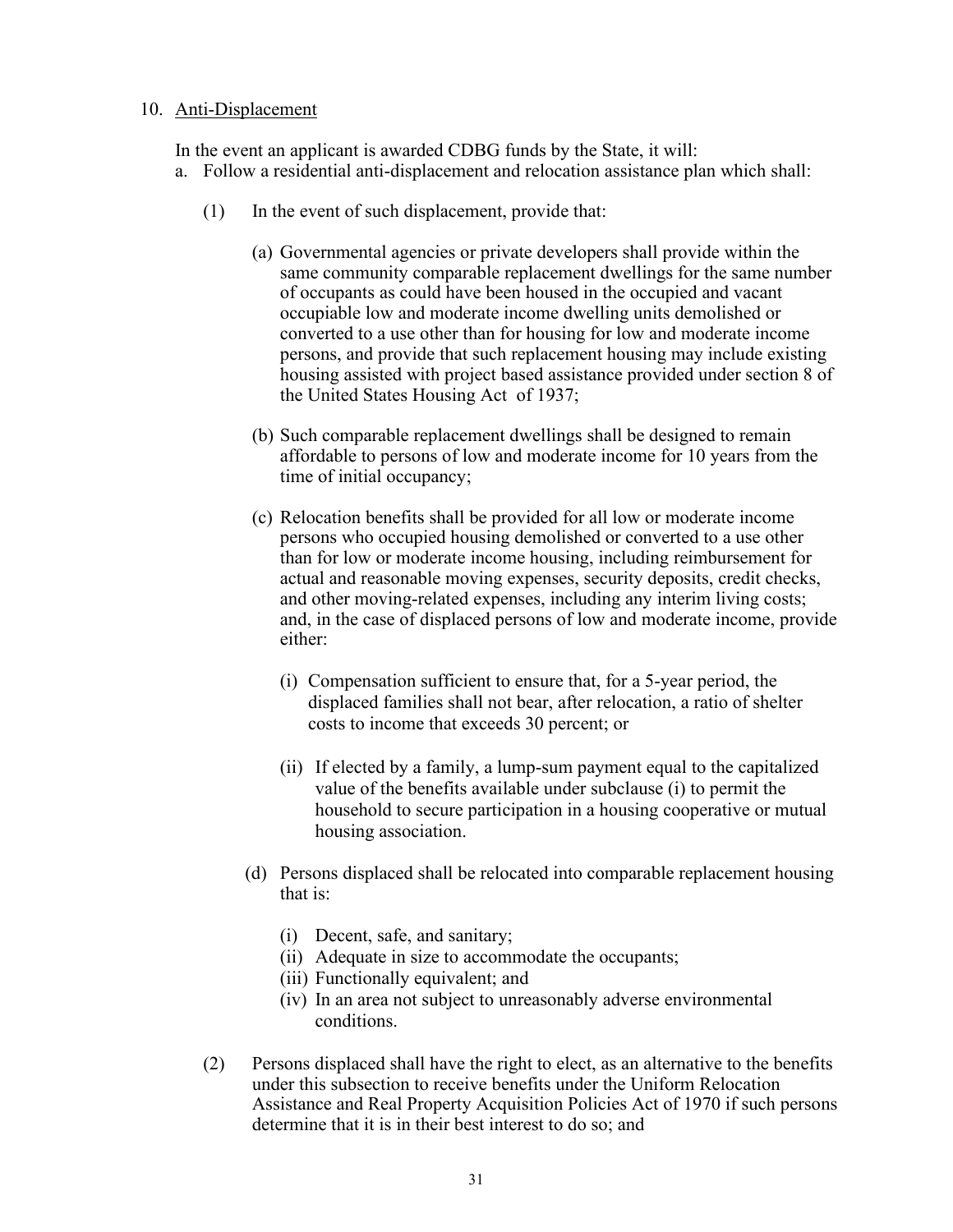(3) Where a claim for assistance under subparagraph  $(1)(d)$  is denied by grantee, the claimant may appeal to the State, and that the decision of the State shall be final unless a court determines the decision was arbitrary and capricious.

#### 11. Displacement and Relocation

It will minimize displacement as a result of activities assisted with CDBG funds.

It will comply with:

- a. All sections of URA (Uniform Relocation Assistance) 49 CFR Part 24.
- b. URA (Uniform Relocation Assistance) 49 CFR Part 24 Subpart B.
- c. Will comply with section 104(d) of the Housing and Community Development Act of 1974, as amended, which requires the replacement of low and moderate income housing units that are demolished or converted to another use in connection with an assisted activity and the provision of specified relocation assistance to certain low and moderate income persons.
- d. Refer to the URA Policy Manual for further guidance.

#### 12. Civil Rights

It will comply with Title VI of the Civil Rights Act of 1964 (42 U.S.C. 200d et seq.), and the regulations issued pursuant thereto (24 CFR Part 1), which provides that no person in the United States shall on the grounds of race, color, or national origin, be excluded from participation in, be denied in the benefits of, or be otherwise subjected to discrimination under any program or activity for which the applicant received Federal financial assistance and will immediately take any measures necessary to effectuate this assurance. If any real property or structure thereon is provided or improved with the aid of Federal financial assistance extended to the applicant, this assurance shall obligate the applicant, or in the case of any transfer of such property, any transferee, for the period during which the real property or structure is used for a purpose for which the Federal financial assistance is extended, or for another purpose involving the provision of similar services or benefits.

#### 13. Excessive Force Policy

The grantee adopts and will enforce a policy prohibiting the use of excessive force by law enforcement agencies within its jurisdiction against any individuals engaged in nonviolent civil right demonstrations and the grantee will enforce applicable state and local laws against physically barring entrance to or exit from a facility or location which is the subject of such nonviolent civil rights demonstrations within its jurisdiction.

#### 14. Equal Opportunity

It will comply with:

a. Section 109 of the Housing and Community Development Act of 1974 (ACT), as amended, and the regulations issued pursuant thereto (24 CFR 570.601), which provides that no person in the United States shall, on the grounds of race, color, national origin, or sex, be excluded from participation in, be denied the benefits, of,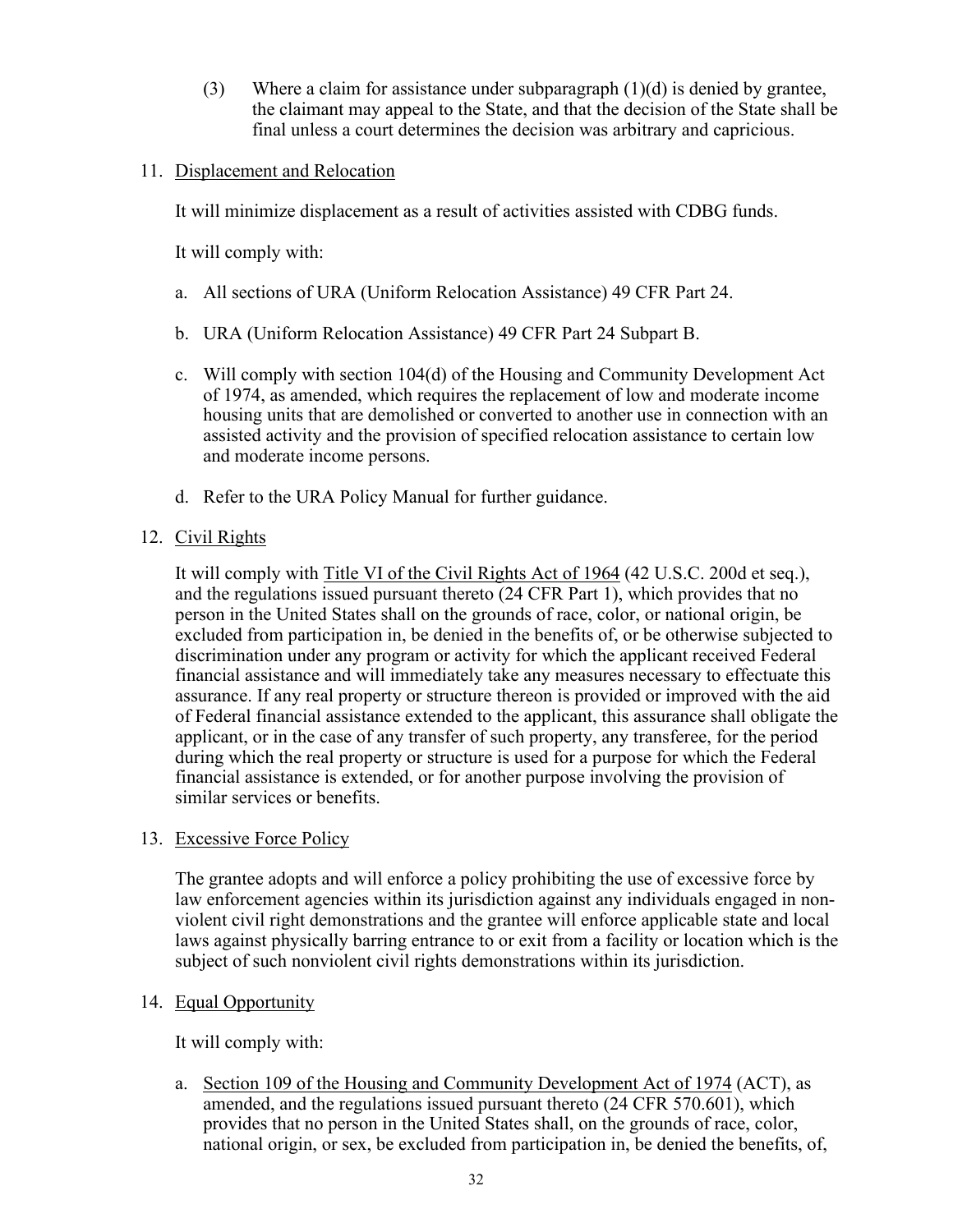or be subjected to discrimination under, any program or activity funded in whole or in part with funds provided under the act;

- b. The Age Discrimination Act of 1975, as amended (42 U.S.C. 6101 et seq.) The act provides that no person shall be excluded from participation, denied program benefits or subjected to discrimination on the basis of age under any program or activity receiving federal funding assistance;
- c. Section 504 of the Rehabilitation Act of 1973, amended (29 U.S. C. 794). The act provides that no otherwise qualified individual shall, solely, by reason of his or her handicap be excluded from participation, denied program benefits or subjected to discrimination on the basis of age under any program or activity receiving federal funding assistance.

The grant recipient must complete or update a Self-Evaluation, in accordance with 24 CFR Part B of the Federal Register. An example of a Self-Evaluation guidebook will be provided upon request;

- e. Section 3 of the Housing and Community Development Act of 1968 (12 U.S.C. 170/u) (24 CFR Part 135). Section 3 of the Housing and Urban Development Act of 1968 requires, in connection with the planning and carrying out of any project assisted under the Act, to the greatest extent feasible, that opportunities for training and employment be given to lower-income persons residing within the unit of local government or the non-metropolitan county in which the project is located, and contracts for work in connection with the project be awarded to eligible business concerns which are located in, or owned in substantial part, by persons residing in the project area. The grantee must assure good faith efforts toward compliance with the statutory directive of Section 3; and
- f. Executive Order 11246, as amended by Executive Orders 11375 and 12086, and the regulations issued pursuant thereto (24 CFR Part 130 and 41 CFR Chapter 60) prohibit a CDBG recipient and subcontractors, if any, from discriminating against any employee or applicant for employment because of race, color, religion, sex or national origin. The grantee and subcontractors, if any, must take affirmative action to ensure that applicants are employed, and that employees are treated during employment, without regard to their race, color, religion, sex or national origin. Such action must include, but not be limited to, the following: employment; upgrading; demotion or transfer; recruitment or recruitment advertising; layoff or termination; rate of pay or other forms of compensation; and selection for training, including apprenticeship. The grantee and subcontractors must post in conspicuous places, available to employees and applicants for employment, notices to be provided setting for the provisions of this nondiscrimination clause. For contracts over \$10,000, the grantee or subcontractors will send to each applicable labor union a notice of the above requirements, the grantee and subcontractors will comply with relevant rules, regulations and orders of the U.S. Secretary of Labor. The grantee or subcontractors must make their books and records available to State and federal officials for purposes of investigation to ascertain compliance.
- g. Executive Order 13166 eliminates, to the extent possible, limited English proficiency as a barrier to full and meaningful participation by beneficiaries in all federally assisted and federally conducted programs and activities.

#### 15. Fair Housing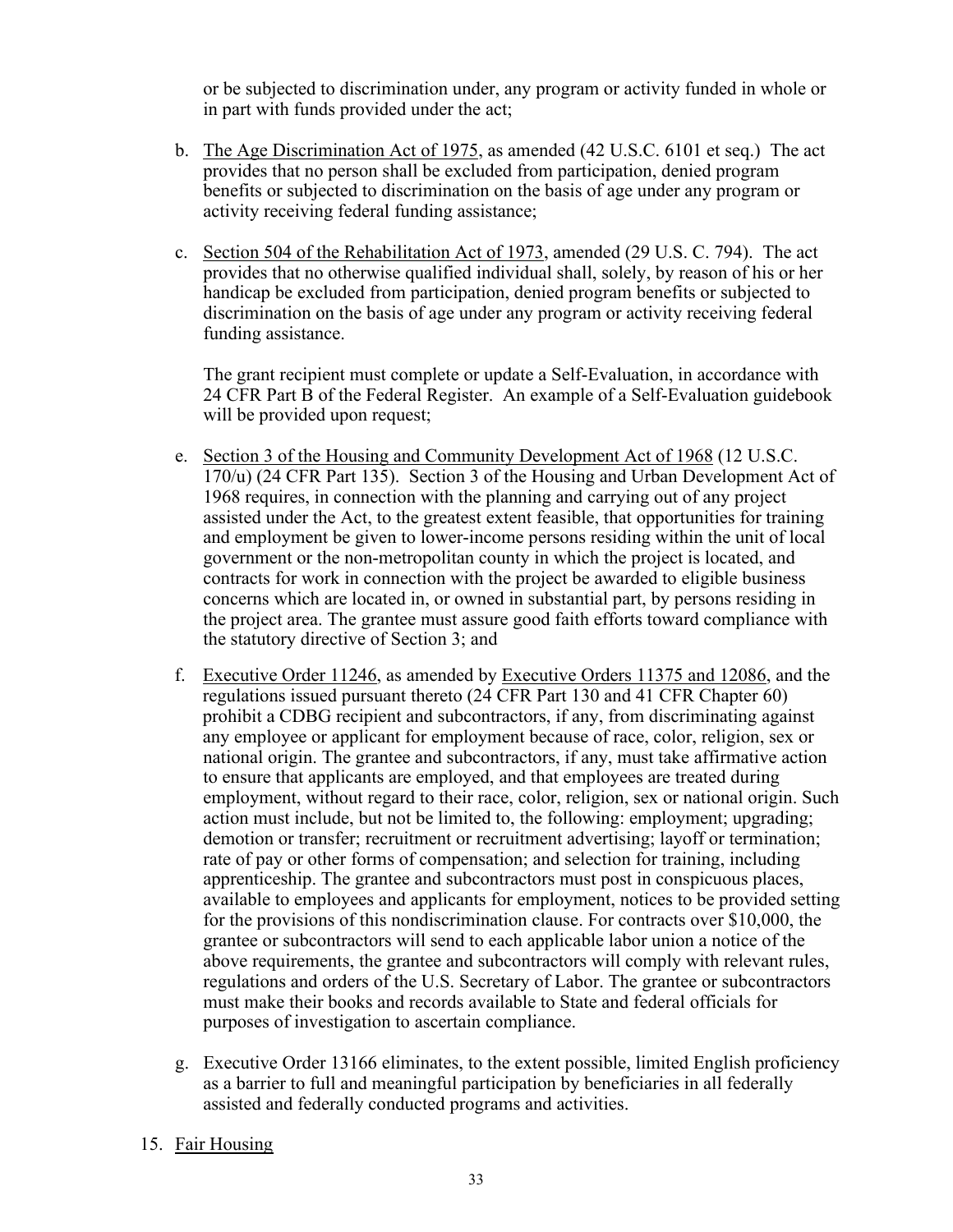It will affirmatively further fair housing and will comply with:

- a. Title VIII of the Civil Rights Act of 1968 (42 U.S.C. 3601 et seq.), as amended. The law states that it is the policy of the United States to provide for fair housing throughout the United States and prohibits any person from discriminating in the sale or rental of housing, the financing of housing or the provision of brokerage services, including in any way making unavailable or denying a dwelling to any person, because of race, color, religion, sex, national origin, familial status or disability. CDBG grantees must also administer programs and activities relating to housing and community development in a manner that affirmatively promotes fair housing and furthers the purposes of Title VIII; and
- b. Executive Order 11063, as amended by Executive Order 12259, requires CDBG recipients to take all actions necessary and appropriate to prevent discrimination because of race, color, religion, creed, sex or national origin; in the sale, leasing, rental and other disposition of residential property and related facilities (including land to be developed for residential use); or in the use of occupancy thereof if such property and related facilities are, among other things, provided in whole or in part with the aid of loans, advances, grants or contributions from the federal government.
- 16. Labor Standards

It will comply with:

- a. Section 110 of the Housing and Community Development Act of 1975, as amended, 24 CFR 570.605, and State regulations regarding the administration and enforcement of labor standards. Section 110 requires that all laborers and mechanics employed by contractors or subcontractors on construction work assisted under the Act shall be paid wages at rates not less than those prevailing on similar construction in the locality as determined by the Secretary of Labor in accordance with the Davis-Bacon Act, as amended (40 U.S.C. 276-a-276a-5). By reason of the foregoing requirement the Contract Work Hours and Safety Standards Act (40 U.S.C. 327 et seq.) also applies. However, these requirements apply to rehabilitation of residential property only if such property is designed for residential use for eight or more families;
- b. Davis-Bacon Act, as amended (40 U.S.C. a- et seq.), Section 2; June 13, 1934, as amended (48 Stat. 948.40 U.S.C. 276(C), popularly known as The Copeland Anti-Kickback Act. The Act mandates that all laborers and mechanics be paid unconditionally and not less often than once a week, and without subsequent deduction or rebate on any account except "permissible" salary deductions, the full amounts due at the time of payments, computed at wage rates not less than those contained in the wage determination issued by the U.S. Department of Labor. Weekly compliance statements and payrolls are required to be submitted to the federally-funded recipient by the contractor;
- c. Contract Work Hours and Safety Standards Act (40 U.S.C. 327 et seq.) According to the Act, no contract work may involve or require laborers or mechanics to work in excess of eight hours in a calendar day, or in excess of 40 hours in a work week, unless compensation of not less than one and one-half times the basic rate is paid for the overtime hours. If this Act is violated, the contract or subcontractor is liable to any affected employee for unpaid damages as well as to the United State for liquidated damages; and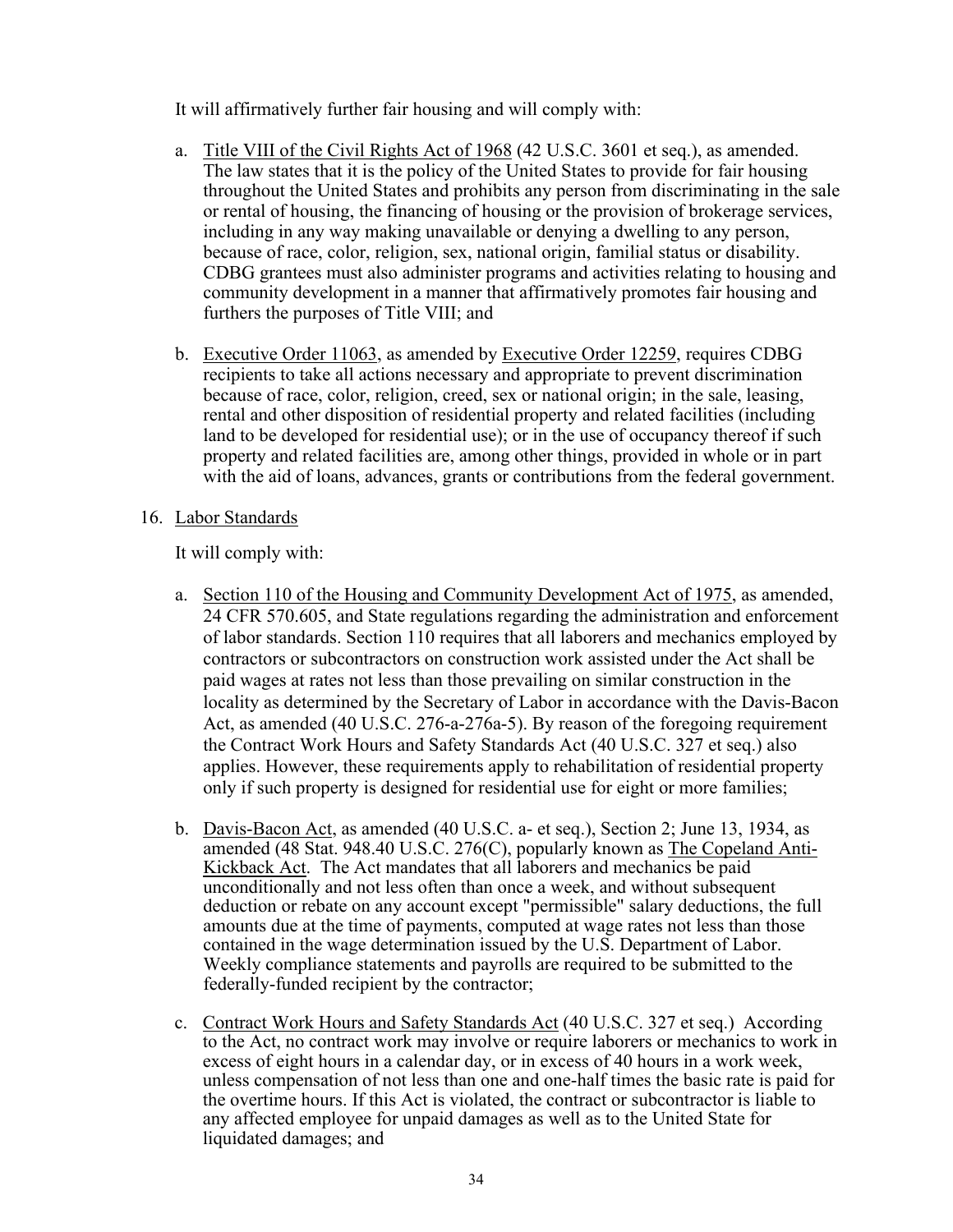d. Federal Fair Labor Standards Act, (29 U.S.C.S. 201 et seq.). The act requires that covered employees be paid at least the minimum prescribed wage, and also that they be paid one and one-half times their basic wage rate for all hours worked in excess of the prescribed work-week.

#### 17. EPA Listing of Violating Facilities

It will ensure that the facilities under its ownership, lease or supervision which shall be utilized in the accomplishment of the program are not listed on the U.S. Environmental Protection Agency's (EPA) List of Violating Facilities and that it will notify the Department of Commerce of the receipt of any communication from the Director of the EPA Office of Federal Activities indicating that a facility to be used in the project is under consideration for listing by EPA.

#### 18. Environmental Impact

It will comply with:

- a. Section 104(f) of the Housing and Community Development Act of 1974, as amended through 1981. This section expresses the intent that "the policies of the National Environmental Policy Act of 1969 and other provisions of law which further the purposes of such Act be most effectively implemented in connection with the expenditure of funds under" the Act. Such other provisions of law which further the purpose of the National Environmental Policy Act of 1969 are specified in regulations issued pursuant to Section 104(f) of the Act and contained in 24 CFR Part 58; and
- b. The National Environmental Policy Act of 1969 (42 U.S.C. Section 4321, et seq. and 24 CFR Part 58). The purpose of this Act is to attain the widest use of the environment without degradation, risk to health or safety or other undesirable and unintended consequences. Environmental review procedures are a necessary part of this process. The grantee must certify that the proposed project will not significantly impact the environment and that the grantee has complied with environmental regulations and fulfilled its obligations to give public notice of the funding request, environmental findings and compliance performance.

Its chief executive officer or other officer of applicant approved by the State:

- (1) Consents to assume the status of responsible federal official under the National Environmental Policy Act of 1969 (NEPA) and other provisions of federal law, as specified in 24 CFR Part 58, which further the purposes of NEPA, insofar as the provisions of such federal law apply to the North Dakota Community Development Block Grant Program; and
- (2) Is authorized and consents on behalf of the applicant and himself to accept the jurisdiction of the federal courts for the purpose of enforcement of his responsibilities as such an official.

# 19. Floodplain Management and Wetlands Protection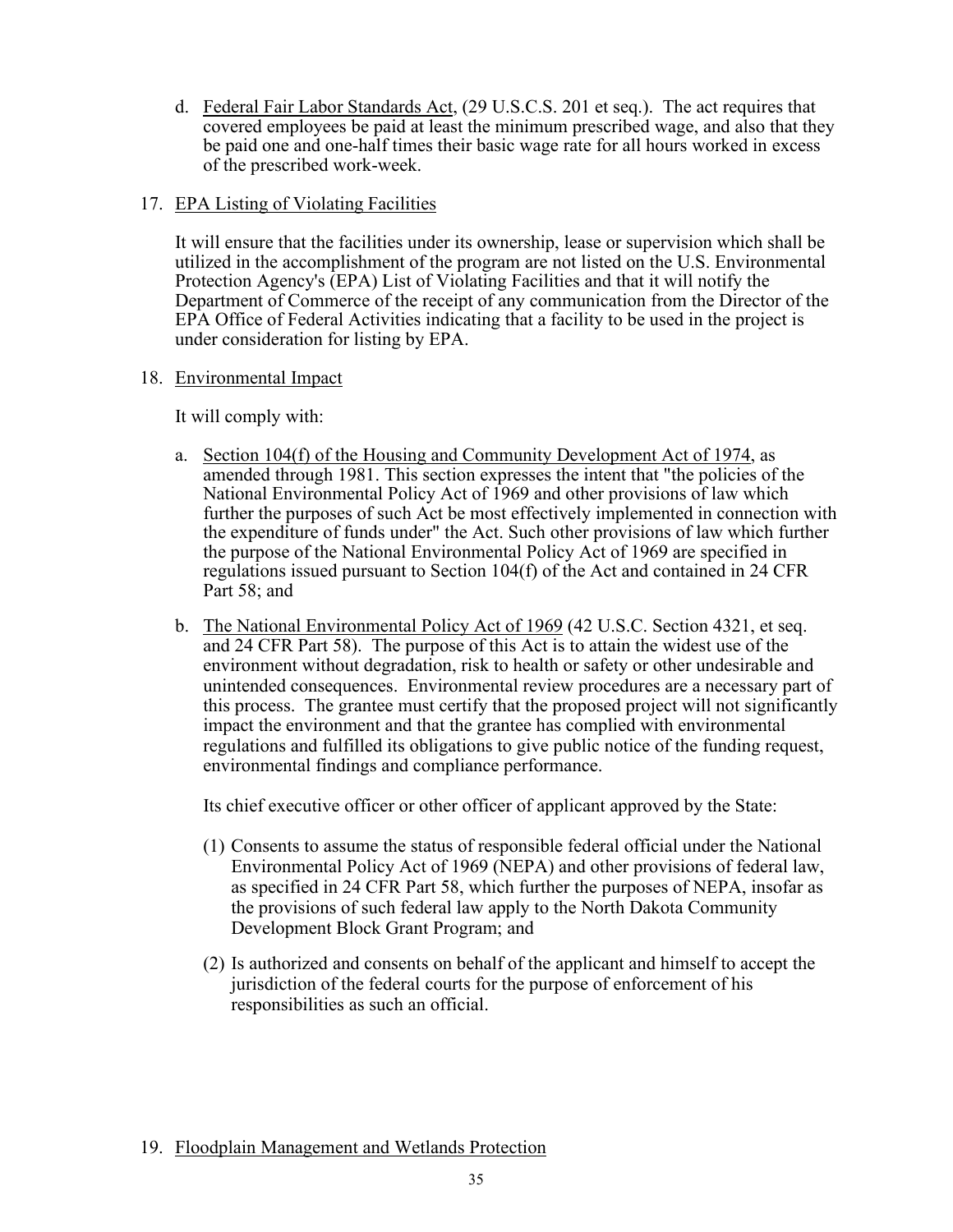It will comply with:

- a. The Flood Disaster Protection Act of 1973, Public Law 93-234, 87 Stat. 975, approved December 31, 1973. Section 102(a) required, on and after March 2, 1974, the purchase of flood insurance in communities where such insurance is available as a condition for the receipt of any federal financial assistance for construction or acquisition purposes for use in any area that has been identified by the Secretary of the Department of HUD as an area having special flood hazards. The phase "Federal financial assistance" includes any form of loan, grant, guaranty, insurance payment, rebate, subsidy, disaster assistance loan or grant, or any other form of direct or indirect Federal assistance;
- b. Executive Order 11988, May 24, 1978: Floodplain Management (42 F.R. 26951, et seq.) The intent of this Executive Order is to (1) avoid, to the extent possible, adverse impacts associated with the occupancy and modification of floodplains and (2) avoid direct or indirect support of floodplain development wherever there is a practical alternative. If the grantee proposes to conduct, support or allow an action to be located in the floodplain, the grantee must consider alternatives to avoid adverse effects and incompatible involvement in the floodplains. If siting in a floodplain is the only practical alternative, the grantee must, prior to taking an action: (1) design or modify its actions in order to minimize a potential harm to the floodplain; and (2) prepare and circulate a notice containing an explanation of why the action is proposed to be located in a floodplain; and
- b. Executive Order 11990, May 24, 1977: Protection of Wetlands (42 F.R. 26961, et seq.). The intent of this Executive Order is to avoid adverse impacts associated with the destruction or modification of wetlands and direct or indirect support of new construction in wetlands, wherever there is a practical alternative. The grantee must avoid undertaking or providing assistance for new construction located in wetlands unless there is no practical alternative to such construction and the proposed action includes all practical measures to minimize harm to wetlands which may result from such use.

#### 20. Historic Preservation

It will comply with:

- a. Section 106 of the National Historic Preservation Act of 1966 (16 U.S.C. 470, as amended) through completion of the procedures outlined in 36 CFR 800 and 36 CFR 63. Compliance with these procedures should include:
	- (1) Consulting with the State Historic Preservation Office (SHPO) to identify properties listed in or eligible for inclusion in the National Register of Historic Places that exist with a proposed CDBG project's area of potential environmental impact; and
	- (2) Consulting, as needed with the SHPO, Keeper of the National Register of Historic Places, and the Advisory Council on Historic Preservation to evaluate the significance of historic or prehistoric properties which could be affected by CDBG work and to determine how to avoid or mitigate adverse effects to significant properties from project work.
- 21. Farmlands Protection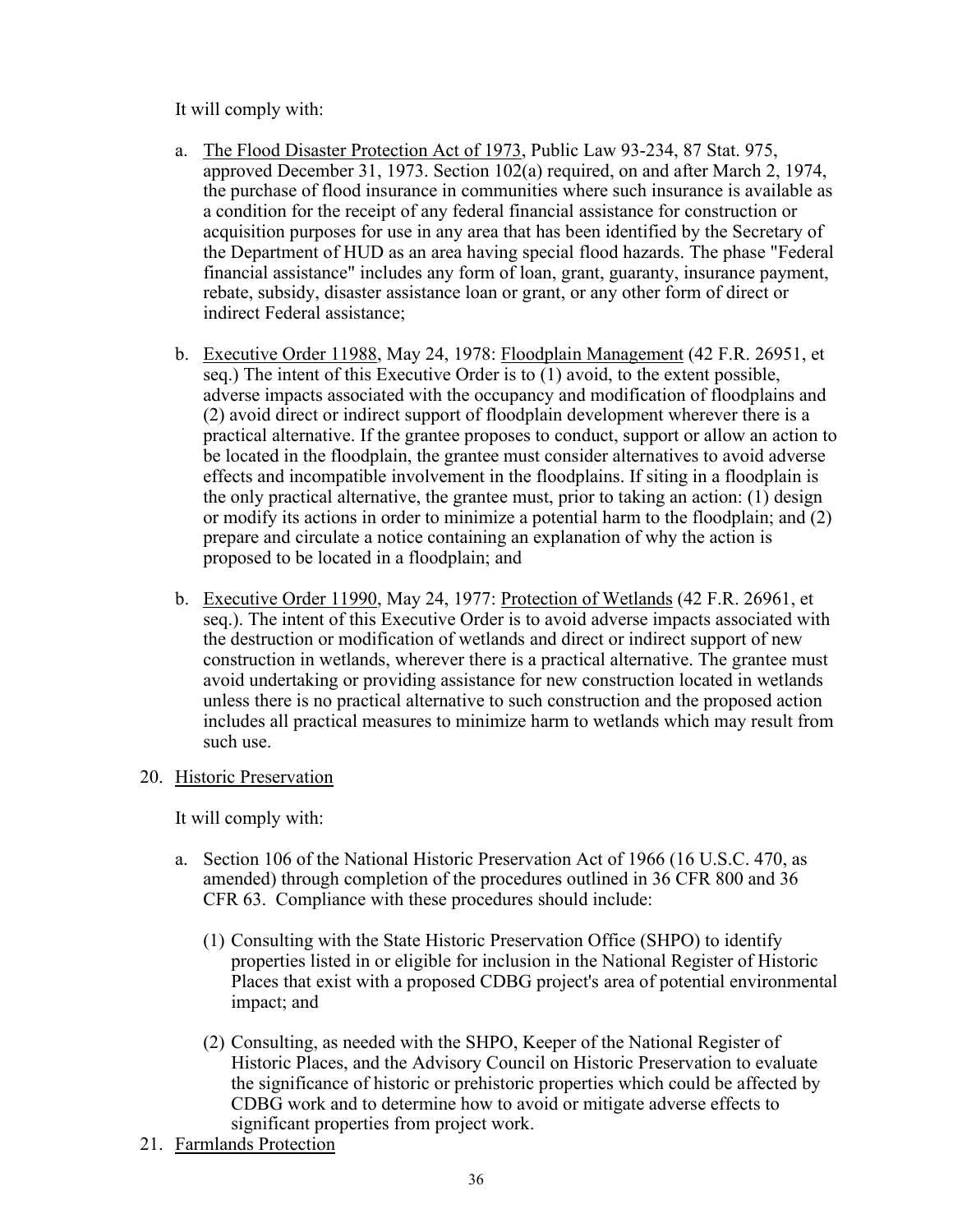It will comply with the Farmland Protection Policy Act (1981) (PL 97-98, Dec. 22, 1981) (Subtitle I Sec. 1539-1554) which requires recipients of federal assistance to minimize the extent to which their projects contribute to the unnecessary and irreversible commitment of farmland to nonagricultural uses.

#### 22. Lead-Based Paint

It will comply with Sections 1012 and 1013 of Title X of the Housing and Community Development Act of 1992. The new regulation appears within Title 24 of the Code of Federal Regulations as part 35. (24 CFR 35). The purpose of this regulation is to protect young children from lead-based paint hazards in housing that is financially assisted by the Federal government or sold by the government. This regulation applies only to structures built prior to 1978.

# 23. Solid Waste

It will comply with the Solid Waste Disposal Act, as amended by the Resource Conservation and Recovery Act of 1976 (42 U.S.C. Section 6901, et seq.). The purpose of this Act is to promote the protection of health and the environment and to conserve valuable material and energy resources.

# 24. Air Quality

It will comply with the Clean Air Act (42 U.S.C. 7401, et seq.) which prohibits engaging in, supporting in any way or providing financial assistance for licensing or permitting, or approving any activity which does not conform to the North Dakota Air Pollution Control Rules (NDCC Article 33-15), which includes standards for asbestos and other hazardous air pollutants, and the State implementation plan for the control of air pollution.

# 25. Water Quality

It will comply with:

- a. The Safe Drinking Water Act of 1974 (42 U.S.C. Section 201, 300(f) et seq. and U.S.C. Section 349), as amended, particularly Section 1424(e)(42 U.S.C. Section 300H-303(e)) which is intended to protect underground sources of water. No commitment for federal financial assistance can be entered into for any project which the U.S. Environmental Protection Agency determines may contaminate an aquifer which is the sole or principal draining water source for an area; and
- b. The Federal Water Pollution Control Act of 1972, as amended, including The Clear Water Act of 1977, Public Law 92-212 (33 U.S.C. Section 1251, et seq.) which provides for the restoration and maintenance of the chemical, physical and biological integrity of the nation's water.

#### 26. Noise, Facility Siting

It will comply with HUD Environmental Standards (24 CFR, Part 51, Environmental Criteria and Standards and 44 F.R. 40860-40866, July 12, 1979) which prohibit HUD support for most new construction of noise-sensitive uses on sites having unacceptable noise exposure. HUD assistance for the construction of new noise-sensitive uses is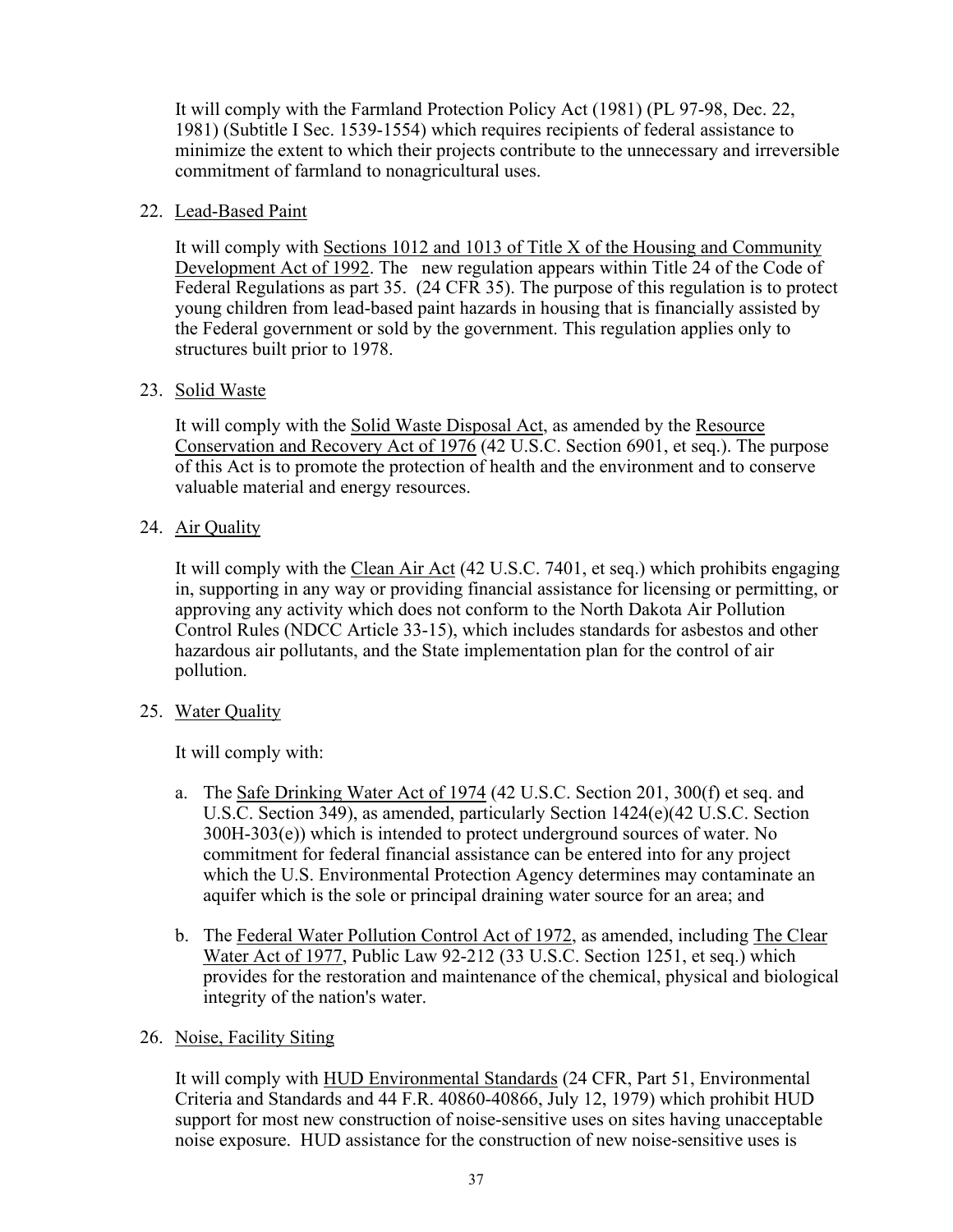prohibited in general for projects with unacceptable noise exposures and is discouraged for projects with normally unacceptable noise exposure. Additionally, projects may not be located near facilities handling materials of an explosive or hazardous nature, or in airport clear zones.

27. Wildlife

It will comply with:

- a. The Endangered Species Act of 1973, as amended (16 U.S.C. 1531 et seq.). The intent of this Act is to ensure that all federally assisted projects seek to preserve endangered or threatened species. Federally authorized and funded projects must not jeopardize the continued existence of endangered and threatened species or result in the destruction of or modification of habitat of such species which is determined by the U.S. Department of the Interior, after consultation with the state, to be critical; and
- b. The Fish and Wildlife Coordination Act of 1958, as amended, (U.S.C. 661 et seq.) which requires that wildlife conservation receives equal consideration and is coordinated with other features of water resource development programs.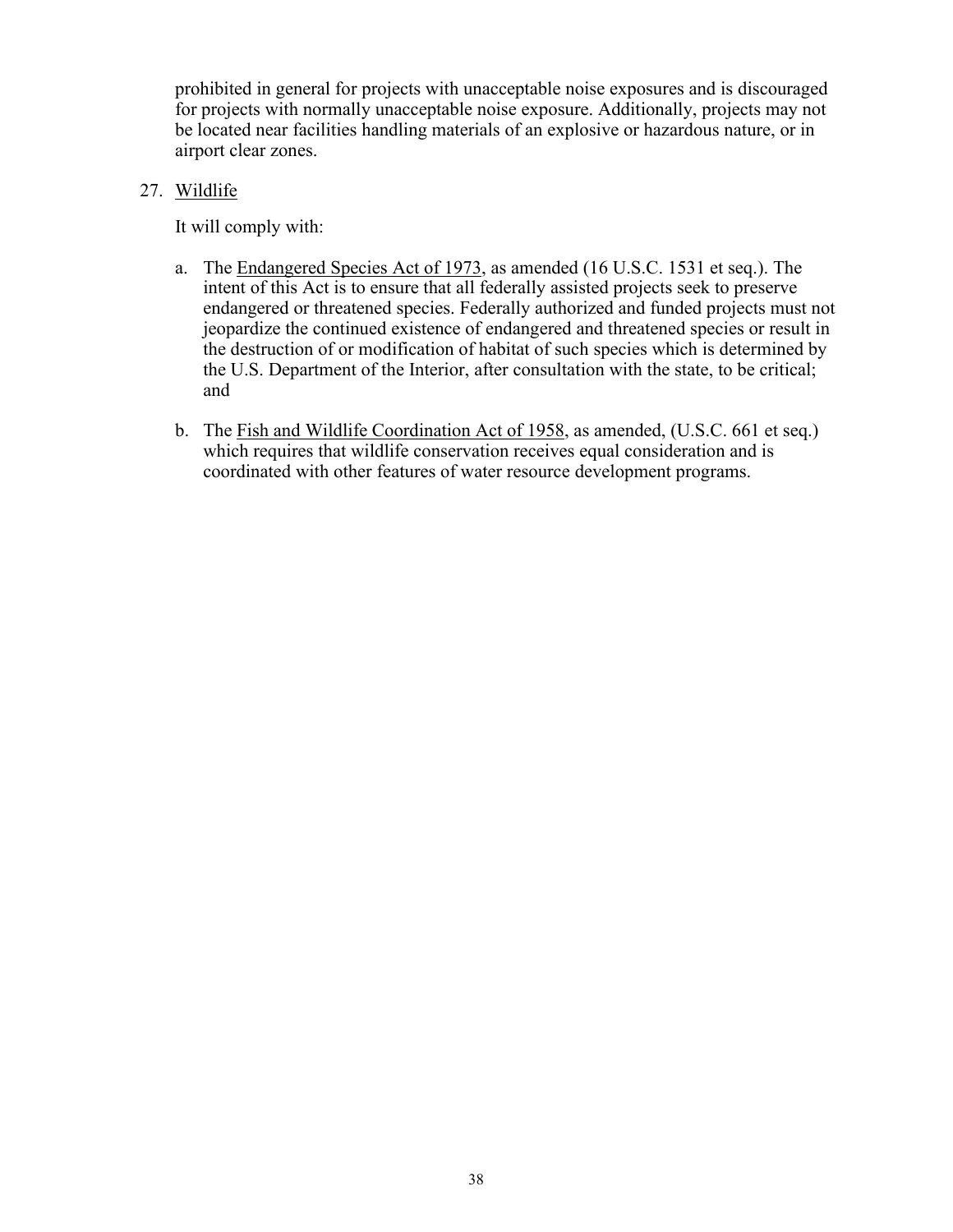#### **SECTION VI**

#### **Pre-Application Submission Requirements, Scoring and Ranking**

#### **A. Pre-Application Requirements**

This section describes the pre-application submission requirements applicable to all Public Facilities, Housing, Public Services. Economic Development pre-application requirements are different and can be referenced in Part E of this section.

- 1. To be considered for scoring, the minimum requirements of a pre-application must be met.
- 2. Although specific match amounts are not required, if project costs are more than the CDBG allocated amount by the committee, at a minimum local match is required to fully cover the remainder of the project costs.

Notwithstanding the above, the match amount proposed by the applicant should be determined by what is reasonable considering the resources available to the applicant. Points will be awarded for match based on high, moderate and low commitment. Proposals requesting grant assistance for administration will be required to submit additional budget and financial information.

- 3. Cities and counties have the option to administer their own projects. Refer to Section V of this program distribution statement for administrative funds guidance.
- 4. All projects will require a preliminary engineering/architectural report.
- 5. All projects (excluding Economic Development) must submit the CDBG Pre-Application form.

# **B. Public Facilities**

- 1. An open funding round for public facilities will be held. Dates will be published through a public announcement.
- 2. The CDBG Committee will be responsible for reviewing, scoring, ranking and making grant award recommendations. This committee will include state or federal agencies such as the ND Department of Commerce Division of Community Services (DCS), State Water Commission, USDA/Rural Development, ND Department of Environmental Quality, ND Department of Transportation, North Dakota Housing Finance Agency, and Bank of North Dakota. The score sheet will identify the committee member scoring the application.
- 3. A copy of the State Department of Environmental Quality's letter of design approval must be submitted for all water and sewer projects prior to the first draw down of project funds.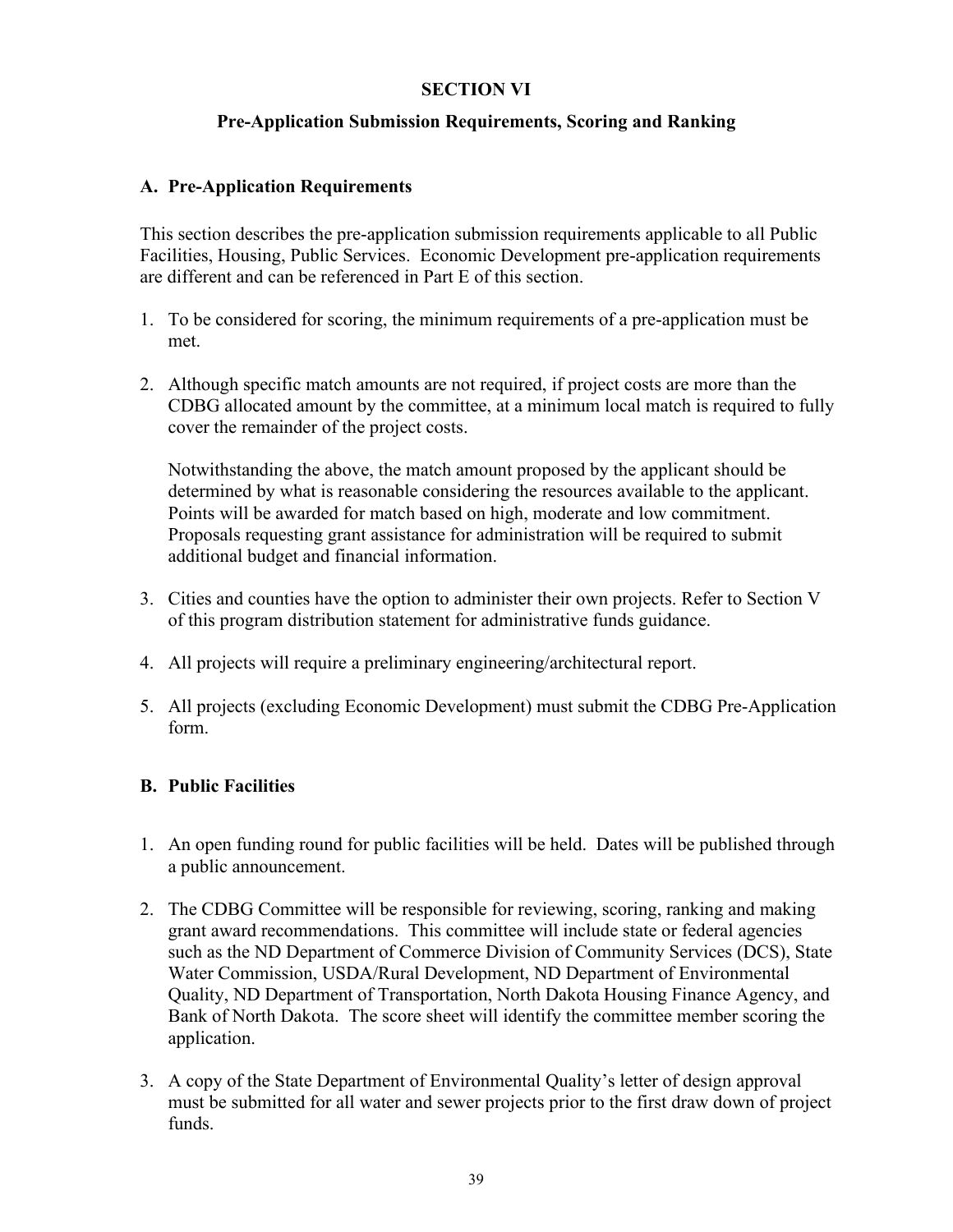- 4. Public Facilities projects are eligible for CDBG funds to pay for construction costs of the project if the population in the project area is 51% or greater low to moderate income (LMI). If the population is less than 51% LMI the community is not eligible to receive CDBG funds.
- 5. 10 percent of CDBG project funds can be requested for administration, up to a maximum of \$10,000 and a minimum of \$1,000.

#### **SCORING AND RANKING CRITERIA**

#### **PUBLIC FACILITIES PROJECTS – Maximum 475 points**

1. NEED - Maximum 150 points

The CDBG Committee will score each pre-application on the basis of perceived need.

- a. High Need: 120 to 150 points will be awarded to applications which:
	- 150 points address an already demonstrated significant problem which clearly affects health, and/or safety of the community or a targeted LMI group within the community;
	- 135 points address a significant problem which in the immediate future is likely to affect health and/or safety; or
	- 120 points address a situation in which all or the most critical services otherwise available cannot be provided.
- b. Moderate Need: 90 to 120 points will be awarded to applications which:
	- 120 points address a potentially significant problem which could clearly and significantly affect health and/or safety, but the likelihood or immediacy is not clear or apparent;
	- 105 points address an immediate problem of health and/or safety but where no life threatening or serious health/safety problems can be anticipated; or
	- 90 points address a situation in which services can be provided, but not fully, or only with major inconvenience and/or additional costs.
- c. Low Need: 60 to 90 points will be awarded to applications which:
	- 90 Points address a problem which could significantly affect health and/or safety of the community, but the likelihood or immediacy is not clearly documented or apparent.
	- 75 Points have not shown that services cannot be provided with any more than minor inconvenience and/or costs.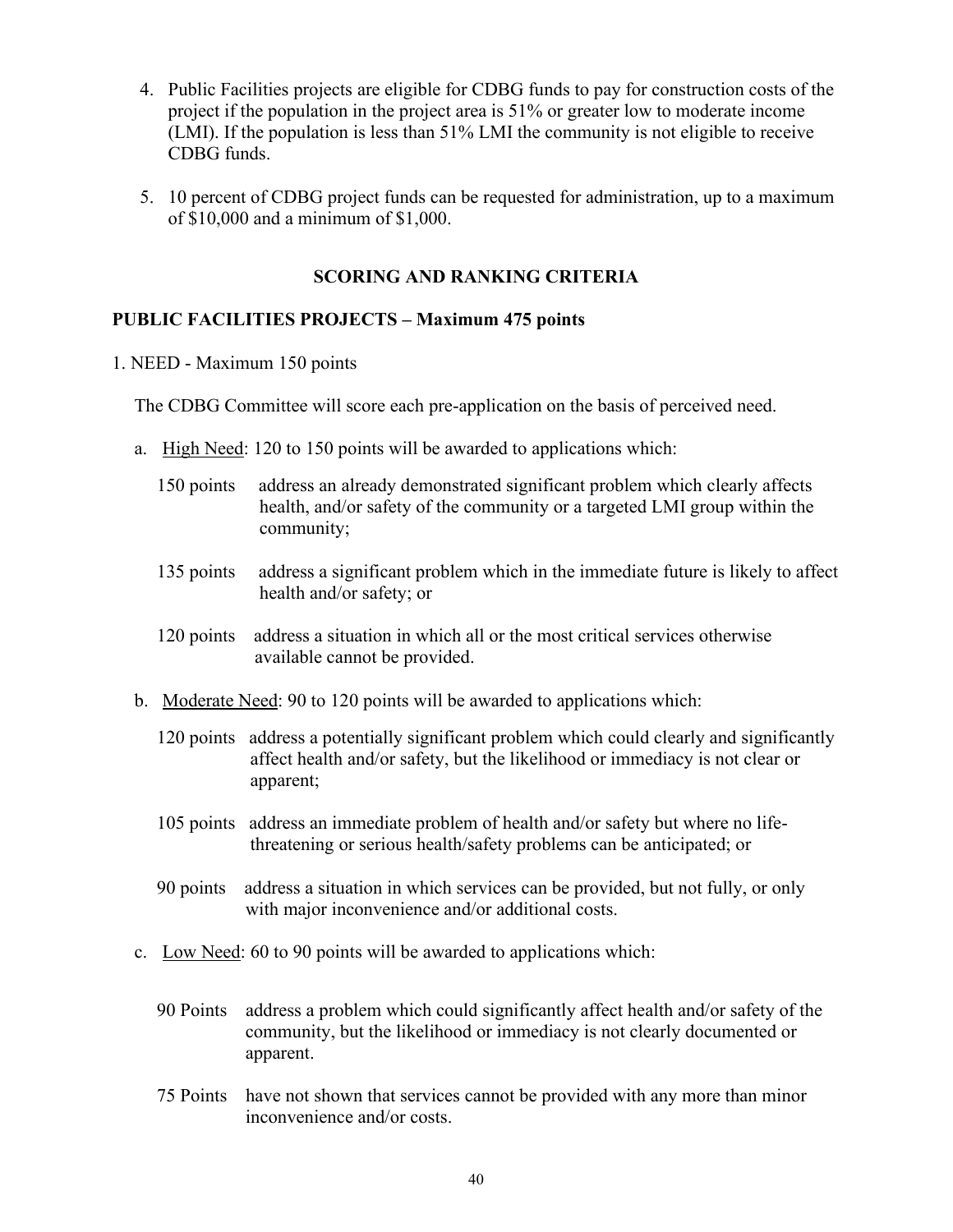60 Points have not clearly shown that immediate or serious health and/or safety problems exist.

# 2. COMMITMENT - Maximum 125 points

The CDBG Committee will score each Application on the basis of perceived commitment. 90 to 125 points will be awarded for high commitment, 65 to 89 points for moderate commitment, and 0 to 64 points for low commitment. The following criteria will be considered:

- a. High Commitment: 90 to 125 points will be awarded to projects that demonstrate the applicant is asking for the minimum amount of grant funds and is, therefore, providing the maximum amount of local match funds. This can be shown by documenting all of the following:
- 125 points project cannot proceed without the requested funds;
- 115 points applicant can show it is without additional existing funds to fully fund or increase the local match to the project;
- 100 points other potential sources of funding assistance have been explored but no other sources of grants or affordable loans are likely or available to meet the immediate need.
- 90 Points the problem is long standing or existing but the applicant has not made all reasonable efforts to obtain local or other financing to address the problem;
- b. Moderate Commitment: 65 to 89 points will be awarded to Applications which show grant funds are needed to proceed with the project and which meet most, but not all, of the criteria in 2.a. (above).
- c. Low Commitment: 0 to 64 points will be awarded to Applications that do now show grant funds are needed to proceed with the project, for which other funds are available, or which meet few of the criteria in 2.a. (above).

4. PERCENTAGE OF MINORITY LIVING IN PROJECT AREA – (Taken from 2015 American Community Survey) – Maximum 100 points

Communities with above 76% minority population 100 points Communities with 51% to 75% minority population 75 points Communities with 26% to 50% minority population 50 points Communities with below 26% minority population 25 points

5. PERCENTAGE OF LMI IN THE PROJECT AREA - Maximum 100 points One point for every percentage point of LMI population will be awarded.

# **C. Housing**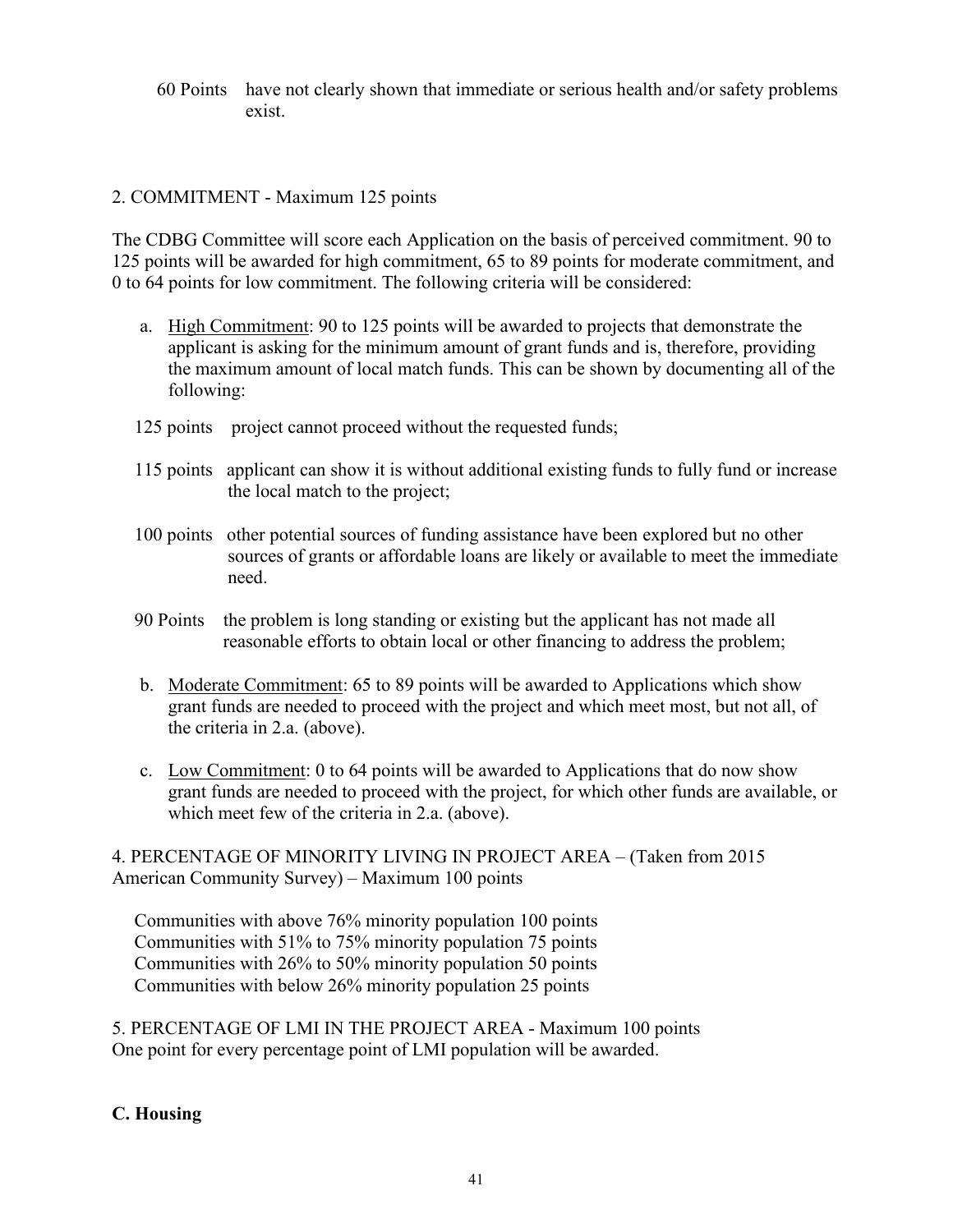1. An open funding round for housing will be held. Dates will be published through a public announcement.

2. The CDBG Committee will be responsible for reviewing, scoring, ranking and making grant award recommendations. This committee will include state or federal agencies such as the ND Department of Commerce Division of Community Services (DCS), State Water Commission, USDA/Rural Development, ND Department of Environmental Quality, ND Department of Transportation, North Dakota Housing Finance Agency, and Bank of North Dakota. The score sheet will identify the committee member scoring the application.

3. 15 percent of CDBG project funds can be requested for administration, up to a maximum of \$15,000 and a minimum of \$1,000.

# **SCORING AND RANKING CRITERIA**

# **HOUSING – Maximum 550 points**

- 1. PROJECT NEED -Maximum 150 Points
	- a. 101-150 points will be applied to proposals that demonstrate the project will address **all** the following criteria:
		- (1) Thorough documentation is provided for the type of housing or work proposed, utilizing assessments, census, survey, market study, occupancy rates or other reliable and pertinent statistical data; and,
		- (2) Meets both current and long-term benefit in addressing existing and future needs; and,
		- (3) Addresses, directly or indirectly, health and safety issues; and,
		- (4) The project will have significant impact on meeting the needs as documented.
	- b. 51-100 points will be awarded to proposals that substantially meet most of the above criteria and no major concerns are apparent with criteria it does not clearly meet.
	- c. 0-50 points will be awarded to proposals which meet few of the above criteria, or which significantly fail to meet one or more of the criteria.
- 2. FINANCIAL NEED -Maximum 150 points
	- a. 101-150 points will be applied to projects that can document **all** the following:
		- (1) The project cannot proceed without CDBG assistance, or failure to receive CDBG funds would significantly reduce the benefit, viability or impact, because the applicant or recipient does not have available the necessary financial resources, nor are future revenue sources likely to become available; and,
		- (2) The amount and the terms proposed or as may be offered, are reasonable and appropriate; and,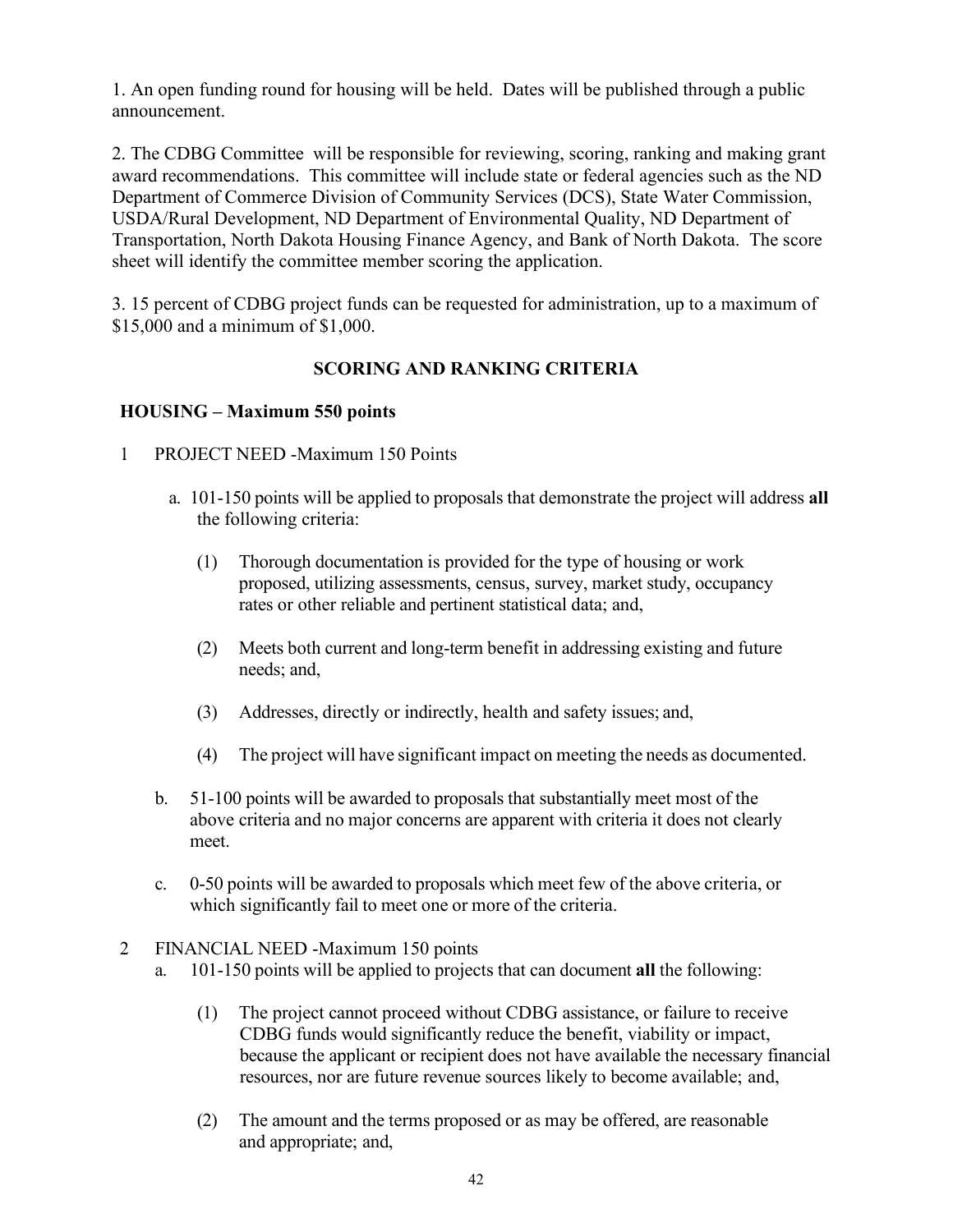- (3) Other potential sources of assistance have been explored and cannot provide the assistance necessary.
- b. 51-100 points will be awarded to proposals that substantially meet most of the above criteria and no major concerns are apparent with criteria it does not clearly meet.
- c. 0-50 points will be awarded to proposals that meet few of the above criteria, or which meet most criteria, but one or more major concerns are apparent which affect the demonstrated financial need.

#### 3. PERCENTAGE OF MINORITY LIVING IN PROJECT AREA – (Taken from 2015 American Community Survey– Maximum 100 points

| Communities with above 76% minority population  | 100 |
|-------------------------------------------------|-----|
| points                                          |     |
| Communities with 51% to 75% minority population | 75  |
| points                                          |     |
| Communities with 26% to 50% minority population | 50  |
| points                                          |     |
| Communities with below 26% minority population  | 25  |
| points                                          |     |

- 4. PERCENTAGE OF LMI IN THE PROJECT AREA Maximum 100 points One point for every percentage point of VL and LI population will be awarded.
- 5. PROJECT READINESS Maximum 50 points

| Homes identified and other funding committed               | 50 points  |
|------------------------------------------------------------|------------|
| Homes identified and other funding located – not committed | 40 points  |
| Homes identified and other funding not located             | 30 points  |
| Other                                                      | $0$ points |

#### **D. Public Services**

1. An open funding round for public services will be held. Dates will be published through a public announcement.

2. The CDBG Committee will be responsible for reviewing, scoring, ranking and making grant award recommendations. This committee will include state or federal agencies such as the ND Department of Commerce Division of Community Services (DCS), State Water Commission, USDA/Rural Development, ND Department of Environmental Quality, ND Department of Transportation, North Dakota Housing Finance Agency, and Bank of North Dakota. The score sheet will identify the committee member scoring the application.

# **SCORING CRITERIA**

# **PUBLIC SERVICES PROJECTS – Maximum 575 points**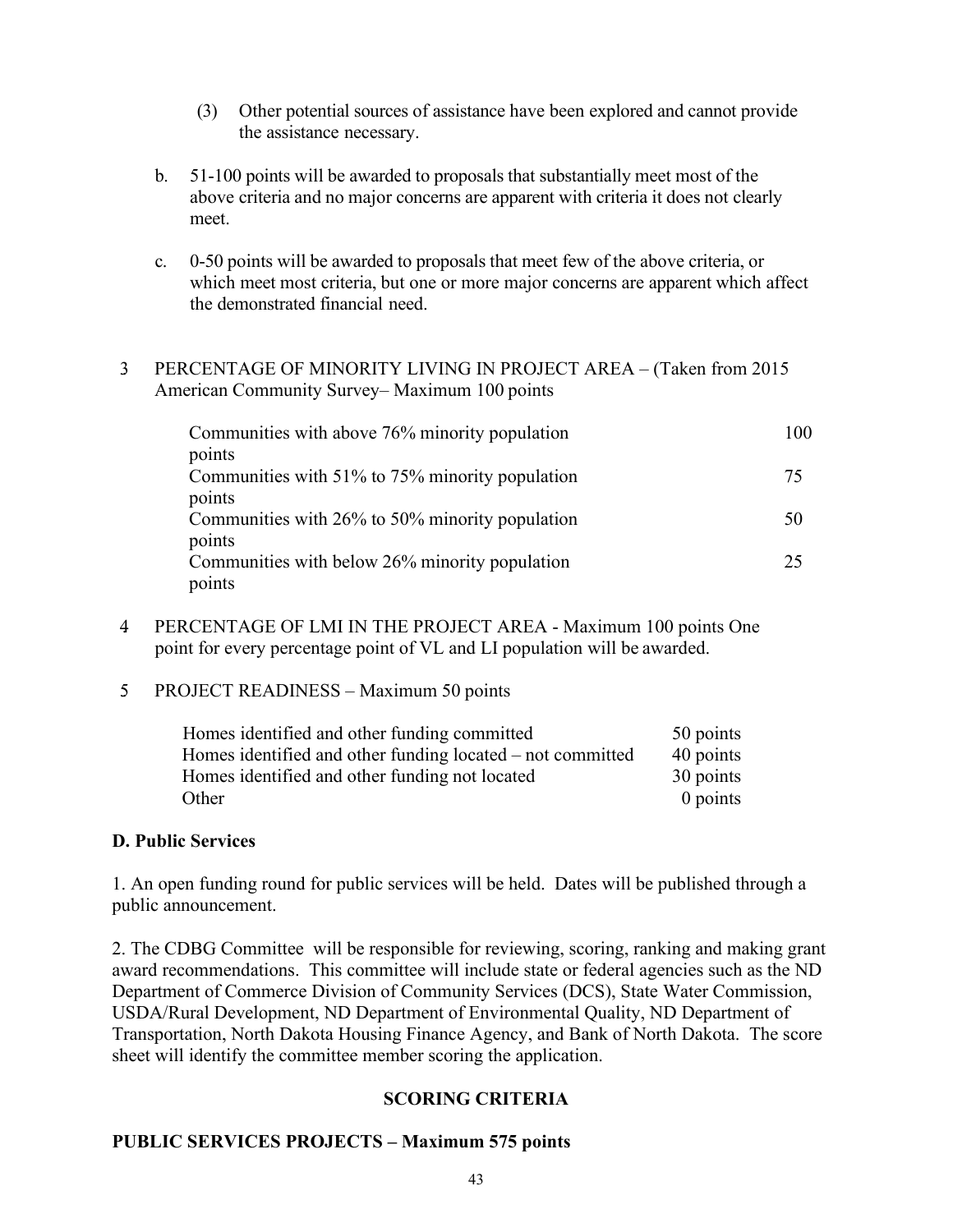# **1. NEED - Maximum 150 points**

The committee will score each pre-application on the basis of perceived need.

- a. High Need: 120 to 150 points will be awarded to applications which:
	- 150 points address an already demonstrated significant problem which clearly affects health, and/or safety of the community or a targeted VL&LI group within the community;
		- 135 points address a significant problem which in the immediate future is likely to affect health and/or safety; or
		- 120 Points address a situation in which all or the most critical services otherwise available cannot be provided because of architectural barriers or other physical impediments to persons with handicaps.
- b. Moderate Need: 90 to 120 points will be awarded to applications which: 120 Points address a potentially significant problem which could clearly and significantly affect health and/or safety, but the likelihood or immediacy is not clear or apparent;
	- 105 Points address an immediate problem of health and/or safety but where no lifethreatening or serious health/safety problems can be anticipated; or
	- 90 Points address a situation in which services to the handicapped can be provided, but not fully, or only with major inconvenience and/or additional costs.
- c. Low Need: 60 to 90 points will be awarded to applications which: 90 Points address a problem which could significantly affect health and/or safety of the community, or a targeted VL&LI group within the community, but the likelihood or immediacy is not clearly documented or apparent.
	- 75 Points have not shown that services to the disabled cannot be provided with any more than minor inconvenience and/or costs.
	- 60 Points have not clearly shown that immediate or serious health and/or safety problems exist.

# **2. COMMITMENT - Maximum 125 points**

The committee will score each Application on the basis of perceived commitment. 90 to 125 points will be awarded for high commitment, 65 to 89 points for moderate commitment, and 0 to 64 points for low commitment. The following criteria will be considered:

a. High Commitment: 90 to 125 points will be awarded to projects that demonstrate the applicant is asking for the minimum amount of grant funds and is, therefore, providing the maximum amount of local match funds. This can be shown by documenting all of the following: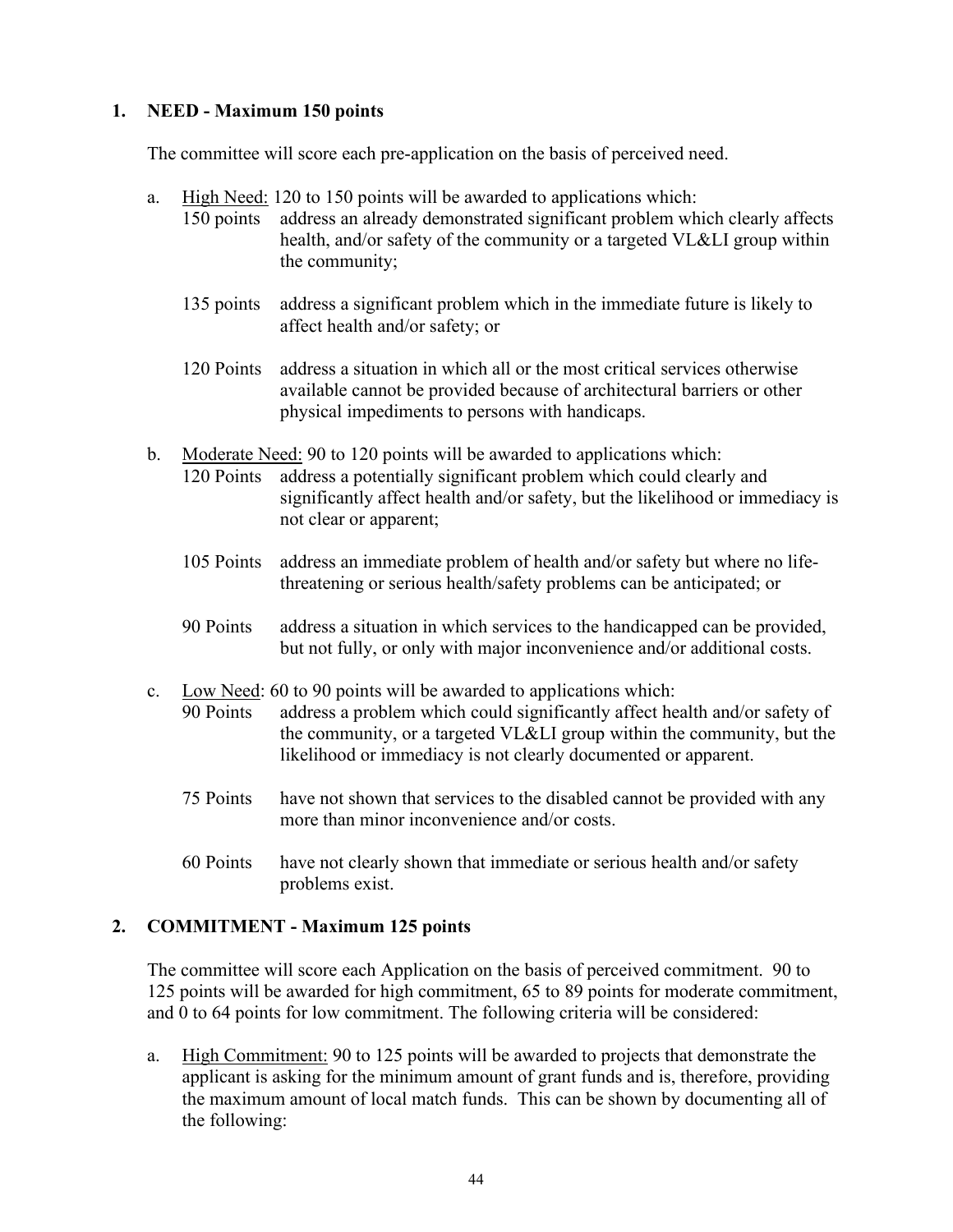- 125 points project cannot proceed without the requested funds;
- 115 points applicant can show it is without additional existing funds to fully fund or increase the local match to the project;

100 points other potential sources of funding assistance have been explored but no other sources of grants or affordable loans are likely or available to meet the immediate need.

- 90 Points the problem is:
	- i. long standing or existing but the applicant has made all reasonable efforts to obtain local or other financing to address the problem; or
	- ii. immediate and unexpected, not reasonably foreseen by the applicant.
- b. Moderate Commitment: 65 to 89 points will be awarded to Applications which show grant funds are needed to proceed with the project and which meet most, but not all, of the criteria in 2.a. (above).
- c. Low Commitment: 0 to 64 points will be awarded to Applications that do now show grant funds are needed to proceed with the project, for which other funds are available, or which meet few of the criteria in 2.a. (above).

#### **4. PERCENTAGE OF MINORITY LIVING IN PROJECT AREA – (**Taken from 2015 American Community Survey**) – Maximum 100 points**

| Communities with above 76% minority population  | $100$ points |
|-------------------------------------------------|--------------|
| Communities with 51% to 75% minority population | 75 points    |
| Communities with 26% to 50% minority population | 50 points    |
| Communities with below 26% minority population  | 25 points    |

**5. PERCENTAGE OF LMI IN THE PROJECT AREA - Maximum 100 points** One point for every percentage point of VL and LI population will be awarded.

#### **6. PROJECT READINESS – Maximum 100 points**

| Complete plans and proof of other funding committed      | 100 points |
|----------------------------------------------------------|------------|
| Complete plans and other funding located – not committed | 50 points  |
| Complete plans, other funding not located                | 20 points  |

# **E. Economic Development**

- 1. Pre-applications can be received at any time.
- 2. The DCS staff will be responsible for reviewing, scoring, and making awards.
- 3. Pre-Application
	- a. The pre-application includes submitting a pre-application and a business plan to DCS which will be accepted any time during the program year. It shall contain all information required by the current State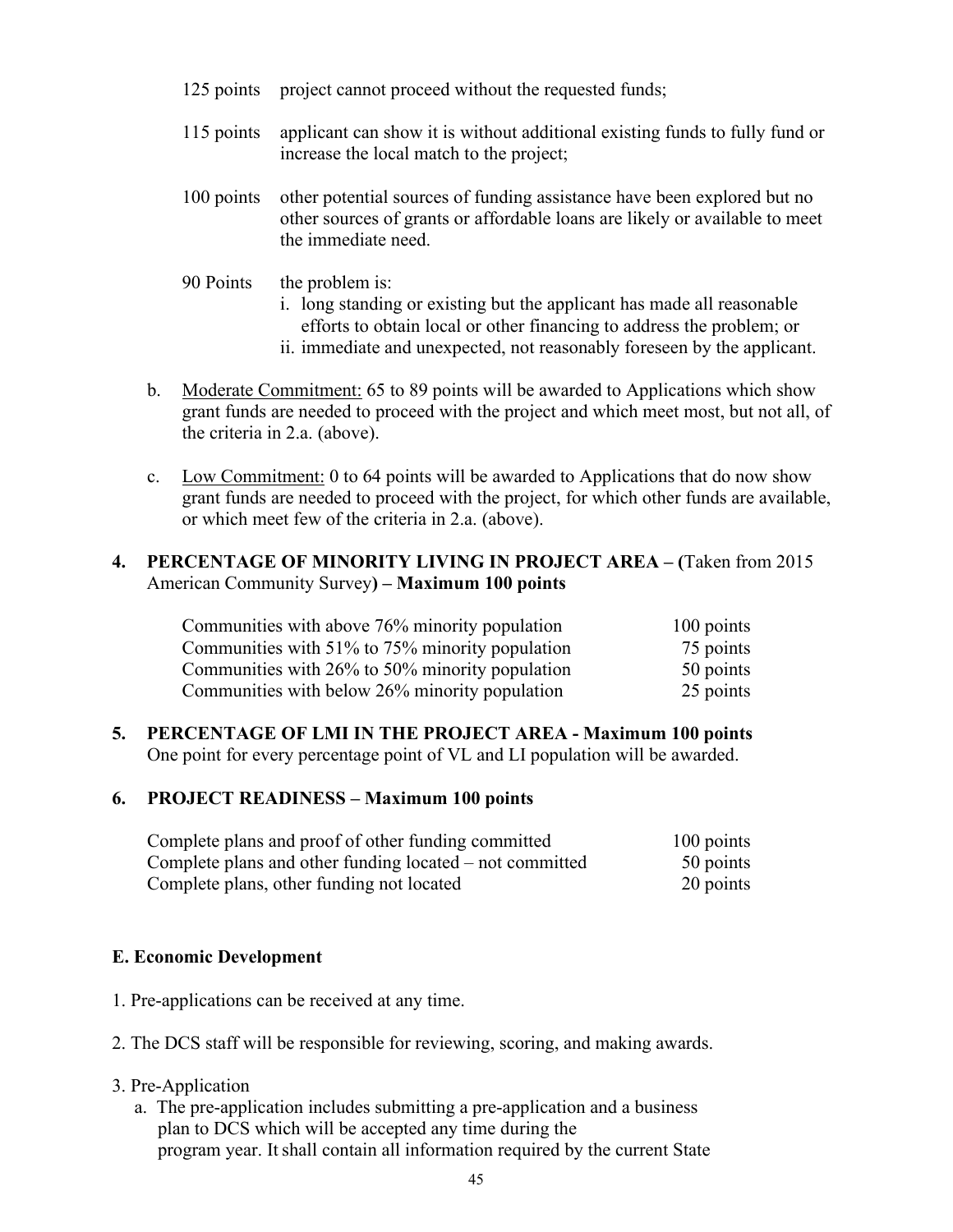Action Plan.

- a. DCS staff will review each pre-application for compliance with Program Distribution Statement-Economic Development guidelines.
- b. Pre-Application Requirements
	- 2. Business plan as stated in Section VIII of the PDS
	- 3. Staff review (SFN 52340)
	- 4. Job creation commitment (SFN 59509)
	- 5. Letter of commitment for funding for all other source
	- 6. Financial documents
		- a. Historical numbers
			- Three years of historical financials
			- Three years of tax returns
			- Personal financial statement of owners (over 20% ownership)
			- Three years of personal tax returns on owners (over 20% ownership)
		- b. Monthly projects for 3 years with assumptions
			- (including new financing structure)
				- Balance sheet
				- Income statement
				- Cash flow statement

The results of the DCS pre-application review may consist of any of the following:

- The applicant and/or business may be asked to provide more information.
- The business may be asked to pursue other sources of funding before giving further consideration.
- The business may be asked to restructure the financial package.
- The business may be asked to rework/revise its business plan.
- The DCS staff may request a visit to the business locale and/or a meeting with the business.
- The DCS staff may decide that the business is not feasible as structured with the negative recommendation provided in writing.
- The DCS staff may decide to develop a positive funding recommendation with conditions.
- The DCS staff may recommend that the business not be funded and not be permitted to restructure its proposal, and
- The DCS staff may recommend funding as requested. The above list or potential actions are not all-inclusive and other actions may be taken as the situation may dictate.

# **SCORING CRITERIA**

# **ECONOMIC DEVELOPMENT – Maximum 100 points**

- 1. Point System utilized for economic development (CDLF) requests;
	- a. Need for funds andterms (20 pts max)
	- b. Financial strength and reasonableness (20 pts max)
	- c. Management expertise and past performance (20 pts max)
	- d. Marketing (10 pts max)
	- e. Degree of likely benefit to the economy (20 pts max)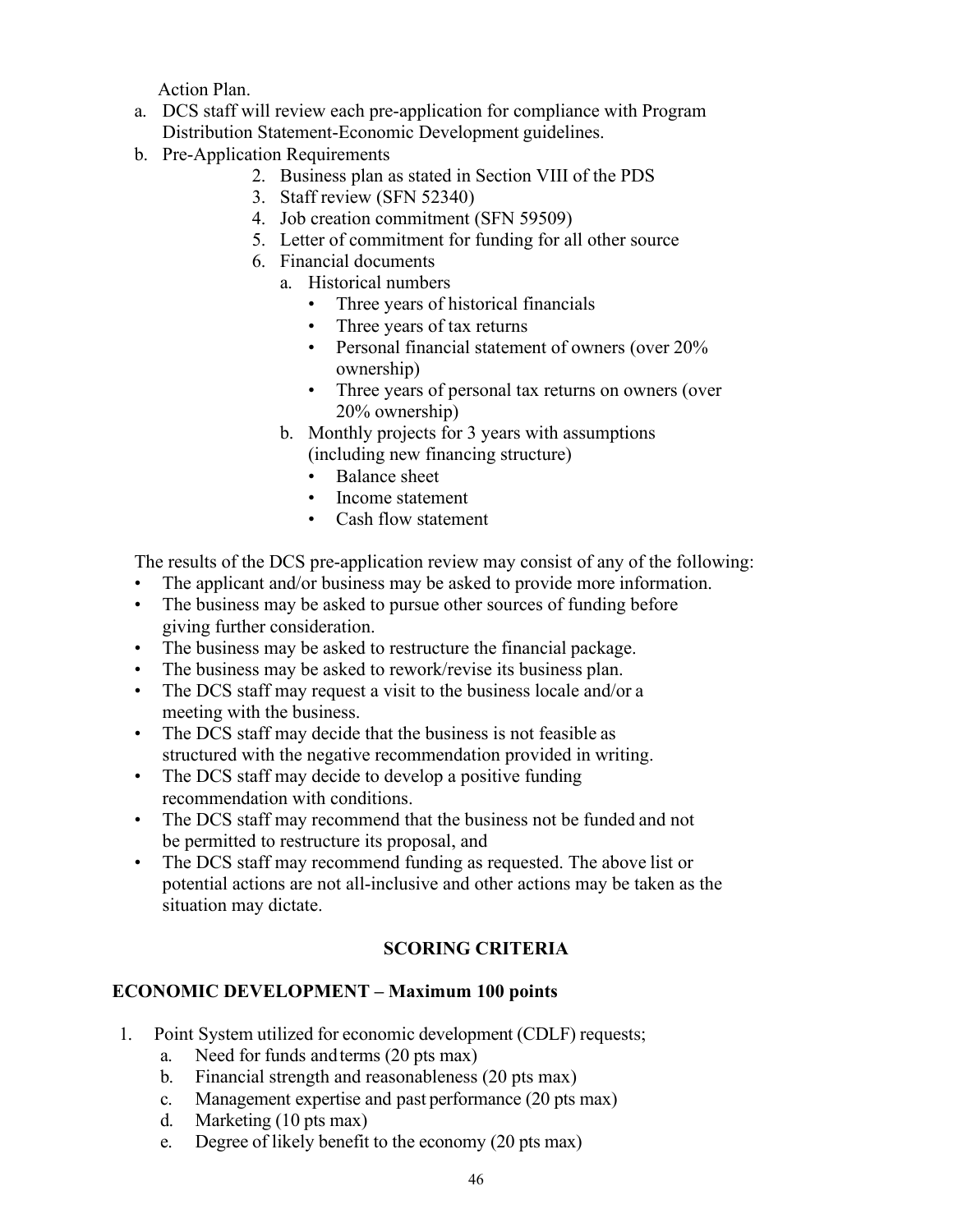- Community/region does not have a comparable business (10 pts max)<br>• Workforce training/development (10 pts max)
- Workforce training/development (10 pts max)
- f. Anticipated impact of addressing national objectives as defined in the state program statement  $(10 \text{ pts max})$ 
	- Ability to meet job creation requirements (5 pts max)<br>• Availability of jobs to LMI persons (5 pts max)
	- Availability of jobs to LMI persons (5 pts max)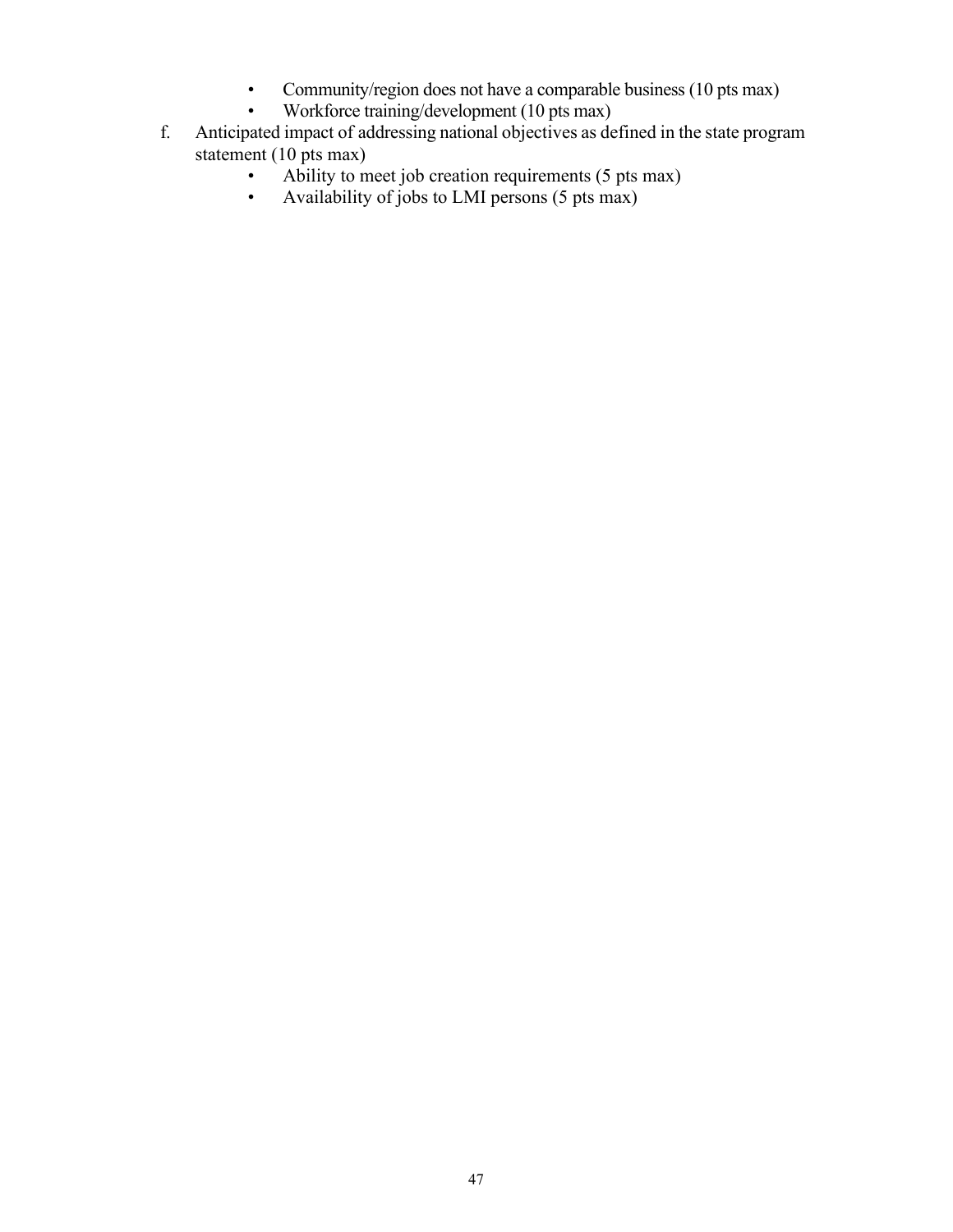#### **SECTION VII**

#### **Final Grant Application Submission Requirements**

#### **A. Full Application Requirements**

All applicants that are awarded funds based off the pre-application requirements, is then required to submit a full application in order to receive a financial award. This section describes the application submission requirements applicable to all Public Facilities, Housing, and Public Services. Economic development projects have its own requirements and can be found in Part B of this section.

Each applicant must:

- 1. Provide a map which delineates the boundaries of the entire jurisdiction and identifies the location of the proposed activity. In most cases a map is not included in the business plan for economic development projects.
- 2. Conduct a local Community Needs Assessment in accordance with the requirements described in the application package.
- 3. Provide evidence that a minimum of one public hearing was conducted prior to submitting the application to the state. A second public hearing will be required prior to grant closeout. The format is on the DCS website [https://www.communityservices.nd.gov/uploads/17/SFN52663PublicNoticeandNoticeof](https://www.communityservices.nd.gov/uploads/17/SFN52663PublicNoticeandNoticeofPublicHearing.pdf) [PublicHearing.pdf](https://www.communityservices.nd.gov/uploads/17/SFN52663PublicNoticeandNoticeofPublicHearing.pdf) and required to be adopted by each city and county. The evidence of public hearing must include an affidavit of publication, a list of the persons attending and minutes of the public hearing.
- 4. Complete the Resolution of Sponsorship.
- 5. Acknowledge by signature the Applicant Assurance Certifications.
- 6. Indicate the activity(s) it will undertake to "affirmatively further fair housing" in accordance with Title VIII of the Civil Rights Act of 1968, as amended. This activity will be made a part of the Financial Award.
- 7. Justify which national objective is to be achieved for each proposed activity in accordance with the definitions in Section I. Income surveys will be accepted only if they meet the following criteria:

Surveys must be completed prior to the submission of pre-applications and must be completed according to the guidelines included on the DCS website, <https://www.communityservices.nd.gov/communitydevelopment/>under additional resources. This guidance contains complete guidelines to be used in completing income surveys.

8. Complete the requirements of Subpart C of 24 CFR Part 12 "Accountability in the Provisions of HUD Assistance." ( HUD Disclosure Report on the DCS website at <https://www.communityservices.nd.gov/uploads/17/SFN52659FinalApplication.pdf>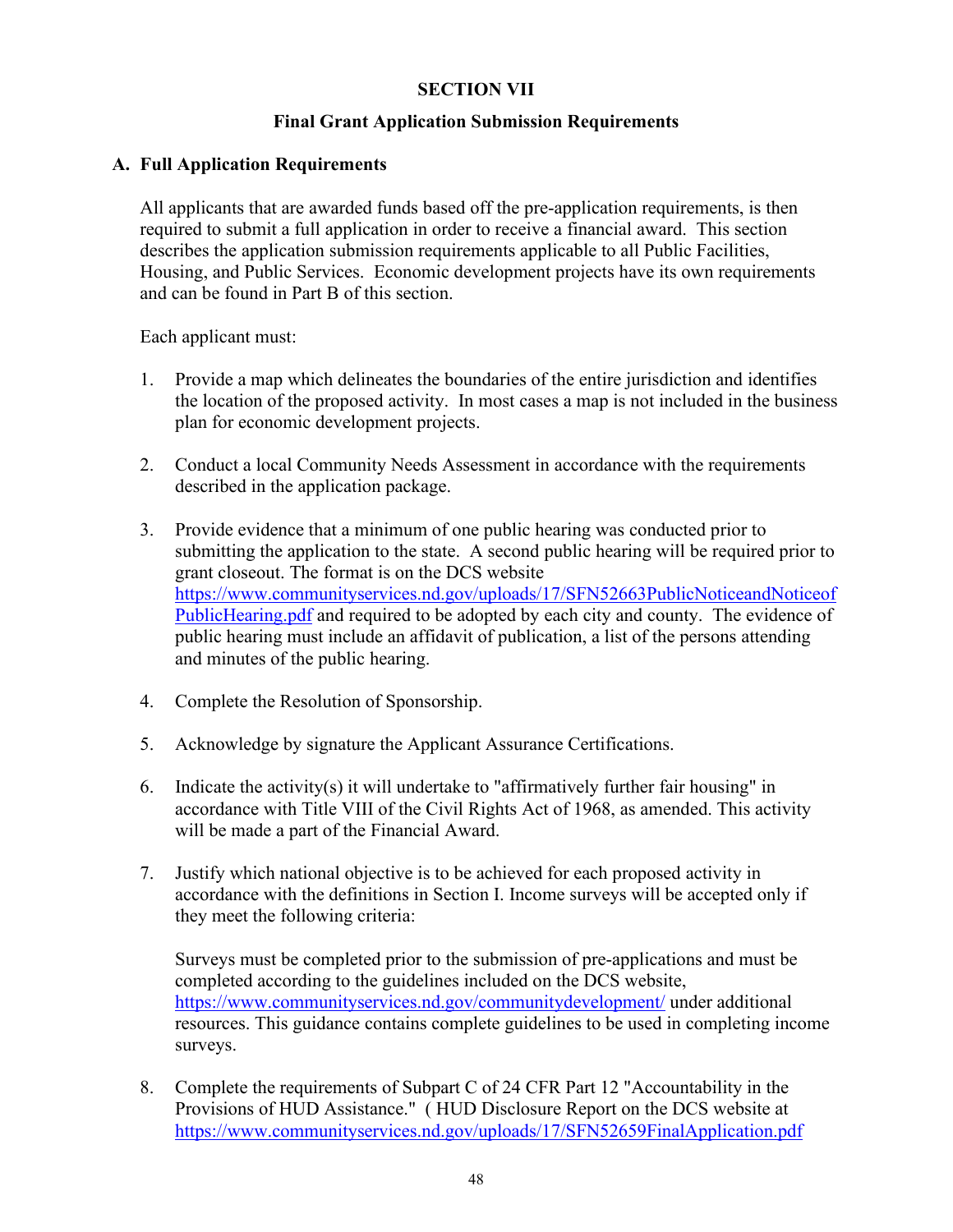- 9. All final applications must be submitted by the deadline date identified in Section IV H. with the original signatures to the DCS.
- 10. A Housing Rehabilitation Program Application or a form containing equivalent information for each potential household must be submitted with the application. A Housing Rehabilitation Program Application Summary Sheet must also be submitted.
- 11. All multi-family housing rehabilitation applicants that participate in Project Based Assistance Programs must complete a release of information form and include it in their application.
- 12. Each application must contain documentation of who prepared the application, and if they will administer themselves or procure out for administration. This includes Economic Development if applicable.
- 13. Each applicant, requesting the Removal of Architectural Barrier(s), that has not completed a Section 504 Self Evaluation/Transition Plan will be required to submit a completed plan prior to the DCS issuing a financial award.
- 14. Each applicant for removal of architectural barriers will be required to update their Transition Plan if the project applied for is not reflected in their Section 504 Self Evaluation/Transition Plan on file with the DCS.
- 15. For area benefit activities (i.e., Lift Station, Water Tower Repair) a copy of the United States Census Bureau [\(https://www.census.gov/\)](https://www.census.gov/) results that contain the information required to complete the Direct/Indirect Benefit Activities form must be submitted with the application.
- 16. An environmental review will be required but does not need to be submitted at time of full application.

# B. **Economic Development Full Application Requirements**

- 1. Financial information checklist (SFN 61491)
- 2. CDBG final application (SFN 52659)
- 3. Public notice and notice of public hearing (SFN 52663)
- 4. Citizen Participation Plan (SFN 52662)
- 5. Code of conduct (SFN 52357)
- 6. Business plan (requirements listed in Section VIII)
- 7. Economic development staff review (SFN 52340)
- 8. Job creation commitment (SFN 59509)
- 9. An environmental review ill be required but does not need to be submitted at time of full application.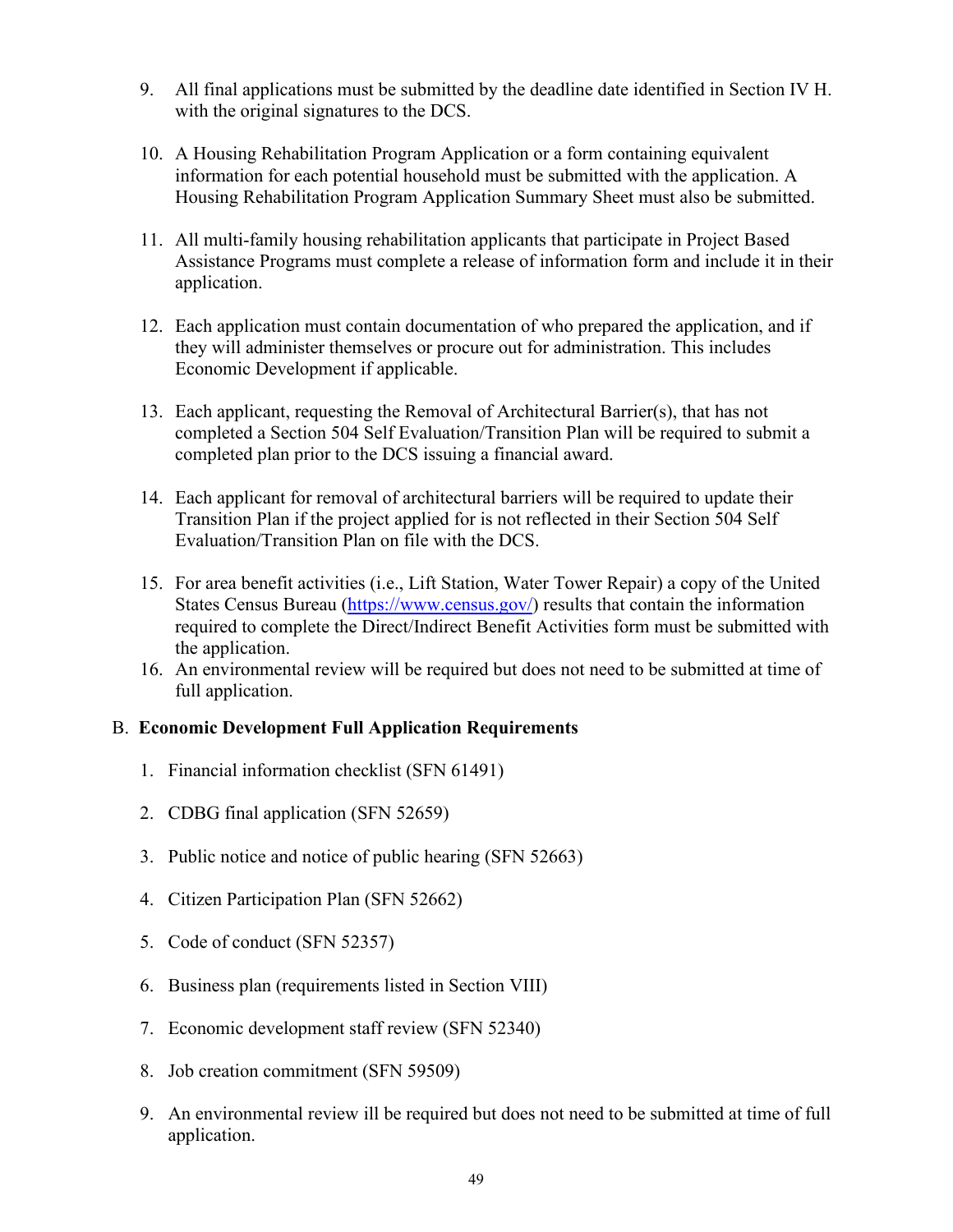#### **SECTION VIII**

#### **Program Design – Economic Development**

This program is targeted to the Primary Sector business proposals which will operate within North Dakota. CDLF assistance is intended to be used in situations where a funding gap exists and alternative sources of public and private financing are not adequate.

On a case-by-case basis, a request to waive any of the policy and procedures must be approved and granted by the Division of Community Services. The Division of Community Services will have the authority to deny any economic development project that is not well conceived and fully developed. All CDLF projects will be funded with Revolving Loan funds prior to CDBG allocation of funds.

#### **Economic Development**

#### **A. General Economic Development Policies & Procedures**

- 1. Request for economic development are accepted anytime throughout the year. All requests must go through the Division of Community Services. The Pre-Application must be reviewed and approved by the Division of Community Services. The Division of Community Services will make their recommendation based on the scoring criteria.
- 2. The decision to fund Economic Development related project(s) will be based on the significant impact to the state's economy and must meet one of the following criteria: (1) does the project create jobs; (2) is the business viable; (3) will the project have a positive impact on the community and state; and (4) will the business create new wealth in the community and state.
- 3. The proposed activity must be CDBG eligible and meet a national objective. The State is not allowing urgent need projects for the current fiscal year and therefore will not qualify as meeting a national objective. The Program Design for Economic Development must be followed.
- 4. Administrative funds will be awarded based on the same formula as other CDBG projects.
- 5. Any program income returned will be redistributed to the statewide fund in which the funds originated or to the Governor's Revolving Loan Fund. The program income funds will be used for economic development activities in the state.
- 6. For loans before FY2022 the city/county may retain 50 percent of the interest on the loan repayment after all jobs have been created and an Administrative or Final Closeout has been issued by the DCS. Until this occurs 100 percent of the interest must be returned to the State.
- 7. A bank must be involved in financing of an economic development project unless in a disaster situation.
- 8. Applicants may apply for grants for activities which are carried out by public or private nonprofit entities, including (a) acquisition of real property; (b) acquisition,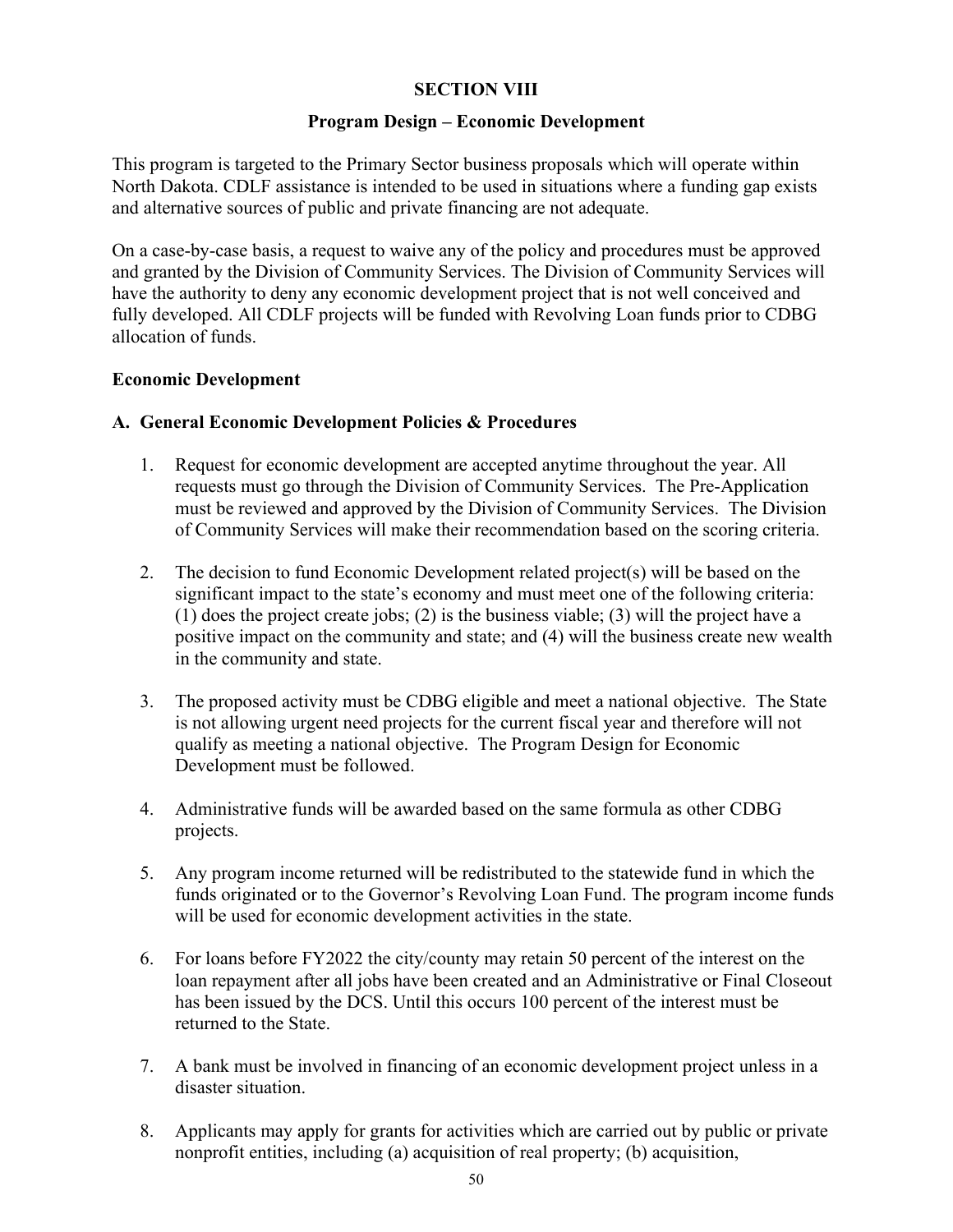construction, reconstruction, rehabilitation, or installation of 1) public facilities (except for building for the general conduct of government), site improvements (water, sewer, roads, railroad spurs), and utilities; 2) commercial or industrial buildings or structures and other commercial or industrial real property improvements

- 9. The North Dakota Economic Development Program will not assist projects that facilitate the relocation of industrial or commercial facilities within the state, unless the region finds such relocation does not adversely affect the level of unemployment, available jobs or the economic base of the area from which the industrial or commercial plant or facility is to be re-located. In order to satisfy this requirement, the grant applicant must submit sufficient evidence that:
	- a. The relocation will not have a significant economic effect on the community of original site location, and/or
	- b. The city/county of original site location cannot provide similar facilities and/or conditions as offered by the city/county where the business is proposing to relocate.
- 10. The cost per job for CDLF should be at or below \$35,000. Please consult with DCS.
- 11. Only those jobs proposed to be created within the first two years will receive consideration during the review process. The two-year period begins with the date of the financial award.
- 12. At least 51 percent of the jobs to be created or retained must be held or made available to low and moderate income persons or the employee resides in a census tract where no less than 70 percent of the residents are low and moderate income persons. LMI status is based on family gross income at the time of hiring. It is not based on the salary to be paid.

Each applicant is required to provide evidence that the business has contacted Job Service of North Dakota if 51% of the jobs created are not filled by low and moderate income individuals.

Where the public facility or improvement is undertaken principally for the benefit of one or more particular businesses, but where other businesses might also benefit from the assisted activity, the requirement may be met by aggregating only the jobs created or retained by those businesses for which the facility/improvement is principally undertaken, provided that the cost (in CDLF funds) for the facility/improvement is less than \$10,000 per permanent full-time equivalent job to be created or retained by those businesses.

In any case where the cost per job to be created or retained is \$10,000 or more, the requirement must be met by aggregating the jobs created or retained as a result of the public facility or improvement by all businesses in the service area of the facility/ improvement. This aggregation must include businesses which, as a result of the public facility/improvement, locate or expand in the service area of the facility/improvement between the date the recipient identifies the activity in its final statement and the date one year after the physical completion of the facility/improvement.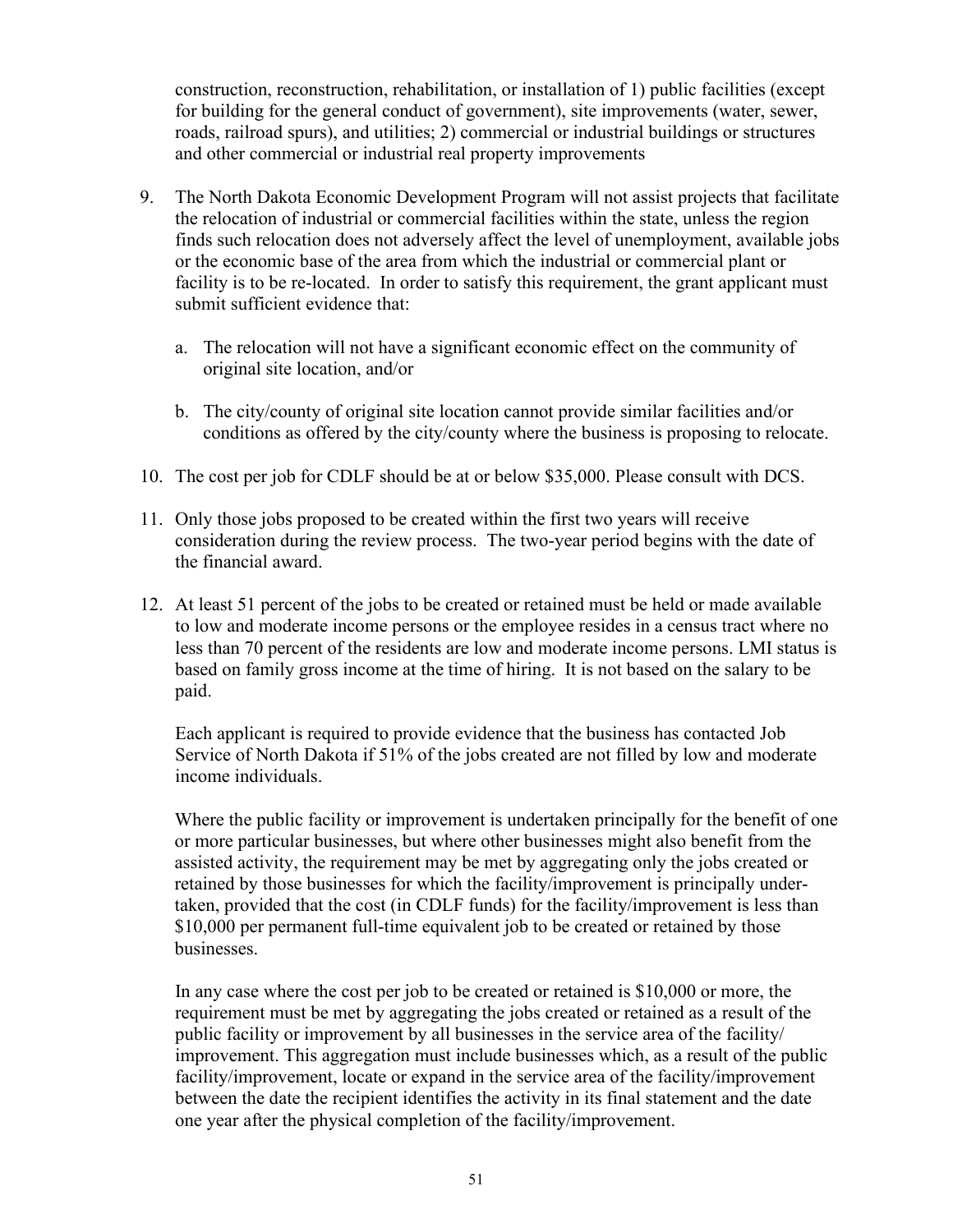13. Only permanent jobs may be considered in determining proposed jobs to be created or retained. All jobs must be on a "full time equivalent (FTE)" basis. Full time is based on 32 hours per week. In converting part time jobs to full time, the applicant must indicate the hours of employment for each part time position. **Jobs created prior to a Financial Award will not be counted as new jobs.**

Seasonal jobs may be considered only if the business can demonstrate that the duration of the season will be long enough for the job to be considered as a person's principal occupation. Jobs taken by students who are legal dependents or by persons such as farmers and school teachers employed during their off season, cannot be considered as a principal occupation. The applicant must also demonstrate that the job itself is a permanent position. Eligible seasonal jobs must also be converted to full time equivalents. FTE must be based on hours worked and length of the season. For instance, four persons working full time for three months would equal one FTE.

14. For an activity that retains jobs, the unit of general local government must document that the jobs would actually be lost without the CDLF assistance and that either or both of the following conditions apply with respect to at least 51 percent of the jobs at the time the CDLF assistance is provided: The job is known to be held by a low or moderate income person; or the job can reasonably be expected to turn over within the following two years and that it will be filled by or that steps will be taken to ensure that it is made available to a low or moderate income person upon turnover.

Applicants proposing job retention must undertake a survey of those retained individuals to determine their household income and status as a full or part time employee. A copy of each survey must be submitted with the original application. A sample survey form is included on the DCS website.

15. An applicant may apply for economic development funds for a project that proposes to provide area benefit. This is an activity, the benefits of which are available to all the residents in a particular area, where at least 51 percent of the residents are low and moderate income persons. Such an area need not be coterminous with census tracts or other officially recognized boundaries, but must be the entire area served by the activity. Units of general local government may, at the discretion of the state, use either HUD provided data comparing census data with appropriate low and moderate income levels or survey data that is methodologically sound. An activity that serves an area that is not primarily residential in character shall not qualify under this criterion.

The project must provide goods or services to residents of an area, such that the number of low and moderate income person residing in the areas served by the assisted businesses amounts to at least one low and moderate income person per \$350 of CDLF funds used.

Where CDLF assistance for an activity is expected both to create or retain jobs and to provide goods or services to residents of an area, the grantee may elect to count the activity under either the jobs standard or the area resident's standard, but not both.

16. Refinancing of existing debt and interest buydown will not be accepted.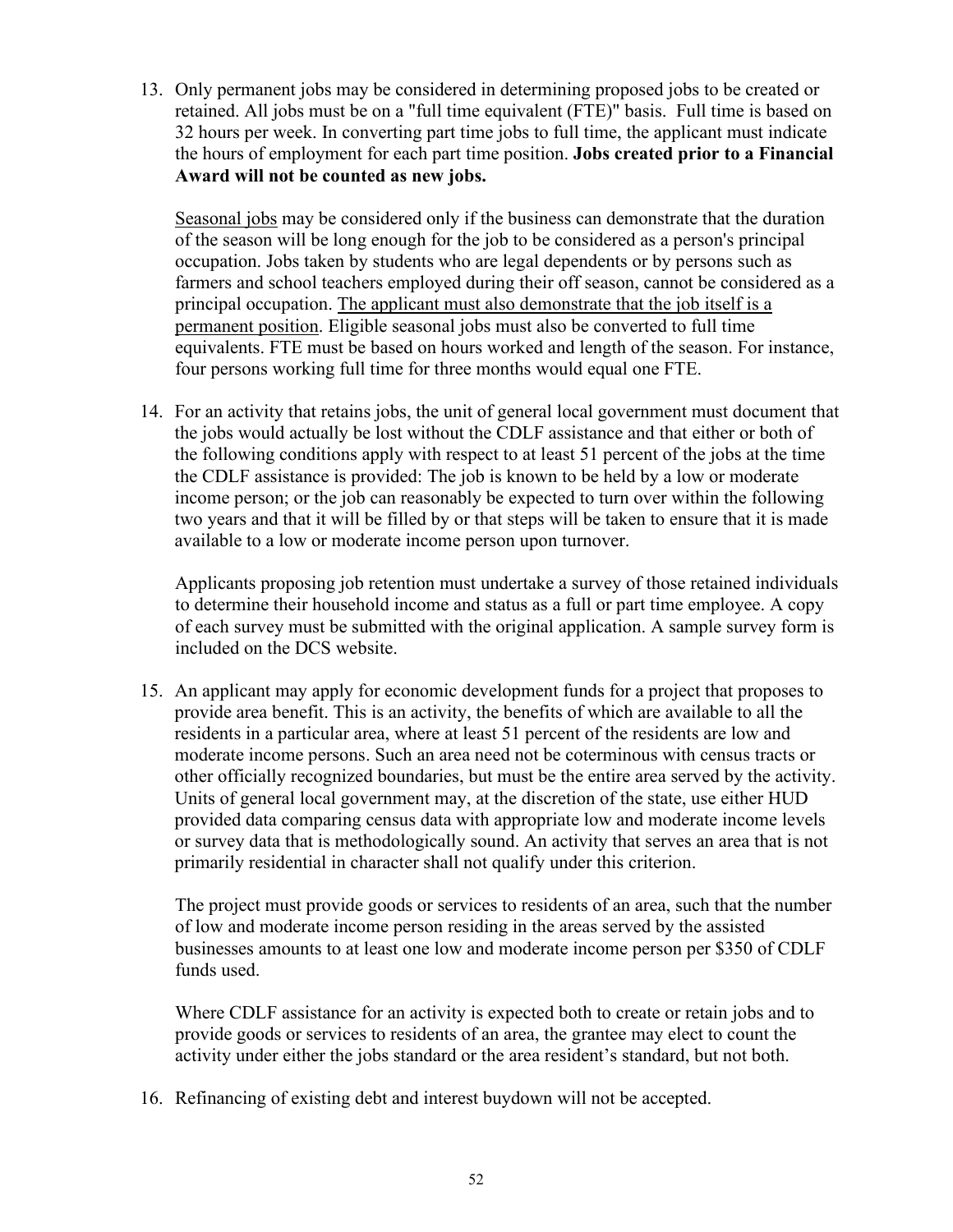17. Each applicant must identify the sources and uses of matching funds. Matching funds may come from a variety of sources, such as new investments by a firm to be assisted, bank loans, loans to be repaid to a state or federal loan program, or grants. Applicants must include documentation committing matching dollars that at least indicates funds are available contingent upon the receipt of CDLF. Applicants must meet a minimum leverage requirement of 1:1. To ensure compliance with the federal environmental regulations, consultation with the DCS should commence prior to any commitment of funds. For economic development infrastructure projects, a waiver of the 1:1 match will be considered on a case-by-case basis and must receive DCS approval.

The following will not be considered as match:

- a. In-kind services;
- b. Refinancing of existing debt; and
- c. An operating line of credit unless it can be proved that it will be spent within the budget period.
- 18. An equity investment which equals a minimum of 10 percent of the total project cost must be made by the principal(s). Unless in the case of nonprofit corporations where equity requirements may be less, however, they will be determined on their own merits. This equity requirement may be met through a direct cash injection or through tangible balance sheet equity, as defined by generally acceptable accounting principles. The equity must be available upon receipt of the full application.

Equity is defined as capital that has no guaranteed or mandatory repayment or has no definite timetable for repayment of the capital investment, and cannot be withdrawn at the contributor's option without the permission of the superior debt holders. In the event a source of grant funds is proposed as equity, the funds must be firmly committed.

- 19. In the process of reviewing an application and developing a funding recommendation, the applicant may be required to secure a first, shared first, or second security position on the assets, or other forms of collateral for the project. A third position may be considered, on a case-by-case basis. Approval must be requested from DCS for this to occur.
- 20. Each applicant must provide a signed letter of commitment from the business that upon award of CDLF to the applicant, it will locate or expand its business in the applicant's jurisdiction.

# **B. Economic Development Funding**

The focus of the fund will be to fund primary sector projects.

**Primary Sector:** "Primary sector business" means an individual, corporation, limited liability company, partnership, or association certified by the ND Department of Commerce Division of Economic Development and Finance, which through the employment of knowledge or labor adds value to a product, process, or service which results in the creation of new wealth. A North Dakota business that does not qualify under this definition may be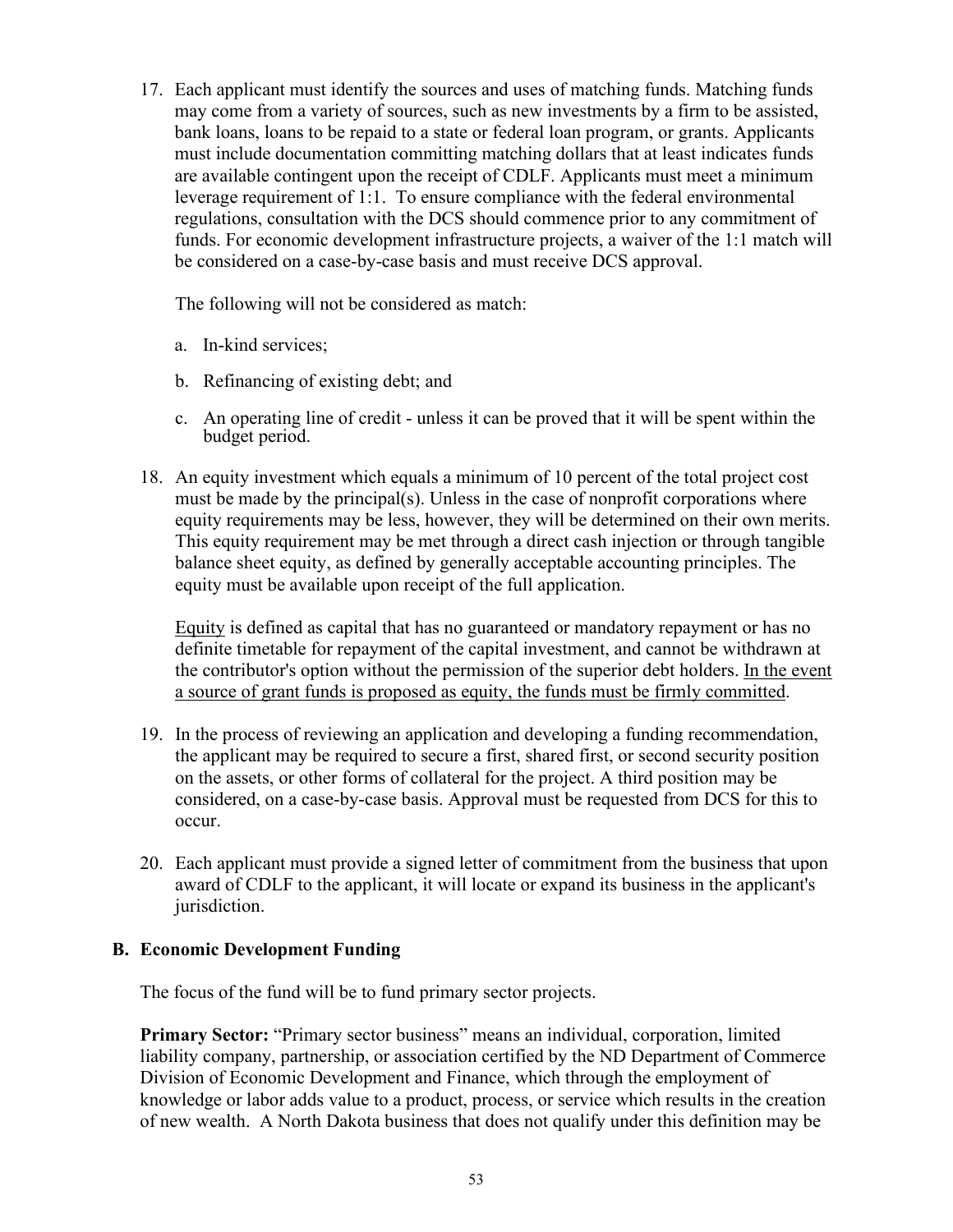approved by the ND Department of Commerce Commissioner if the business provides a community an essential service. Reach out to DCS staff for further inquiry.

"Primary sector business" includes tourism but does not include production agriculture.

"Production agriculture" means the production of crops and livestock on or near a farm as part of the regular farm enterprise directed by a farm operator and the farm operator's partners. The term does not include an investor-owned livestock feeding or milking operation located apart from a farm headquarters which is managed by employees.

1. Funding Cycle

Primary - Funding cycles will remain open year-round and in accordance with timely distribution of funds listed in Section IV.

2. Infrastructure Projects - All public improvement projects funded under the CDBG Economic Development category shall procure plans, drawings and specifications for the work from a licensed architect or registered professional engineer with an estimated project cost of \$200,000 or more.

A copy of the State Health Department's letter of design approval must be submitted for all water and sewer projects prior to the first draw down of project funds.

#### **C. Business Plan**

**NOTE:** All business plan information and financial exhibits will be considered confidential, for evaluation purposes only, and will not, except as required by law, be provided to any third person, firm, corporation or public entity without the express written consent of the business.

Each applicant must submit a business plan for each business or entity to receive direct assistance, whether for-profit or nonprofit. Each business plan must contain sufficient information in order to obtain an adequate understanding of the business to be assisted, including the products or services offered, estimated market potential, management experience of principals, current financial posture, and details of the proposed venture. The business plan components contained in this section are required for CDLF economic development applications involving, grants, or public improvements directly assisting forprofit or nonprofit entities.

Applications involving more than one business will require a longer review period. Each business included in an application will be evaluated separately.

The business plan must include the following elements and must provide sufficient detail for adequate analysis:

1. Sample Business Plan Format A well thought out business plan is important when requesting financial assistance from the DCS. This outline represents a general approach: business plans should be tailored to the specific business project.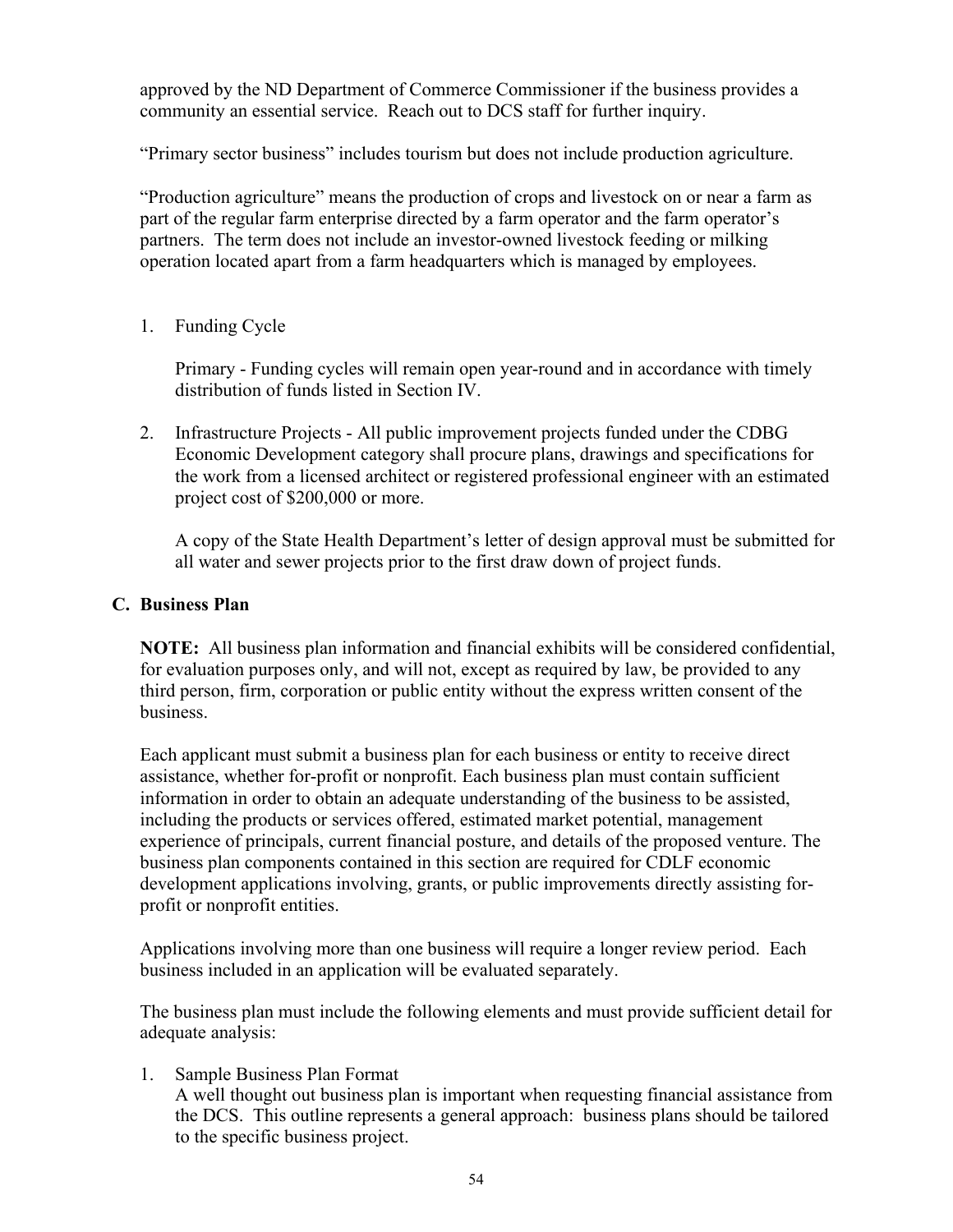Executive Summary – should concisely describe the key elements of the business plan.

- Business location and plan description.
- Discussion of the product, market and competition.
- Expertise of the management team (attach resumes).
- Summary of historical and financial projections.
- Amount of financial assistance requested.
- Form of and purpose for the financial assistance.
- Complete uses and sources of funds.
- Business goals and objectives.
- 2. The Company

A general description of the business, including the product or service.

- Tax identification number.
- Historic development of the business, including such items as:
	- o Name, date and place (state) of formation, and legal structure (e.g., proprietorship, partnership, corporation).
	- o Significant changes (include dates) in ownership, structure, new products or lines, acquisitions.
	- o Subsidiaries and percentage of ownership, including minority interests.
	- o Principals and the roles they played in the formation of the company.
- 3. The Product/Service/Jobs-describe the present product or service lines, including:
	- Relative impact of each product or service to the sales projections.
	- Product evaluation (use, quality, performance).
	- Compare to competitors' product lines, and competitive advantages over other producers.
	- Demand for the product(s).
	- General description of the project, the purpose for which it is undertaken, projected job creation, and salary/wage rates for all employees.
- 4. Management
	- Organizational chart.
		- o Key individuals (include supervisory personnel having special value to the organization – Responsibilities.
	- Personnel resumes (describing skills and experience as they relate to activities of the business).
	- Present salaries (include other compensation such as stock options and bonuses).
	- Other employees:
		- o Number of employees at year end, total payroll expenses for each of previous three years (breakdown by wages, benefits).
		- o Method of compensation
		- o Departmental/divisional breakdown of work force.
		- o Planned staff additions.
- 5. Ownership
	- Names, addresses and business affiliations of principal holders of subject's common stock and other types of equity securities (include details on holdings).
	- Degree to which principal holders are involved in management.
	- Principal non-management holders.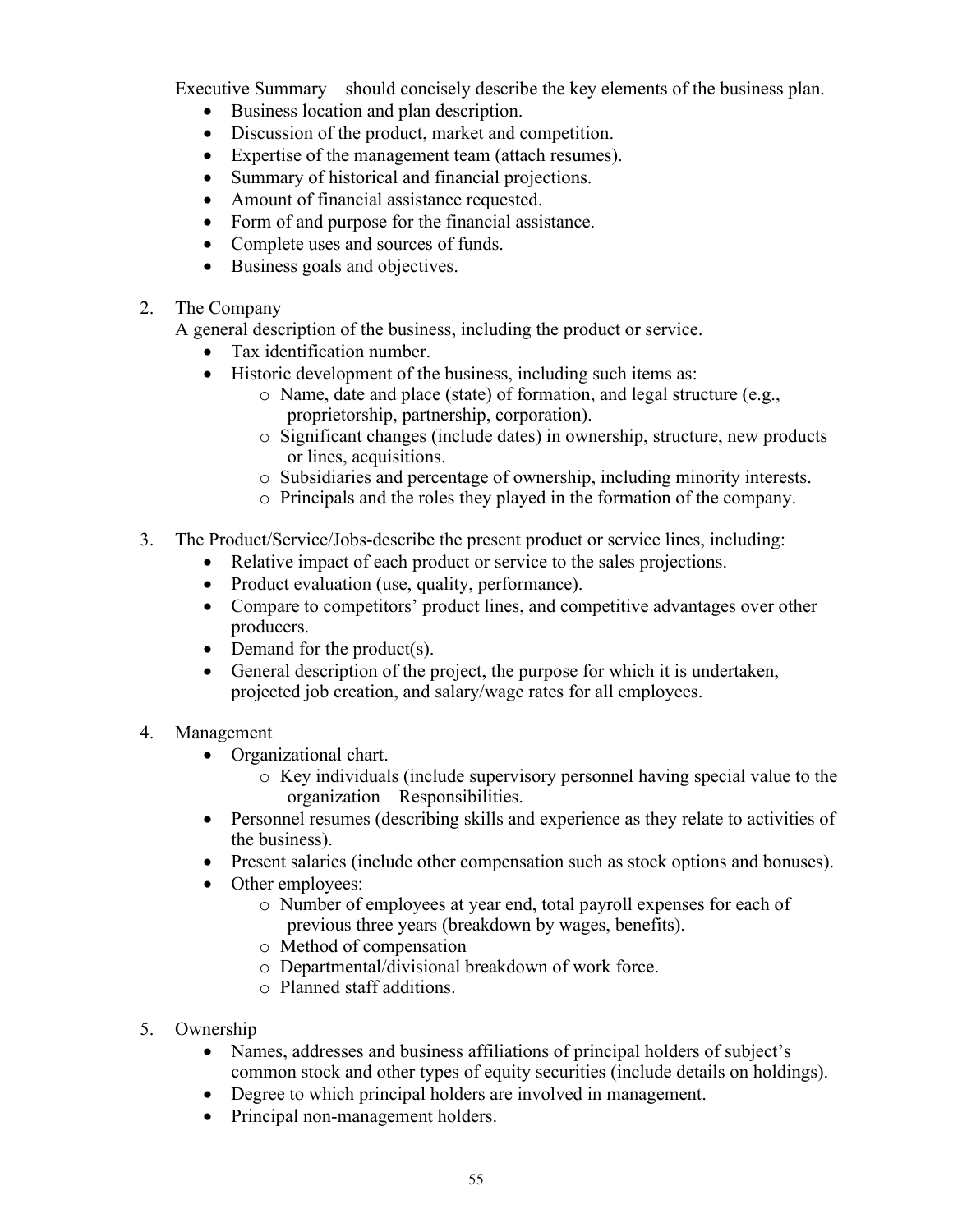- Names of board directors, areas of expertise, and the role of the board when business is operational.
- Amount of stock currently authorized and issued.
- 6. Marketing Plan
	- Describe the industry and the industry outlook. Identify the principal markets (commercial/industrial, consumer, government, international). Include the current industry size as well as its anticipated size in the next two years. Explain the sources of the projections.
	- Describe major characteristics of the industry.
	- Describe the effects of major social, economic, technological or regulatory trends on the industry.
	- Describe major customers, including: names, products or services sold to each; percentage of annual sales volume for each customer over previous three years; duration and condition of contracts in place.
	- Describe the market and its major segments. Describe principal market participants and their performance. Identify the firm's target market. For each customer, include the requirements of each and the current ways of filling these requirements. Also include information on the buying habits of the customers and the impact on the customer using the product or service.
	- Describe the companies with which the business competes and how the business compares with these competitive companies. This is a more detailed narrative than that contained in the description of the product or service, above.
	- Describe prospective customers and their reaction to the firm and any of the firm's products or services they have seen or tested.
	- Marketing strategies. Describe the firm's marketing strategy, including overall strategy; pricing policy; method of selling, distributing and servicing the product; geographic penetration; field/product support; advertising; public relations and promotion and prioritization.
	- Selling activities. Describe how the firm will identify prospective customers and how and in what order the firm will contact the relevant decision-makers. Also describe the sales effort the firm will have (e.g., sales channels and terms, number of salespersons, number of sales contacts, anticipated time, initial order size) and estimated sales and market share.
- 7. Technology
	- Describe the technical status of the product (idea stage, development stage, prototype stage) and the relevant activities, milestones, and other steps necessary to bring the product into production.
	- Describe the present patent or copyright position. Include how much is patented and how much can be patented (e.g., how comprehensive and effective the patents or copyrights will be). Include a list of patents, copyrights, licenses or statements of proprietary interest in the product or product line.
	- Describe new technologies that may become practical in the next two years which may affect the product.
	- Describe new products (derived from first generation products) the firm plans to develop to meet changing market needs.
	- Describe regulatory or approval requirements and status, and discuss any other technical and legal considerations that may be relevant to the technological development of the product.
	- Describe current and future plans for research and development efforts.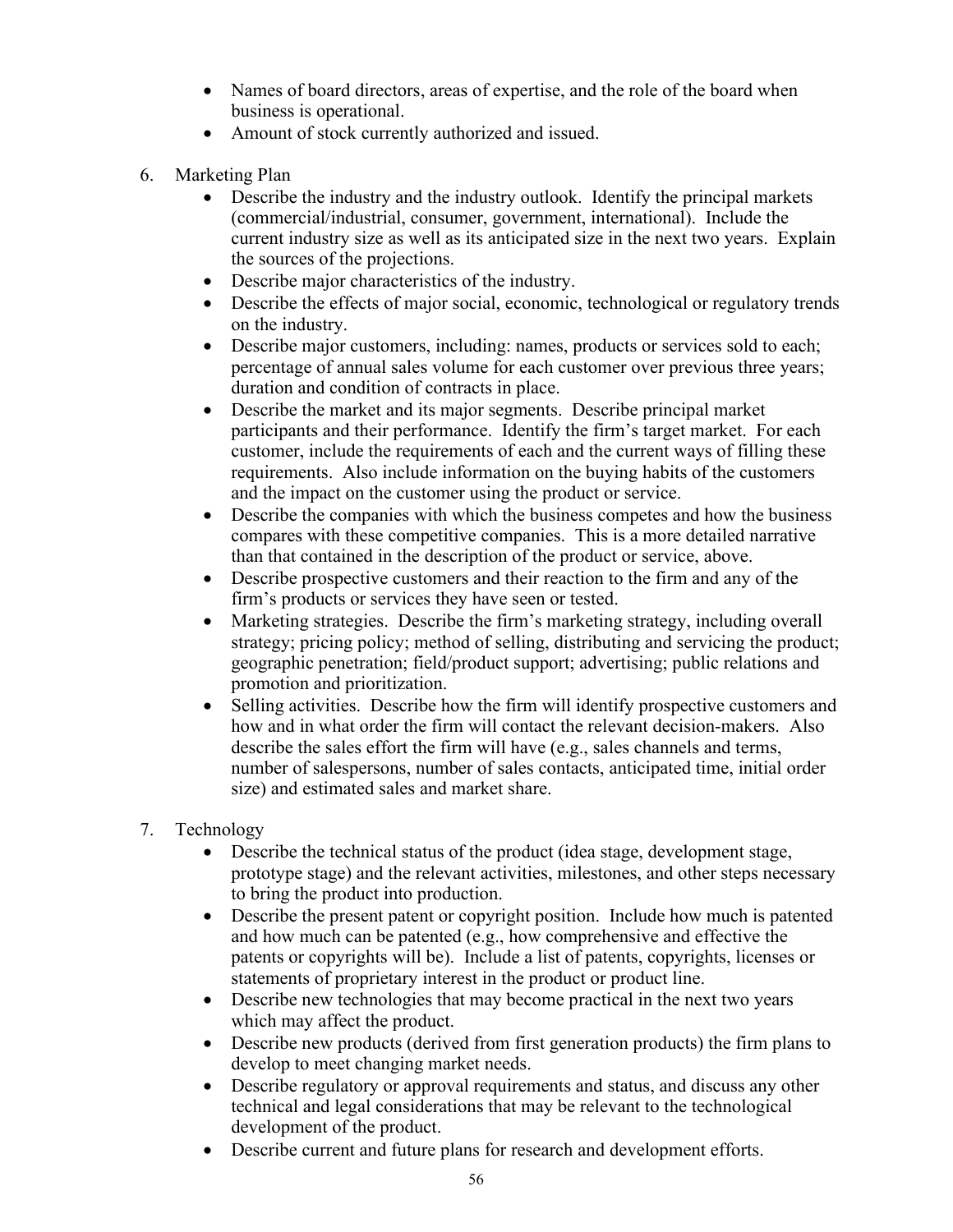8. Production/Operating Plan

Explain how the firm will perform production or delivery of service. Describe capacity and status in terms of:

- Physical facilities. Owned or leased, size and location, existing facilities (sales volume and unit capacity), expansion capabilities and capital equipment (types and quantities). Include a facilities plan and description of planned capital improvements and a timetable for those improvements.
- Suppliers. Name/location of principal suppliers, length of lead time required, usual terms of purchase, contracts (amounts, duration and conditions) and subcontractors.
- Labor supply (current and planned). Number of employees, unionization, stability (seasonal or cyclical), and fringe benefits (insurance, profit sharing, pension).
- Key patents (provide profile).
- Technologies/skills required to develop and manufacture the products (provide listing/description).
- Cost breakdown for material, labor and manufacturing overhead for each product, plus cost versus volume curves for each product.
- Manufacturing processes block and work flow diagram, if helpful.
- Describe production or operating advantages. Discuss whether they are expected to continue.
- Specify standard product costs at different volume levels.
- Present a schedule of work for the next one to two years.
- 9. Financial
	- Accountant name, address
	- Legal counsel name, address
	- Banker name, location, telephone number, and contact officer.
	- A funding request detailing the desired financing, including uses and sources of funds. If phased financing, describe phases, projected timing and detailed uses and sources of funds.
	- Amount to be raised from debt and amount from equity.
	- Plans to "go public". (Relate this to future value and liquidity of investments.)
	- Company historical financial statements and tax returns for the previous three years.
	- Three years projected financial statements (years one and two should be monthly; year three quarterly). Projections should include profit and loss, balance sheet and cashflow statements. Include key assumptions made in the proformas and how these assumptions reflect industry performance. Three years projected capital expenditures including leases and acquisitions.
	- An aging of accounts receivable and an aging of accounts payable.
	- Personal financial statements and three years of tax returns of principal(s).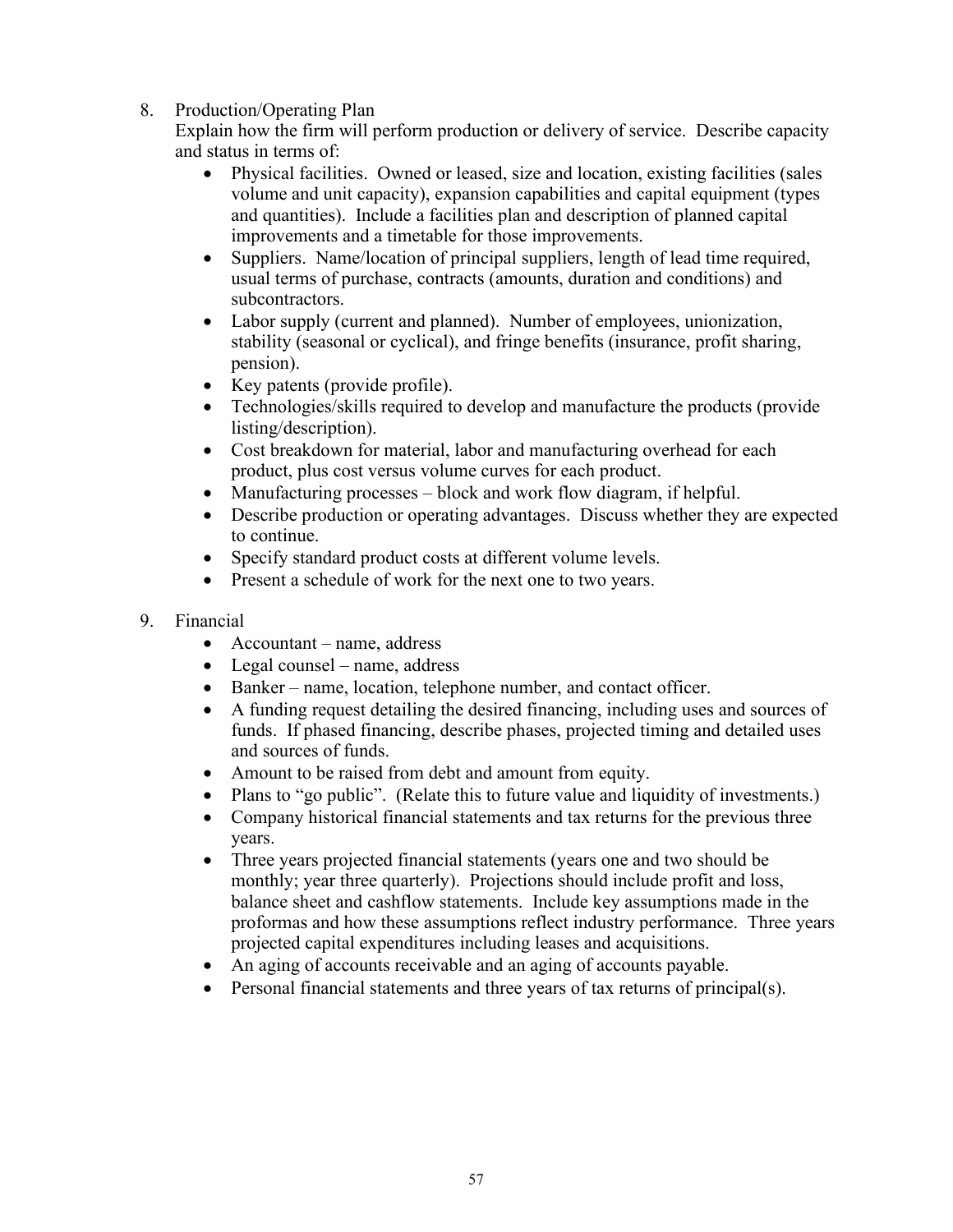#### **SECTION IX Program Design - Public Facilities**

The Division of Community Services will have the authority to deny any public facility project that is not well conceived and fully developed.

# **A. Public Facilities Special Requirements**

1. Requirement for Public Improvements All public improvement projects funded under the CDBG Public Facilities category shall procure plans, drawings and specifications for the work from a licensed architect or registered professional engineer with an estimated project cost of \$200,000 or more.

A copy of the State Health Department's letter of design approval must be submitted for all water and sewer projects prior to the first draw down of project funds.

2. Requirement for Infrastructure

All infrastructure projects will require a preliminary engineering/architectural report. This requirement may be waived on a case-by-case basis.

3. Requirement for projects purchasing equipment

No engineering/architectural report is required; however cost estimates are required.

- 4. Contents of a preliminary engineering/architectural report are as follows:
	- (a) Name, address, telephone of the person who prepared the report.
	- (b) Date the report was prepared.
	- (c) Age of the existing facility (if a replacement project).
	- (d) Description of the problem.
	- (e) Detailed discussion of alternatives and the scope of work for the proposed activity.
	- (f) Detailed cost estimate (by line item) for the proposed project. (If scope of work includes more activities than proposed for the CDBG part of the project, please separate these activities and costs.)
	- (g) Discuss the long-term operation and maintenance plan for the proposed facility. Include in the discussion future operation and maintenance costs. The discussion must provide a description of the plan to technically and financially maintain the proposed public facility project, or the total system of which the project is a component, for the long term after construction.

It is highly recommended that each applicant proposing significant water, sewer or solid waste disposal activities discuss the proposed project with the State Health Department prior to submitting the preliminary engineering report in order to prevent any disagreements in the design of the solution.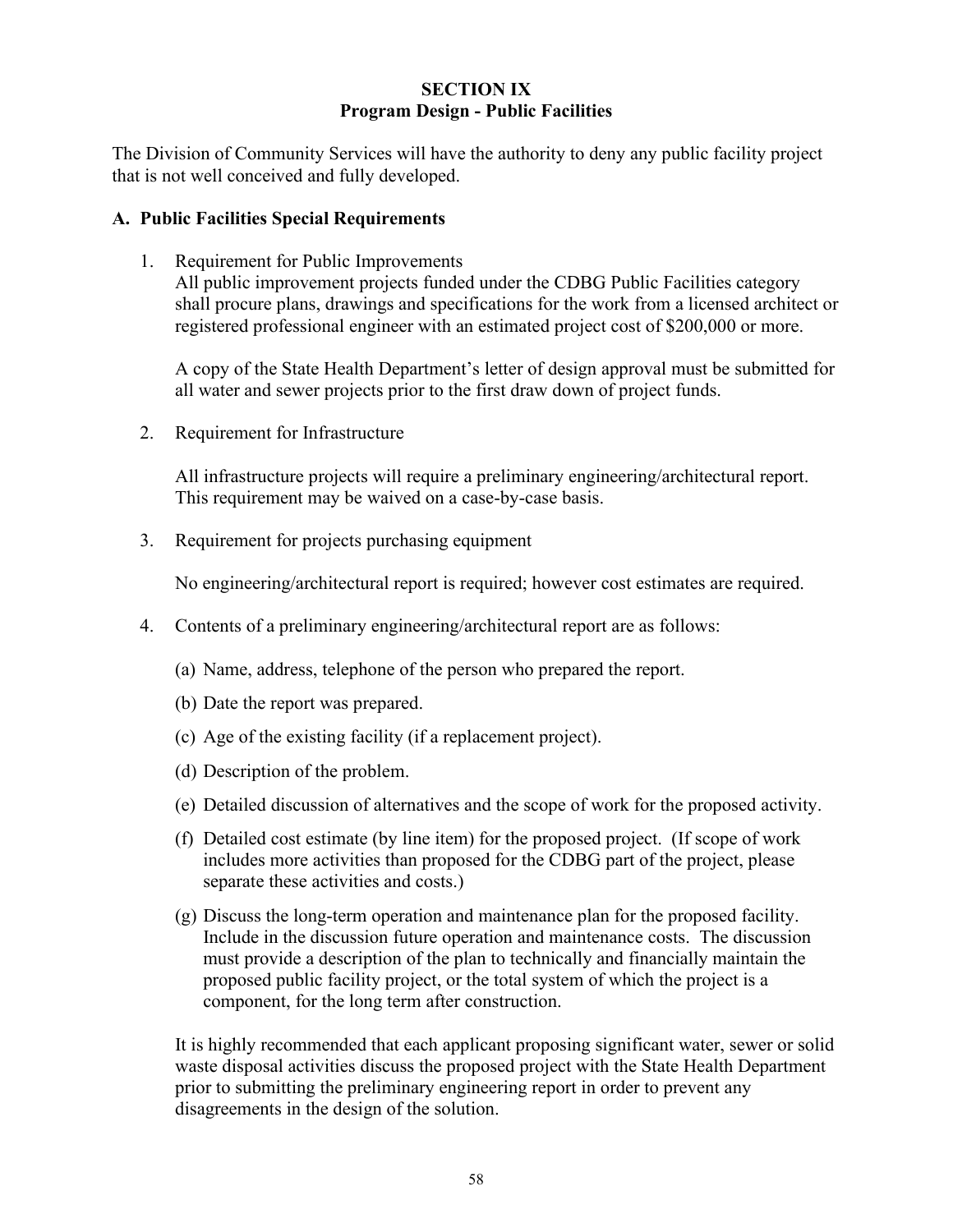#### **B. Special Assessments for Public Improvements**

- 1. Public improvements initially assisted with CDBG funds. Where CDBG funds are used to pay all or part of the cost of a public improvement, special assessments may be imposed as follows:
	- a. Special assessments to recover the CDBG funds may be made only against properties owned and occupied by persons not of low and moderate income. These assessments constitute program income.
		- (1) Special assessments to recover the non-CDBG portion may be made, provided that CDBG funds are used to pay the special assessment on behalf of all properties owned and occupied by low and moderate income persons; except that CDBG funds need not be used to pay the special assessments on behalf of properties owned and occupied by moderate income persons if, when permitted by the state, the unit of general local government certifies that it does not have sufficient CDBG funds to pay the assessments on behalf of all of the low and moderate income owner-occupant persons. Funds collected through such special assessments are not program income.
	- b. Public improvements not initially assisted with CDBG funds. CDBG funds may be used to pay special assessments levied against property when this form of assessment is used to recover the capital cost of eligible public improvements initially financed solely from sources other than CDBG funds. The payment of special assessments with CDBG funds constitutes CDBG assistance to the public improvement. Therefore, CDBG funds may be used to pay special assessments, provided that:
		- (1) The installation of the public improvements was carried out in compliance with requirements applicable to activities assisted under this subpart, including labor, environmental and citizen participation requirements;
		- (2) The installation of the public improvement meets a criterion for national objectives.
		- (3) The requirements of  $\S$  570.482(a)(ii) are met.

# C. **Ineligible Activities**

- 1. Urgent Need
	- a. The State is not allowing urgent need projects for the current fiscal year.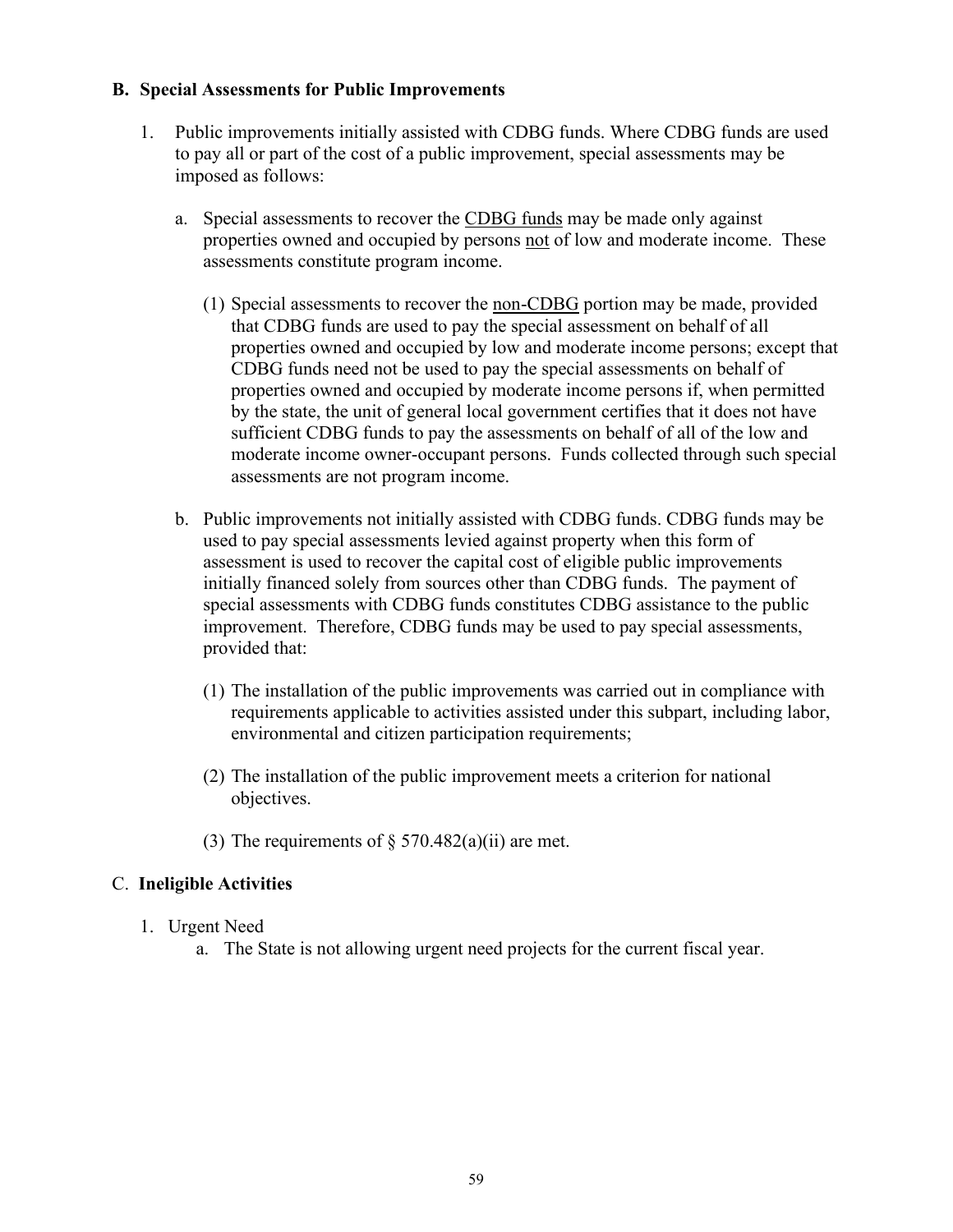# **SECTION X**

#### **Program Design - Housing**

This section describes specific requirements applicable to basic Rehabilitation and New Construction Housing activities. The Division of Community Services will have the authority to deny any housing project that is not well conceived and fully developed.

#### A. **Housing Policy and Procedures**

- 1. Applicants are encouraged to determine the eligibility of potential household recipients by considering total net worth in addition to gross income.
- 2. Applicants must include in their application evidence of the following:
	- a. All residents of the city/county were notified of the availability of CDBG funds.
	- b. All eligible residents were given the opportunity to apply for program assistance.
	- c. The applicant review process was conducted in a manner which eliminates conflict of interest. This is accomplished by removing from the decision-making process anyone who is a direct applicant, or related to an applicant.
- 3. The Section 8 Housing Quality Standards (HQS) Checklist must be used to identify housing rehabilitation needs. All inspectors must be Section 8 HQS Certified or be an individual who has demonstrated knowledge of the State Building Code. If the inspector is not HQS certified, the application must include the inspector's qualifications demonstrating knowledge of the State Building Code. The State requires that all rehabilitation work must meet Section 8 Housing Quality Standards or the State Building Code, whichever is more restrictive. DCS may grant a waiver of the required use of the Section 8 HQS Checklist on a case-by-case basis for emergency housing repairs. This request must be submitted to the DCS along with justification.
- 4. For the rehabilitation of manufactured homes, the units must conform to the following requirements in order to be eligible for rehabilitation with CDBG funds:
	- a. The unit and the land it rests on are in common ownerships;
	- b. Upon completion of rehabilitation activities, the unit will be attached to a foundation which cannot reasonably be relocated, and must be placed on the site in a stable manner and be free from hazards such as sliding or wind damage. DCS may waive these requirements when it finds, based on information provided by the grantee, that no alternative affordable housing is available for residents of such units in the community.
- 5. North Dakota CDBG Affordable Rent Policy for Multi-Dwelling Units
	- a. Rental units rehabilitated totally or in part with CDBG funds must be occupied by low and moderate income persons at affordable rents. Affordable rent is defined as 30 percent of the gross household income as determined by Section 8 of Title I of the Housing and Community Development Act of 1974.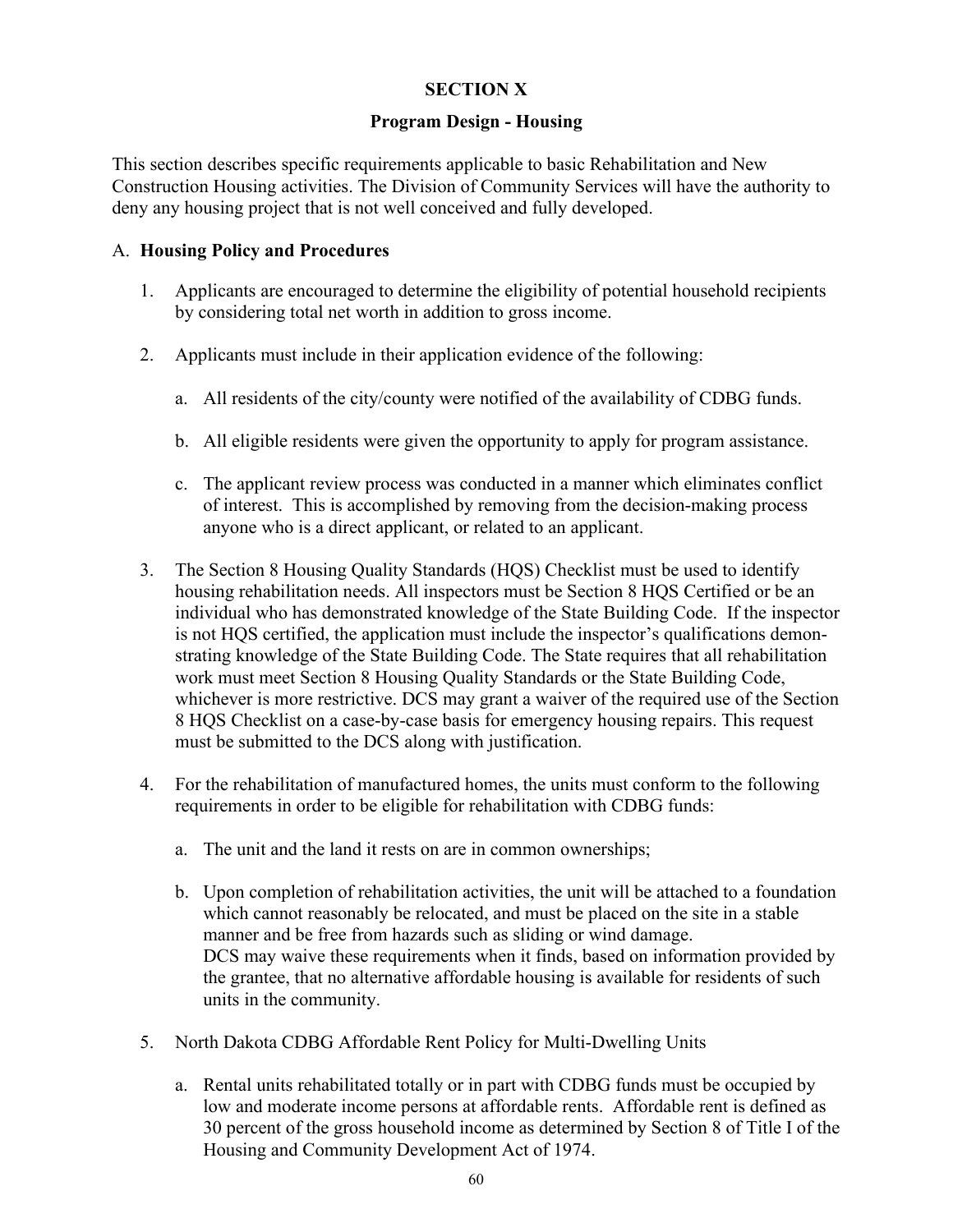- b. A "majority" of the units in a building after rehabilitation must be occupied by low and moderate income persons at affordable rents.
- 6. In the event that financial assistance is provided to a non-low and moderate income property owner for the benefit of a low and moderate income renter, the grantee must secure a written agreement from the owner to:
	- a. Limit rent increases for five years to the rate of inflation; and
	- b. Continue to rent to low and moderate income persons for a period of five years.
- 7. In the event a city or county chooses to provide a loan for housing activities, any repayments will be retained by the State to be used to continue the same activity.

#### **B. Creation of New Housing Units**

- 1. CDBG funds cannot generally be used for the construction of new permanent residential structures or for any program to finance new construction, except for:
	- a. Last resort housing provisions in relocation;
	- b. Provision of assistance through Community Based Development Organization (CBDO); or
	- c. Activities which facilitate the development of housing, including clearance, site and public improvements, and property acquisition.

For further guidance refer to CPD Notice 07-08 dated November 21, 2007.

- 2. Detailed information must be provided concerning financial feasibility, management, tenant occupancy, start-up costs, preliminary architectural plans, cost estimates, and ownership or nonprofit data.
- 3. Any activity carried out with CDBG funds that involves the acquisition or rehabilitation of property to provide housing is considered to benefit persons of low and moderate income only to the extent such housing will, upon completion, be occupied by such persons at affordable rents. In addition, a "majority" of the units in a multi-dwelling building must be occupied by low and moderate income persons at affordable rents.

#### **A. Relocation (temporary or permanent):**

For detailed guidance, reference the Residential Antidisplacement and Relocation Assistance Plan, the Uniform Relocation Act Policy Guide, and the HUD URA Handbook 1378.

#### **D. Housing Revolving Loan Fund**

1. CDBG funds may be used for Housing projects that will generate program income. **Single family housing rehabilitation activities will be on a grant basis only**.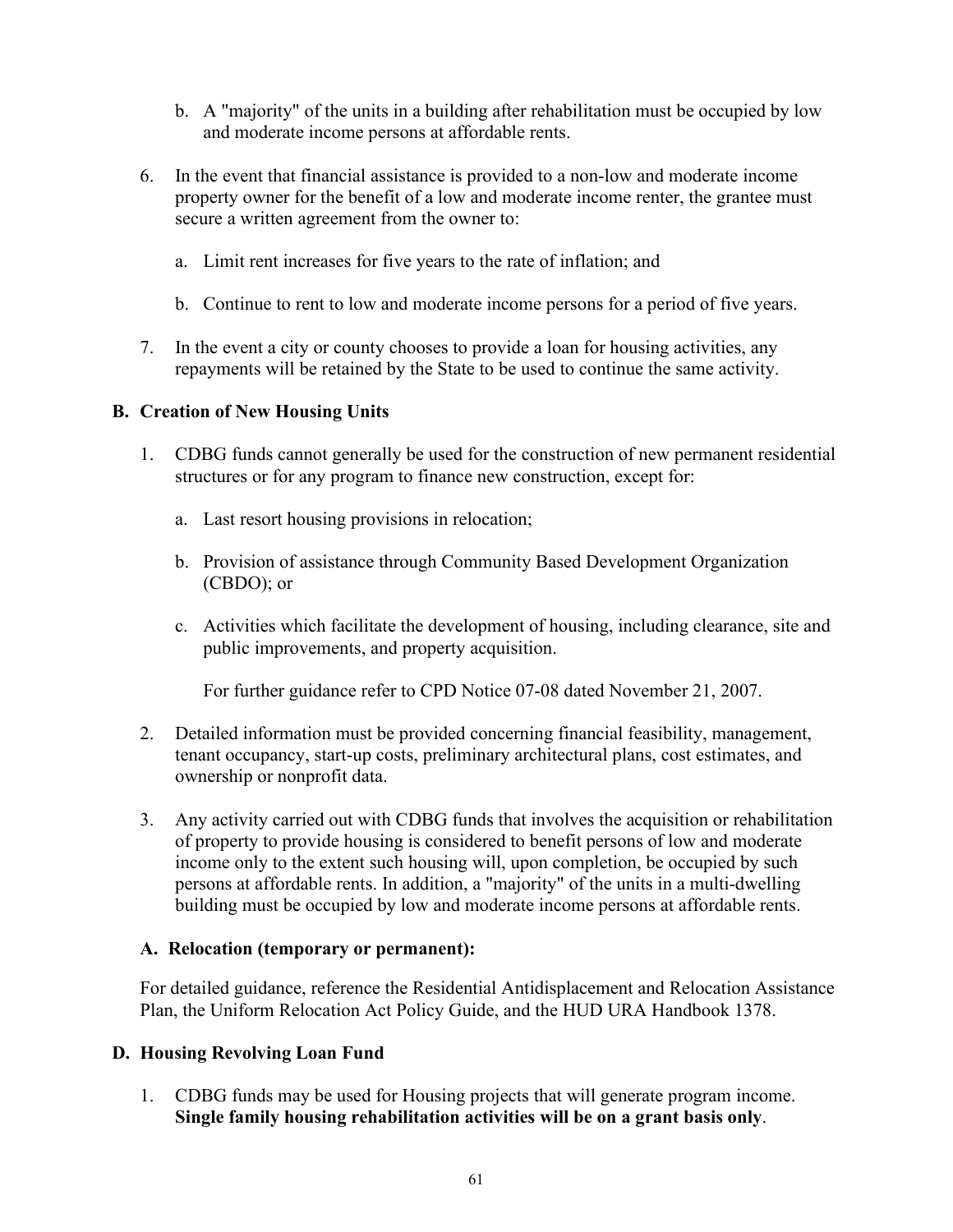- 2. All projects being considered as a revolving loan fund project must be presented to the DCS for approval prior to the State scoring and ranking the project.
- 3. One hundred percent (100%) of the program income generated through loan repayments will be repaid to the State.
- 4. Once program income is returned, it will be redistributed for Housing activities to the region in which the funds originated.

# E. **Ineligible Activities**

- 1. Urgent Need
	- a. The State is not allowing urgent need projects for the current fiscal year.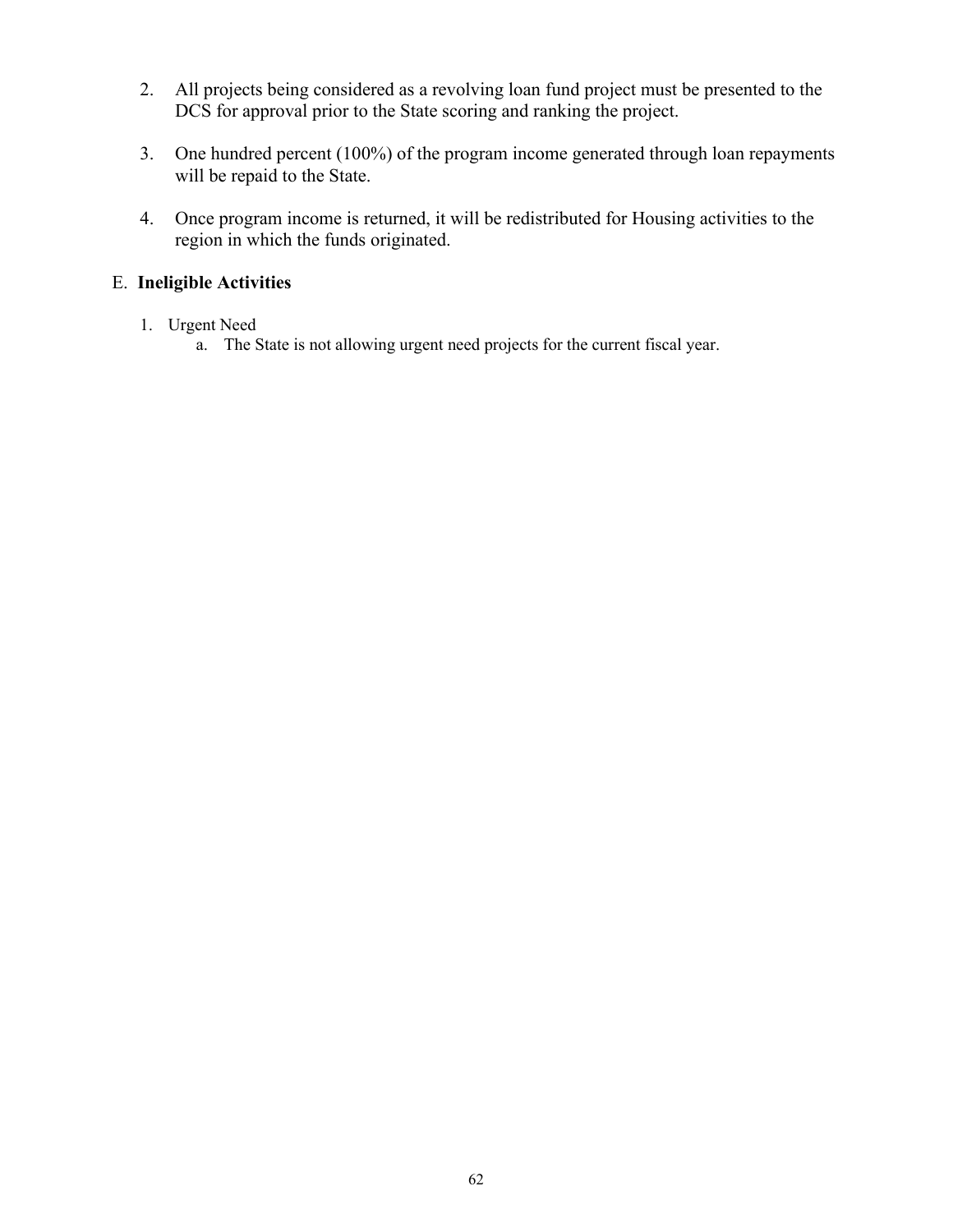# **SECTION XI**

#### **Program Design – Public Services**

This section describes specific requirements applicable to basic public service activities. The Division of Community Services will have the authority to deny any public service that is not well conceived and fully developed.

#### **A. General Public Services Policies and Procedures**

- 1. Must meet a national objective. Urgent need does not qualify.
- 2. Statutory and regulatory limitation on the amount of CDBG funds that may be used for activities assisted under this category is 15% of the total award to the State. Some services that are assisted under this program may also be eligible under a category other than Public Services, and if properly classified under another category, would not be subject to the 15% public service cap.
- 3. Activities assisted under Section 105(a)(8) may include only:
	- a. provision of public services, including but not limited to those concerned with employment, crime prevention, child care, health, drug abuse, education, energy conservation, welfare or recreation needs, if such services have not been provided by the unit of general local government (through funds raised by such unit, or received by such unit from the State in which it is located) during any part of the twelve-month period immediately preceding the date of submission of the statement with respect to which funds are to be made available under this title, and which are to be used for such services, unless the Secretary finds that the discontinuation of such services was the result of events not within the control of the unit of general local government, except that not more than 15 per centum of the amount of any assistance to a unit of general local government (or in the case of nonentitled communities not more than 15 per centum statewide).
- 4. Public services that are not subject to the cap:
	- a. Certain types of services fall under other categories of basic eligibility (such as Sections  $105(a)(15)$  and  $105(a)(23)$  and are not subject to the limitation that applies to services carried out under Section 105(a)(8).

#### B. **Eligible Activities**

- 1. Under this category, CDBG funds may be used to provide public services (including labor, supplies, materials, and other costs), provided that each of the following criteria is met:
	- a. The public service must be either:
		- i. A new services; or
		- ii. A quantifiable increase in the level of a service above that which has been provided by or on behalf of the unit of general local government through funds raised by such unit, or received by such unit from the state in which it is located during the 12 months prior to submission of the grant recipient's applicable Action Plan. (This requirement is intended to prevent the substitution of CDBG funds for recent support of public services by the grant recipient using local or state government funds.)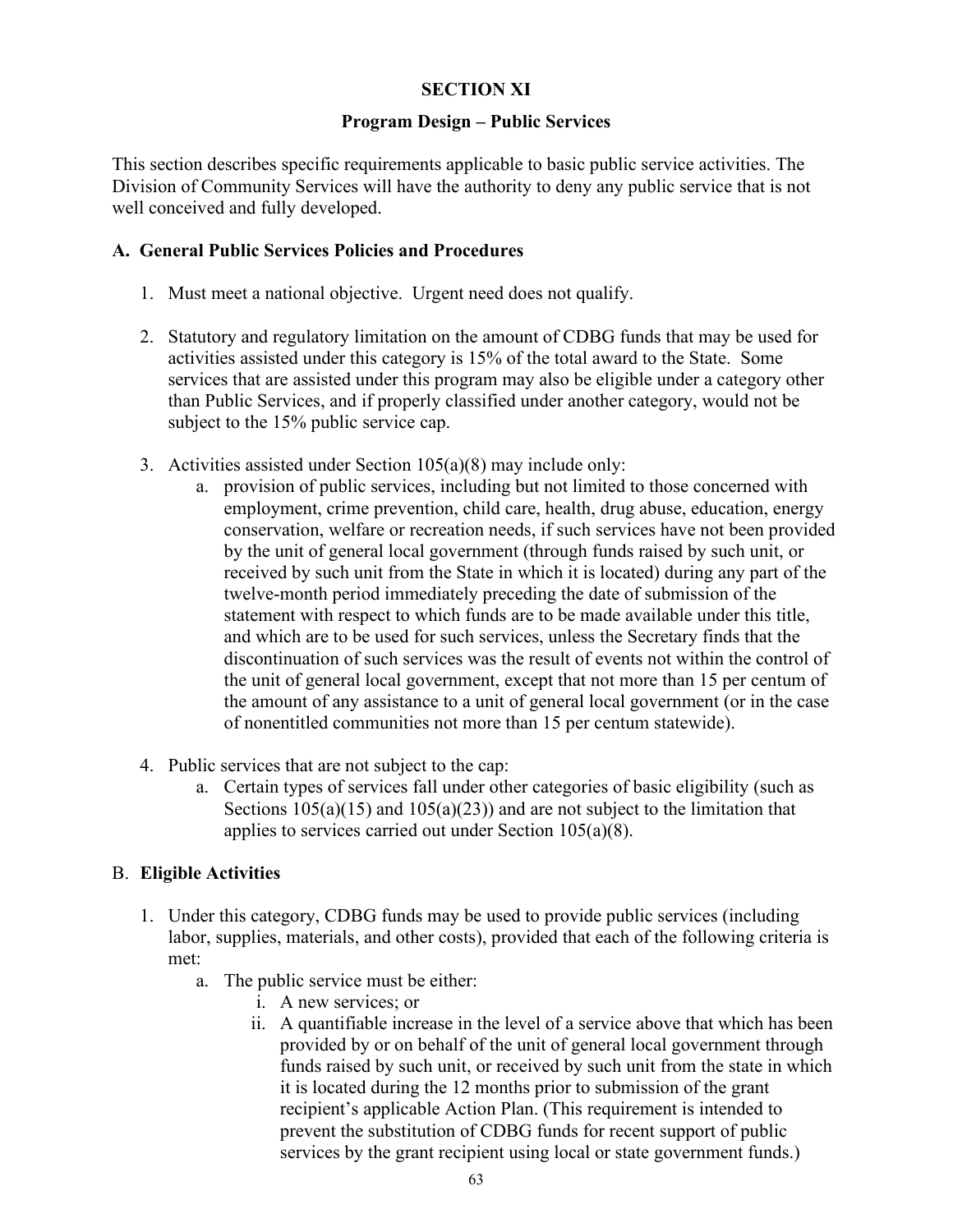- b. No more than 15 percent of a state's yearly allocation of funds, plus program income distributed by the state as part of that year's method-of-distribution, may be expended for public service activities. Note that the 15 percent cap applies to the state, not to individual local governments receiving state CDBG funds. A state could make a grant to a town solely for public services activities. In the State CDBG program, compliance with the 15 percent cap is determined by expenditures over the life of a given fiscal year's allocation of funds (plus program income).
- 2. Public services include, but are not limited to:
	- a. Child care, health care, job training (including training a qualified pool of candidates for unspecified jobs), recreation programs, education programs, public safety services, fair housing activities, services for senior citizens, services for homeless persons, and victims of domestic violence, drug abuse counseling and treatment, energy conservation counseling and testing, homebuyer down payment assistance, emergency assistance payments, legal services.
	- b. Paying the cost of operating and maintaining that portion of a facility in which the service is located is also considered to fall under the basic eligibility category of Public Services, even if such costs are the only CDBG-funded contributions for those services.

# C. **Ineligible Activities**

- 1. Urgent need
	- a. The State is not allowing urgent need projects for the current fiscal year.
- 2. Political activities
- 3. Ongoing grants or non-emergency payments to individuals for their food, clothing, rent, and utilities or other income payments.
- 4. Payment of expenses in connection with litigation against the Department.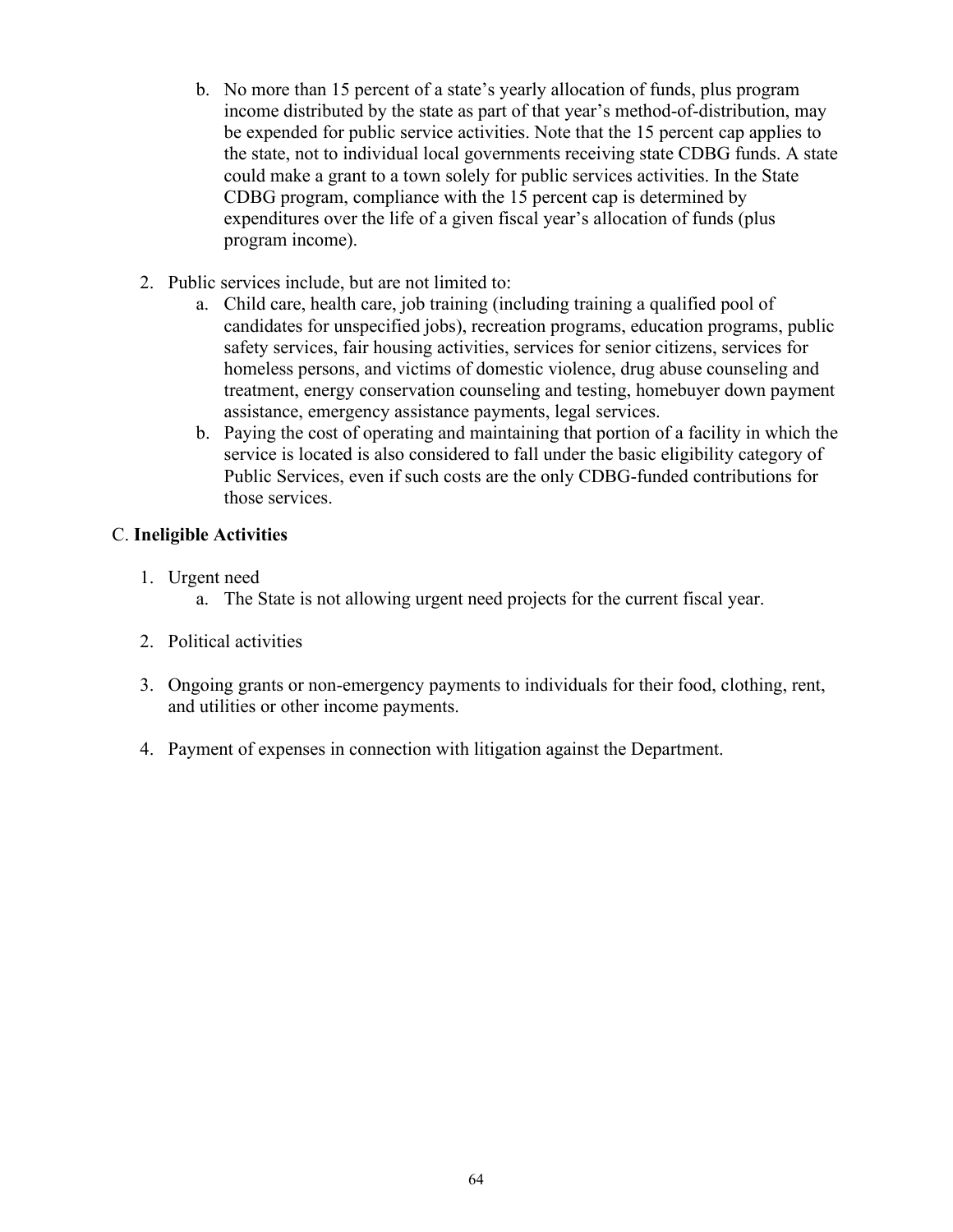# **SECTION XII**

#### **Program Design – Governor's Set Aside**

This section describes specific requirements applicable to the Governor's set aside. The Governor's set aside will be approximately \$1,659,447.

#### A. **General Policies and Procedures**

- 1. Funds can be applied for any time during the fiscal year. The last day to submit an application must be received by DCS with all pre-application requirements and original signatures no later than June 15, 2023. If the pre-application is incomplete and the deadline date has passed, it will not be accepted for the current fiscal year.
- 2. All pre-applications must be sent to DCS first.
- 3. The Governor's Fund form (SFN 53734) must be included the pre-application.
- 4. The applicant cannot be currently receiving CDBG funding for the project being requested. On a case-by-case basis, a waiver may be considered and must receive DCS approval.

#### B. **Eligible Activities**

- 1. The following activities must meet a CDBG National Objective. Urgent need has been excluded. These activities will follow all policies and procedures stated through the program distribution statement unless otherwise noted.
	- a. Economic Development
	- b. Housing
	- c. Public Facilities
	- d. Public Services

# C. **Ineligible Activities**

- 1. Urgent Need
	- a. The State is not allowing urgent need projects for the current fiscal year.

#### D. **Pre-Application Process**

- 1. Refer to Section VI Pre-Application Submission Requirements for what is required of the pre-application pertaining to the specific activity that is being applied for.
- 2. Governor's Fund form (SFN 53734).

# E. **Scoring and Ranking Criteria**

1. The Governor's set aside will follow the same scoring and ranking as listed in Section VI, except for having a committee score and rank the application. DCS will be responsible for reviewing, scoring, and sending grant award recommendations to the Governor's Office. The Governor's Office will then review and use the same weighted criteria for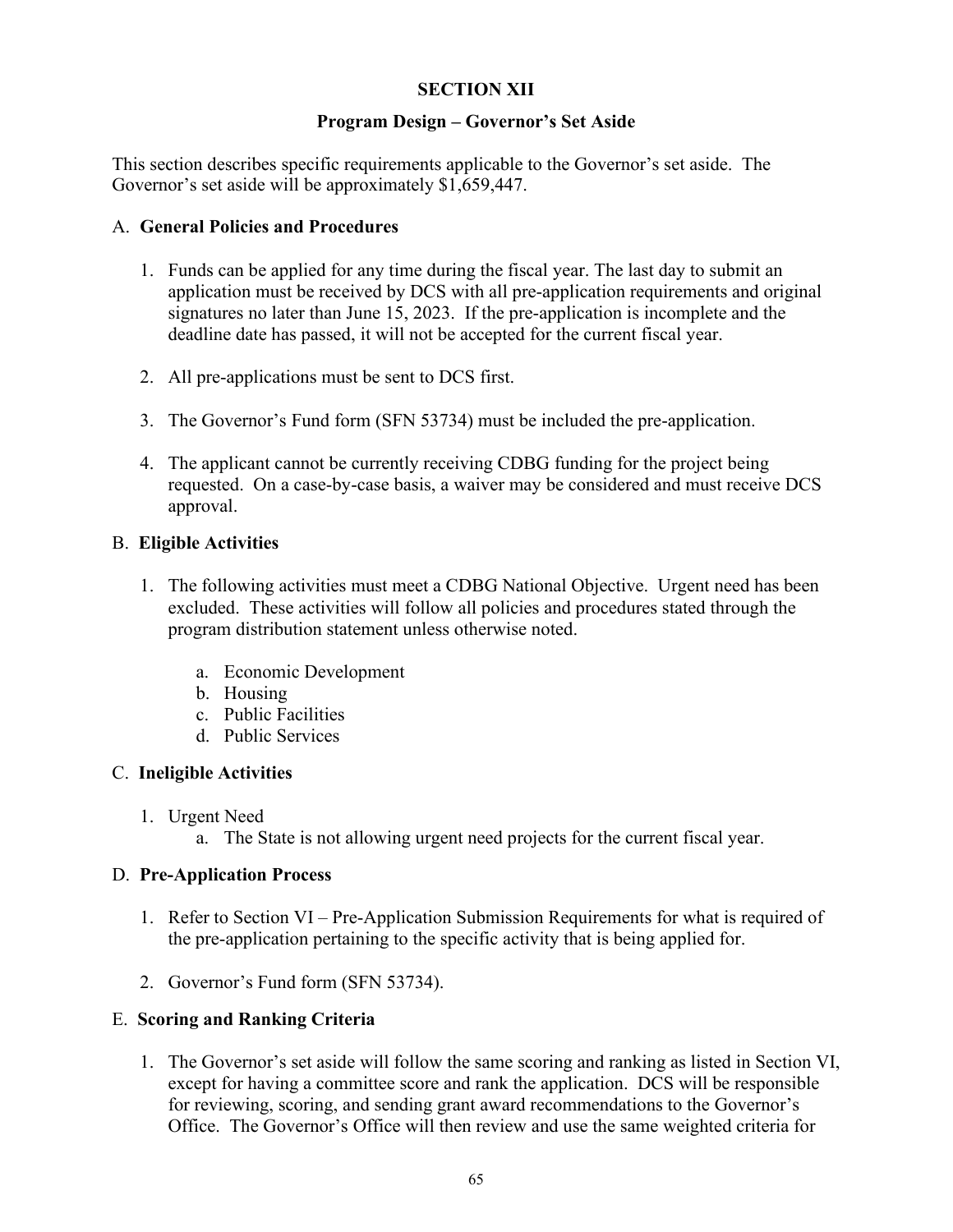scoring. DCS' score plus the Governor's Office score will be combined for the overall total.